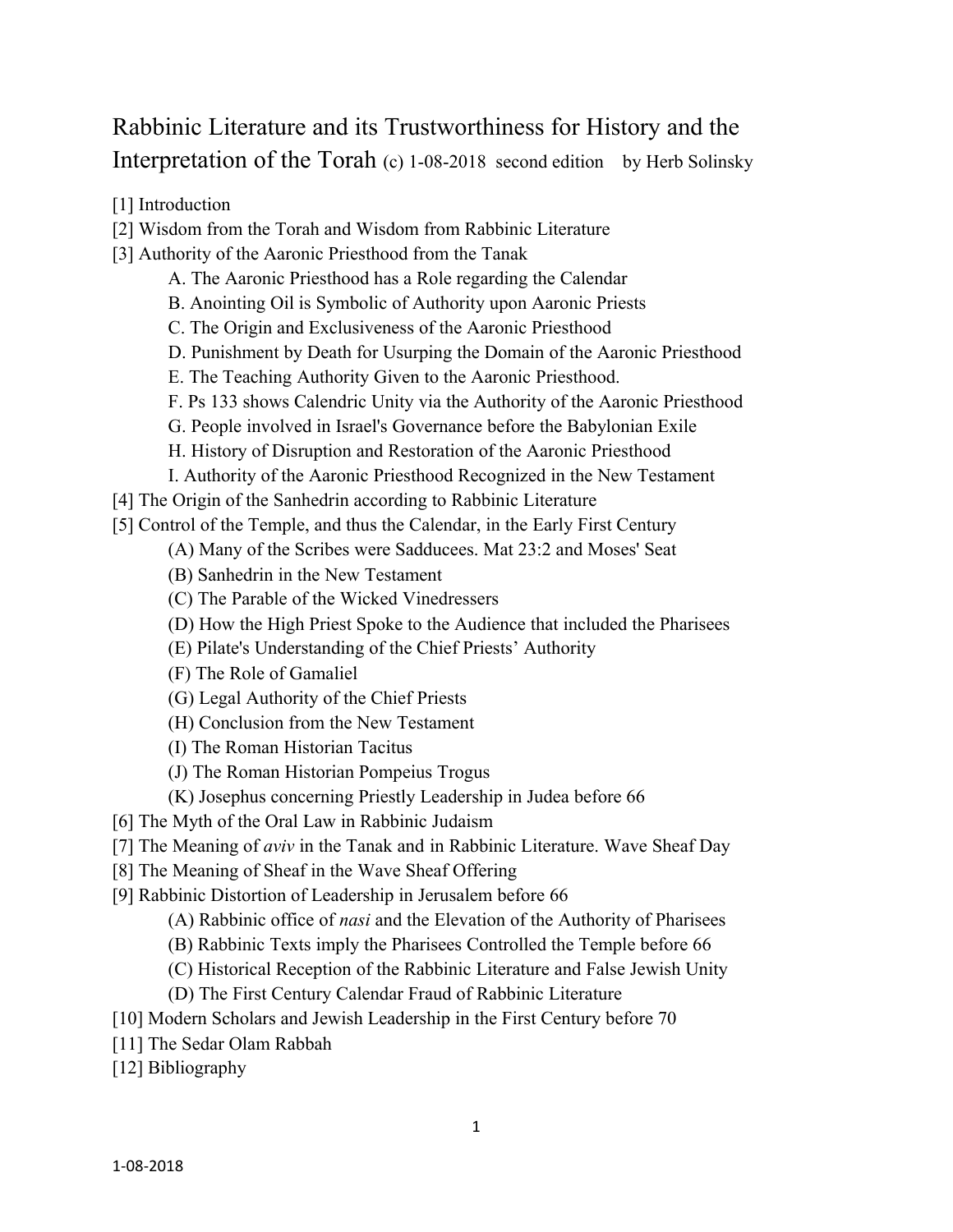# [1] Introduction

My interest in this subject mushroomed out of a desire to reconcile the consistent bits and pieces of information available about the biblical calendar from before the year 100 CE (in the Tanak and correlated history based upon primary sources) compared with the information found in the rabbinic literature (c. 200 CE to c. 600 CE). A primary source of historical events is the most reliable, although an awareness of bias needs to be exercised by the student of history. A primary source is a source that survives from about the time of the historical event. Rabbinic literature does not qualify as a primary source for events before 100 CE because its earliest part, the Mishnah, was published at least 100 years after the tail end of the period, 100 CE, which is about the time that Josephus died. A secondary source of historical events is a future commentary about the event, and here questions arise concerning what information was available to the author(s) of the secondary source, what were the motives and biases of those author(s), and did they have the goal of trying to represent history accurately in the modern sense. Rabbinic literature is a collection of related secondary sources for what occurred before 100 CE, and it requires evaluation. This is not an easy task.

In order to discuss the trustworthiness of rabbinic literature for history and the interpretation of the Torah it will be necessary to provide examples and go into some detail. This introduction will be light on detail, and some of its contents will be explained in greater detail later with references and quotations. Some examples regarding the calendar are discussed in greater detail outside this document rather than here because this document should not have its main purpose swallowed up in many details about the calendar.

Gen 1:14 uses the Hebrew word *moed*, here literally in the plural form, meaning appointedtimes. In the 222 places where this word occurs in the Tanak, the only category of meaning it could have in Gen 1:14 is the Sabbath (meaning the seventh day Sabbath and the Day of Atonement) and the festivals. This Scripture mentions the light-bearers in the heavens to be the determiners of the appointed-times, which are the Sabbath and festivals. This implies that the heavenly light-bearers determine the biblical calendar.

Psalm 133 mentions the unity of the brethren of Israel that is a result of the oil flowing down upon Aaron's beard, showing the authority from the Holy Spirit upon the Aaronic priesthood to bring about that unity. This is indicated by Num 10:10 where two Aaronic priests blow two silver trumpets to announce the beginning of each month. This hereditary priesthood continued to perform its functions from its inception during the first year in the wilderness upon their deliverance from bondage in Egypt until shortly after the Second Temple was destroyed in 70 CE, although during the exile to Babylon from 586 BCE until the return to Jerusalem under Ezra and Nehemiah (c. 450 BCE) there was a gap in certain aspects of their duties This unity of the priesthood included the unity in keeping the festivals together as one people. This priesthood had the authority to maintain the original principles of the biblical calendar, not the authority to make changes in its methods.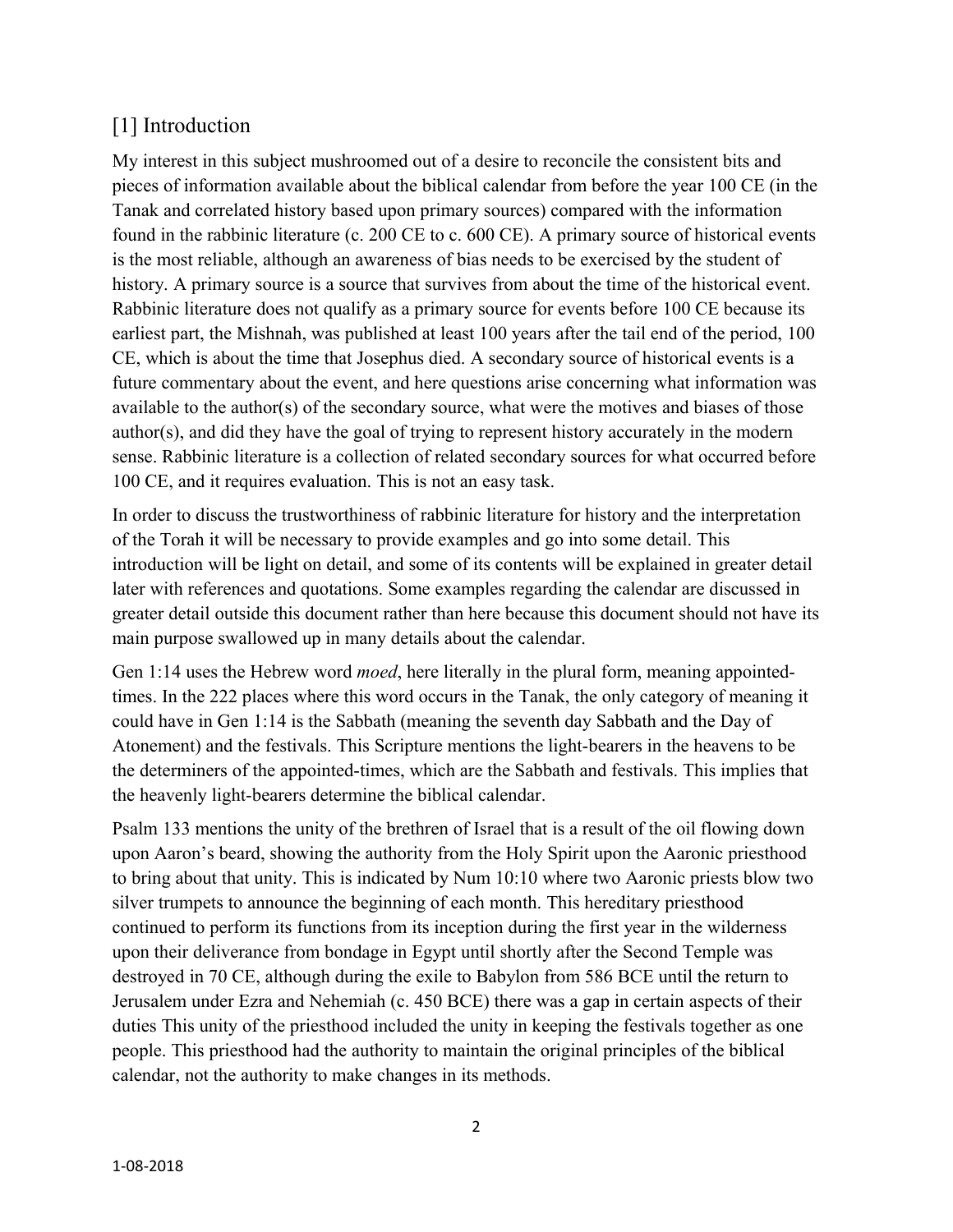The Jews adopted the Babylonian calendar's month names as seen in the books of the Tanak from some time after the year 499 BCE during the time of the Persian Empire. This is correlated with the historical fact, based upon surviving cuneiform clay tablets that show that from that year onward, the first day of the Babylonian first month Nisanu (transliterated Nisan by the Jews) never occurred before the vernal equinox and sometimes occurred on the day of the vernal equinox. This does provide a precise astronomical rule that harmonizes with Gen 1:14. One statement by Philo of Alexandria from the first century does support this conclusion. Another statement by Philo does extol the cycles of the heavenly bodies to determine the sacred times, and indicates that nothing else can do this. Thus Philo's writings corroborate the above sense of Gen 1:14 and the use of astronomy to determine the calendar from before 100 CE.

Rabbinic literature claims that several factors are to be considered for the determination of the first month. One of these factors is the vernal equinox, another is the state of the barley, another is the state of fruit on the trees, and there are still other factors to be considered. It claims that a committee within the Sanhedrin has the authority to decide whether the year will have 12 or 13 months. The nature of the Oral Law that is promoted by rabbinic literature implies that this method of the Sanhedrin was the original method from Moses onward. The obvious problem is how to reconcile what appears to have prevailed before 100 CE compared to what is seen from rabbinic literature. Rabbinic literature even claims that Gamaliel the Elder in the middle of the first century wrote a letter in which he took to himself (without any mention of a Sanhedrin) the authority to decide the addition of a 13th month. This will be discussed later. The authority for unity vested in the Aaronic priesthood as seen from Psalm 133 is absent in the rabbinic literature.

The primary purpose of this document is to understand the relationship between apparent accounts of seemingly historical statements from rabbinic literature and what really did happen in history. An additional purpose is to evaluate the interpretation of the Torah in rabbinic literature.

What is called *rabbinic literature* is the collection of documents published from c. 200 CE to c. 600 CE that was written by a segment of Jewish scholars who accepted the legal outline of the Mishnah c. 200 in its interpretation of the Pentateuch, who had a cohesive similar worldview, and whose writings suppressed a knowledge of the existence of opposing groups of Jews who lived in their own day. We know from Josephus and the New Testament that there were opposing groups of Jews called Sadducees, Pharisees, and Essenes, but after the Temple was destroyed in 70 CE, all mention of cohesive groups of Jews who opposed the rabbinic viewpoint is absent from rabbinic literature. In this sense the rabbinic literature promotes its own conclusions and suppresses opposing conclusions. The type of Judaism that this literature espoused is called Orthodox Judaism, and its followers are called Orthodox Jews. The credentialed teachers who adhered to Orthodox Judaism during this period and even previously, are called *rabbis* in the rabbinic literature.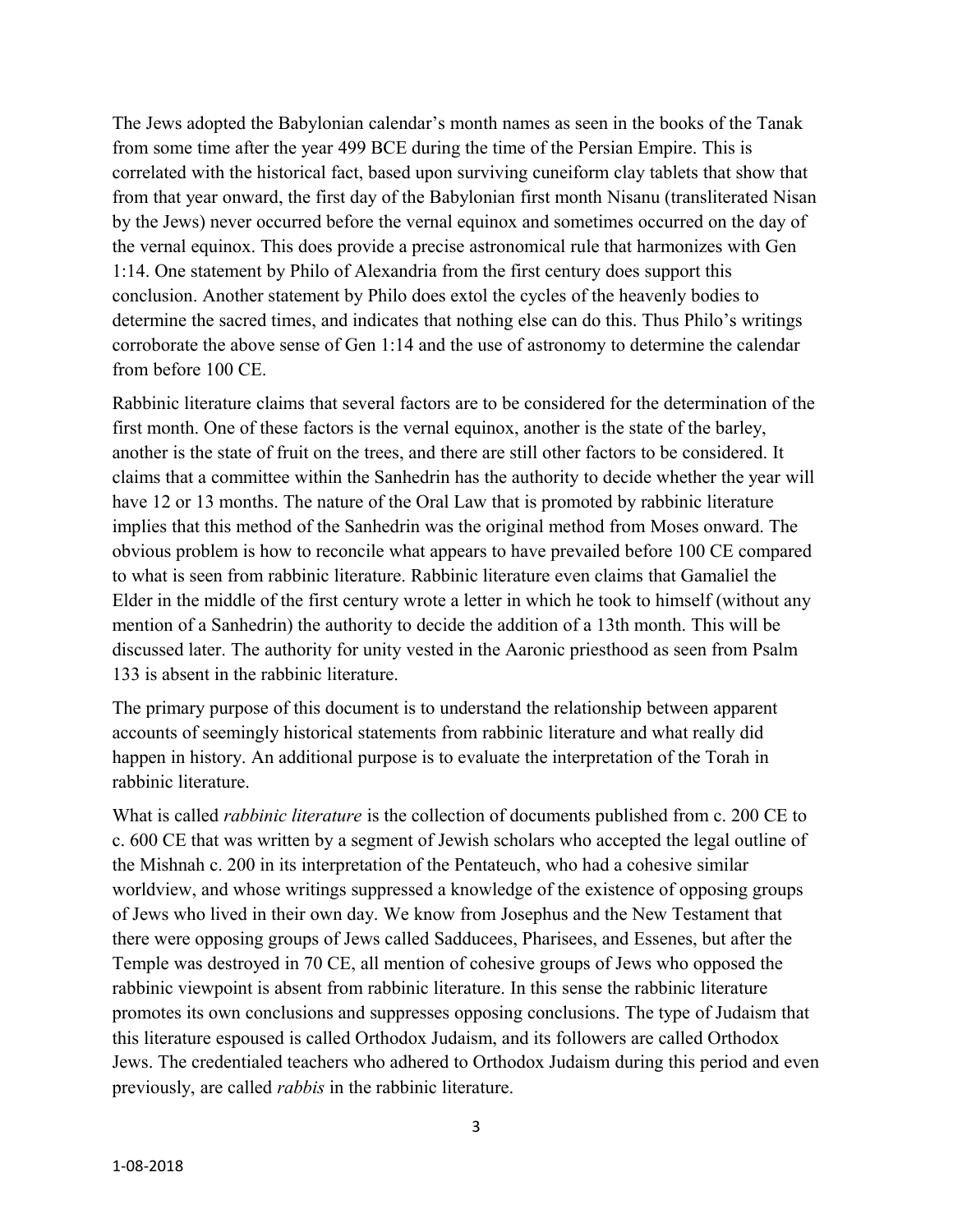Technical terms may have a varied meaning depending on the context. The Greek of the New Testament has the word *rabbi* and is assigned Strong's number 4461, which occurs a total of 17 times. Its use in the New Testament occurs as a transliteration of the Semitic (Aramaic or Hebrew) word. Thus this word *rabbi* was in common use among Jews in the first century. According to p. 402 of DCH *rabbi* means "lit[erally] 'my chief', title of scholar". It is commonly translated "master" or "teacher" depending on the context. From the perspective of rabbinic literature, on p. 107 of Schwartz 2014, he wrote, "It bears repeating that there were no rabbis before 70. Rabbinic literature itself never applies the title 'rabbi' even to pre-70 figures who clearly played an important role in rabbinic prehistory, such as Hillel (often erroneously called Rabbi Hillel by modern writers), a contemporary of Herod [the Great]." On p. 99, in the context of rabbinic literature, Schwartz defined rabbis as "men who had attained expertise in the Torah [Written Torah and Oral Torah] and in Jewish law (both civil and ritual) and were authorized [by proper appointment or ordination] to teach and judge." The square brackets that I added are implied by what Schwartz wrote on pp. 101-102 and 107. The meaning of the Oral Torah will be discussed later.

The above discussion about the meaning of *rabbi* in rabbinic literature compared to everyday use by Jews in Palestine in the first century is a significant illustration of an important matter relating to the topic of this present document! Instead of using this important word in a manner that is consistent with its historical usage among Jews in the first century, rabbinic literature invents its own meaning that requires a detailed study of rabbinic literature itself in order to properly comprehend. The trait of abandoning the historical meaning of a word and applying a new meaning (even without explicit notice) shows inconsistency with established use from the past. The abandonment of historical meanings of words shows a lack of respect for accuracy in history. The word *rabbi* did apply to people before the destruction of the Second Temple in the year 70, but rabbinic literature refuses to apply it to those people.

On p. 376 of Gary Porton 2007 he wrote, "In no instance [within rabbinic literature] do we have first-hand knowledge of the actual collector(s)/editor(s) of the documents or the 'editorial principles' they followed. We simply have no reliable information from where the editor(s)/collector(s) derived their information, how faithfully they transmitted it to us, how they altered it, what they discarded, or why they selected to transmit what they in fact chose. In brief, we have no way to ascertain the reliability or accuracy of the records before us. We cannot easily or accurately separate 'reliable' first-hand accounts and information, if they exist, from information created centuries after the events they describe or the people they discuss."

Gary Porton's primary area of scholarly research is rabbinic literature and Jewish history. He is a Jewish scholar, but not an Orthodox Jewish scholar. If he was an Orthodox Jew, he would not have written the above because Orthodox Jews consider rabbinic literature to be inspired (for the most part, because since c. 1980 certain evidence has been presented that causes some Orthodox Jews to recognize problems with the concept of inspiration), and his statement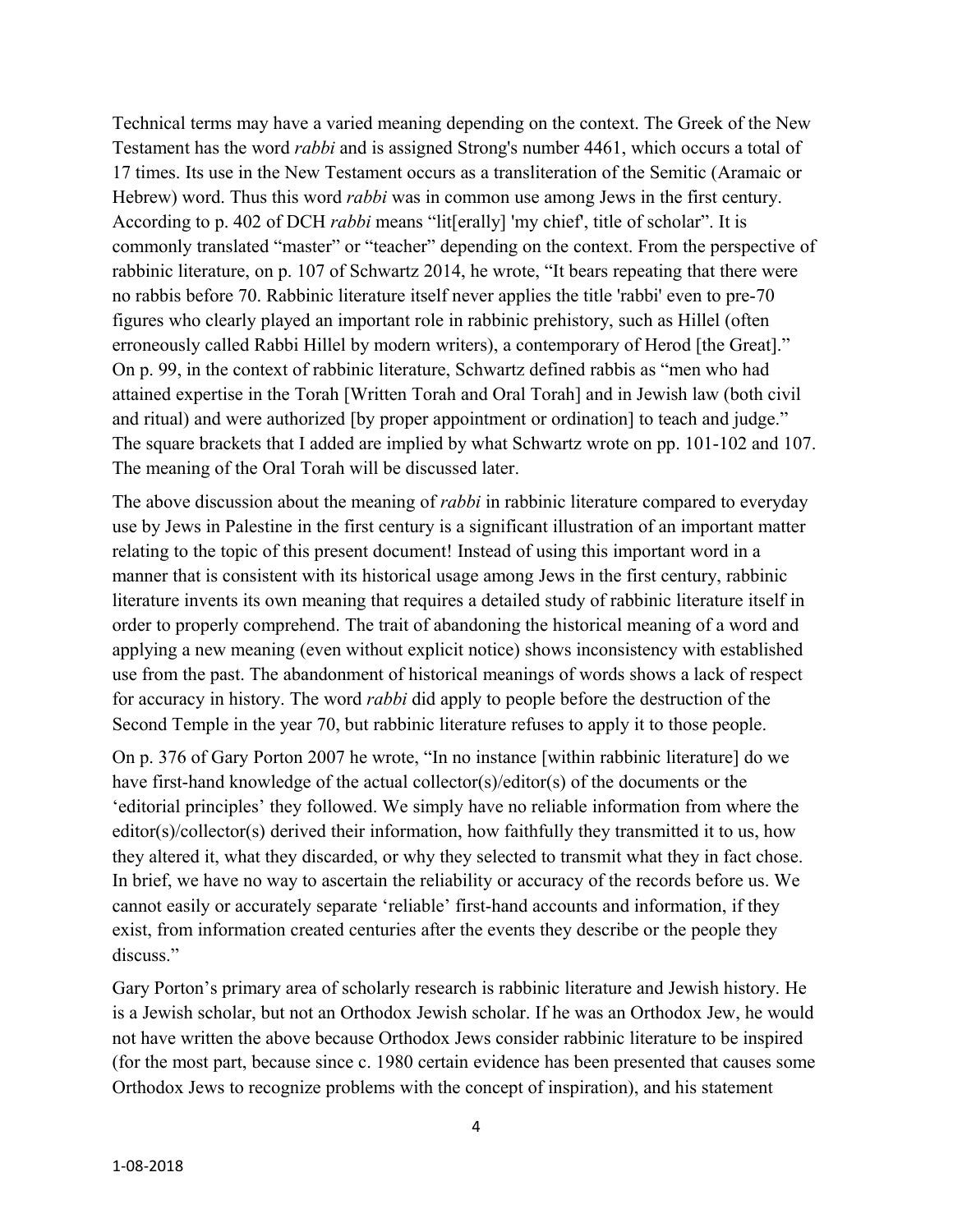indicates strong doubt in its inspiration. This shows the disagreement among Jewish scholars according to their brand of Judaism. When one reads any secondary sources concerning the ancient past that is also touched upon by rabbinic literature, it is important to understand whether the author of that secondary source is an Orthodox Jew because that will often explain what is accepted as valid by that author from a historical viewpoint as well as from a legal viewpoint concerning the Torah (the Law of Moses in the Pentateuch).

My personal background from youth is that of a Jew who had schooling in a synagogue after public school hours for six years in New York City, from the age of six to thirteen. This included biblical Hebrew rather than modern Hebrew used in Israel today. My training was in Conservative Judaism, although all discussions about distinctions between Orthodox Judaism, Conservative Judaism, and Reform Judaism were avoided in that school of my youth.

It was mentioned above that the original purpose for my personal interest in this subject was to reconcile the apparent biblical calendar with the rabbinic literature's view of the calendar. Another reason for this study beyond matters of the calendar is to help guide the reader into discernment about Jewish history in general and about the distinction between what the Tanak intends to say and what rabbinic literature says about the Torah in the Tanak. It is intended that both Jews and non-Jews (this includes Christians) are an audience for this document. The Christian audience will obviously have a far different attitude toward the New Testament than the Jewish audience. There will be occasions when parts of the New Testament will be mentioned as a source of history because it is a primary source for events of the first century.

With the recognition of bias according to whether an author is an Orthodox Jew, how can we impartially evaluate the rabbinic literature? Whose opinion do we accept? What do we consider authoritative as a basis for evaluation? In answer to this, it is of first importance to examine the Tanak where the context is seemingly clear and then compare that with an opposing position in the rabbinic literature. It will then be up to the reader to judge what to believe. Other primary sources will sometimes be consulted. Eventually some secondary authors will be consulted where they offer some important internal criteria within rabbinic literature. The latter involves inconsistencies or contradictions within rabbinic literature.

#### [2] Wisdom from the Torah and Wisdom from Rabbinic Literature

The Pentateuch defines the wisdom of ancient Israel in an unconventional way in the following passage of the Torah.

Deut 4:5, "Behold I have taught you statutes and ordinances as YHWH my Almighty commanded me, that you should do so in the midst of the land where you are going to possess it."

Deut 4:6, "So keep and do [them], for that [is] your wisdom and your understanding in the sight of the peoples who shall hear all these statutes. Then they shall say, surely this great people [is] a wise and understanding nation."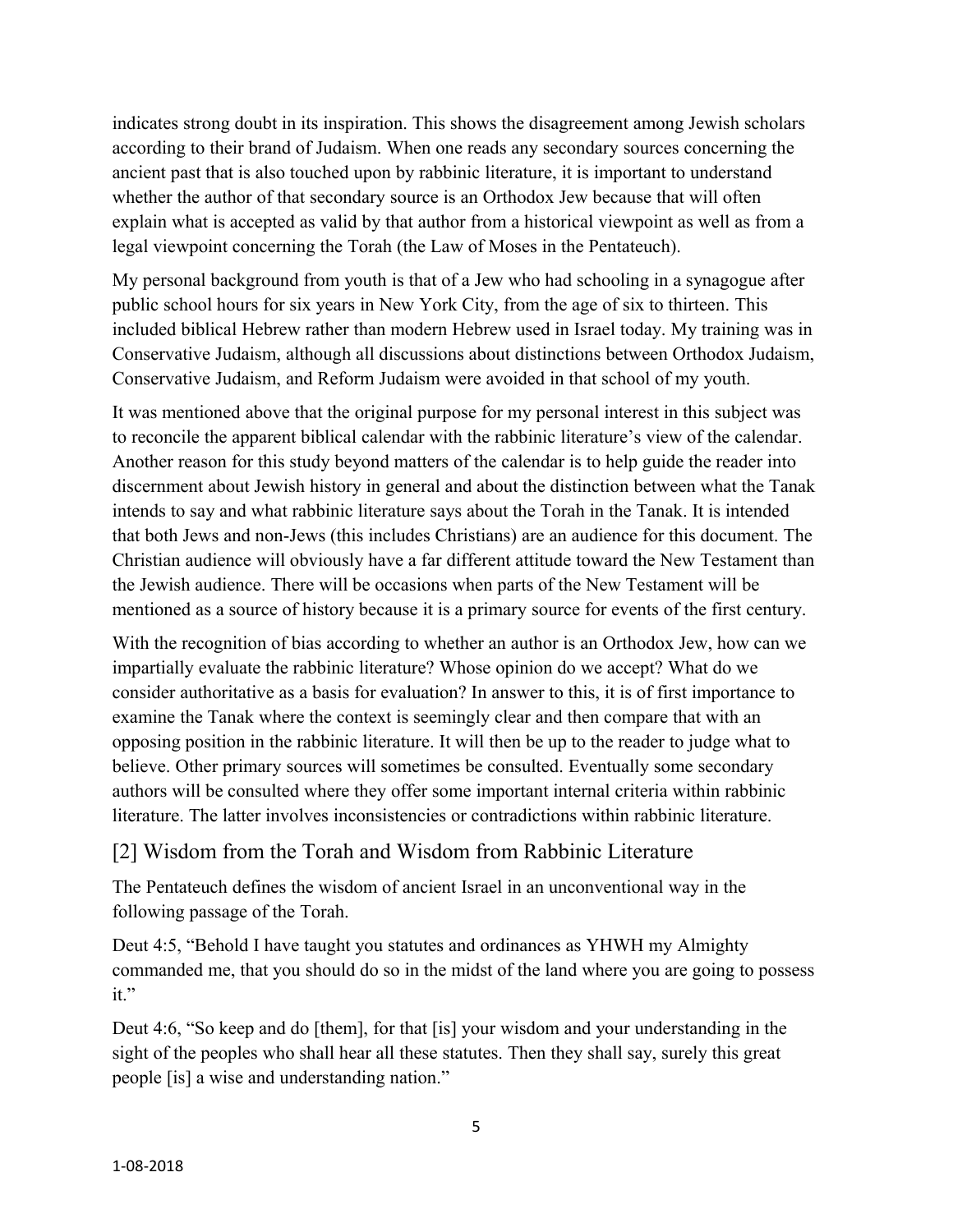Deut 4:7, "For what great nation [is there] that has an Almighty [so] near to it as YHWH our Almighty in everything we call upon Him."

Deut 4:8, "And what great nation [is there] that has statutes and ordinances [as] righteous as all this law that I set before you today?"

The nations of the world think of wisdom in terms of scientific achievement and the acquiring of great knowledge, but that is not the way Moses was told to proclaim wisdom to Israel. Mathematical astronomy was not to be wisdom for them. I do not doubt that the ancient Israelites had the mental capacity to be able to develop advanced mathematics, but without the collective need for this effort by Israelite society, what would motivate such an effort? Ancient Israel could determine the calendar from observation, so they had no need for any advanced tedious calculations accompanied by detailed records of observations over many decades to correlate with the calculations.

Why would the nations of the world say, as predicted in Deut 4:6, "Then they shall say, surely this great people [is] a wise and understanding nation."? It is abnormal for nations to take a serious interest in the laws of another nation and recognize such laws to be wonderful and praiseworthy. What is the motivation for such an attraction to the Law of Moses by the other nations?

The attraction is the response to Deut 4:6, "So keep and do [them], for that [is] your wisdom ..." The wisdom is obedience, not the law itself. The response to their obedience is declared in Lev 26:3-13 and Deut 28:1-14 where Israel is promised the blessings of abundant crops and livestock, fruitful population growth, and living in peace and security with their neighbors afraid of them. These abundant blessings would catch the attention of the nations around them and they would inquire about the reason for such blessings. When the answer would be the blessings for obedience, the nations would desire the same blessings, and hence they would be highly motivated to know the law and obey it themselves.

Israel's wisdom is to be their obedience, not scientific achievement.

In the Talmud, on p. 357 of BT-SHAB, we find, "How do we know that it is one's duty to calculate the cycles and planetary courses? Because it is written, [Deut 4:6] *for this is your wisdom and understanding in the sight of the peoples*: what wisdom and understanding is in the sight of the peoples? Say that is the science of cycles and planets."

Here we see that at the time the Babylonian Talmud was published, c. 500-600, the original intent of **wisdom** in Deut 4:6 was twisted away from collective obedience and the resulting blessings. The radical distortion was in favor of knowing mathematical astronomy, by taking part of one verse out of its context! About 2000 years after Moses, the culture of Jewish scholarly leadership in the Talmudic path had changed to finally bestow a high value upon mastering mathematical astronomy, and to encourage this through a distortion of the Tanak.

[3] Authority of the Aaronic Priesthood from the Tanak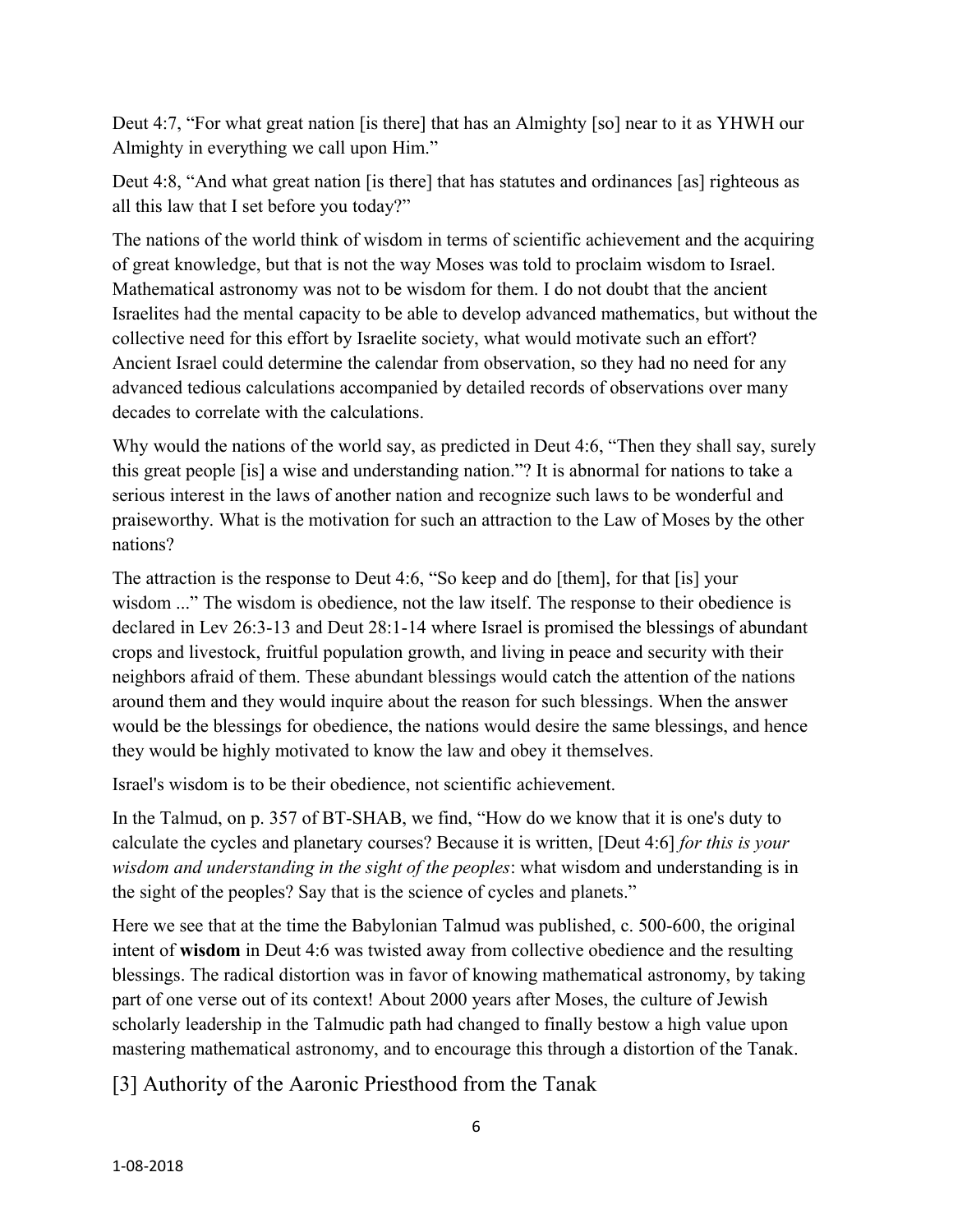### A. The Aaronic Priesthood has a Role regarding the Calendar

According to the Law of Moses certain activities related to the calendar are required to be performed by the Aaronic priesthood. Specifically, at the beginning of each month, in the context of Num 10:1-10, notice the following activity of the priesthood.

Num 10:8, "And Aaron's sons, the priests, shall blow with [the two silver] trumpets."

Num 10:10, "And on [the] day of your gladness, and on your appointed-times [4150 *moed*], and on the beginnings of your months [2320 *chodesh*], you shall blow with [the two silver] trumpets over your burnt offerings and over [the] sacrifices of your peace offerings, and they shall be to you for a memorial before your Almighty; I am YHWH your Almighty."

A partial summary of this requirement from the Law of Moses is that two priests (from Aaron and his seed) were to blow two trumpets on the first day of each month, thus giving the priests a role of significance in regard to the start of the calendric unit of time called a month [2320 *chodesh*]. At this time the question being addressed is whether this calendric activity of the priesthood stems from the authority given to the priesthood itself or from some other human authority such as a king or a Sanhedrin.

B. Anointing Oil is Symbolic of Authority upon Aaronic Priests

Consider the key wording by which Aaron and his sons became a priest.

Ex 29:7, "And you [Moses] shall take the anointing oil and pour [it] upon his [Aaron's] head and you shall anoint him."

Ex 29:8, "And you shall bring his sons and clothe them [with] coats."

Ex 29:9, "And you shall gird them [with] sashes, Aaron and his sons, and you shall bind turbans on them. And [the] priesthood shall be for them for an everlasting statute, and [in this manner] you shall fill [the] hand of Aaron and [the] hand of his sons."

The *hand* is a symbol of power and authority. When verse nine literally states "fill the hand", it means "to bestow authority upon". Some translations simply have "consecrate", which loses some of the punch.

Ex 40:15, "And you shall anoint them [Aaron's sons] as you anointed their father that they may be priests to Me. And this shall be so that their anointing shall be to them for an everlasting priesthood for their generations."

Simply summarized, the males in lineage through Aaron shall have authority bestowed upon them as priests through a ceremony using the anointing oil upon their head. The direct Scriptures are Ex 28:41; 29:7-9; 30:30; 40:13-15.

C. The Origin and Exclusiveness of the Aaronic Priesthood

Num 3:11, "And YHWH spoke to Moses saying,"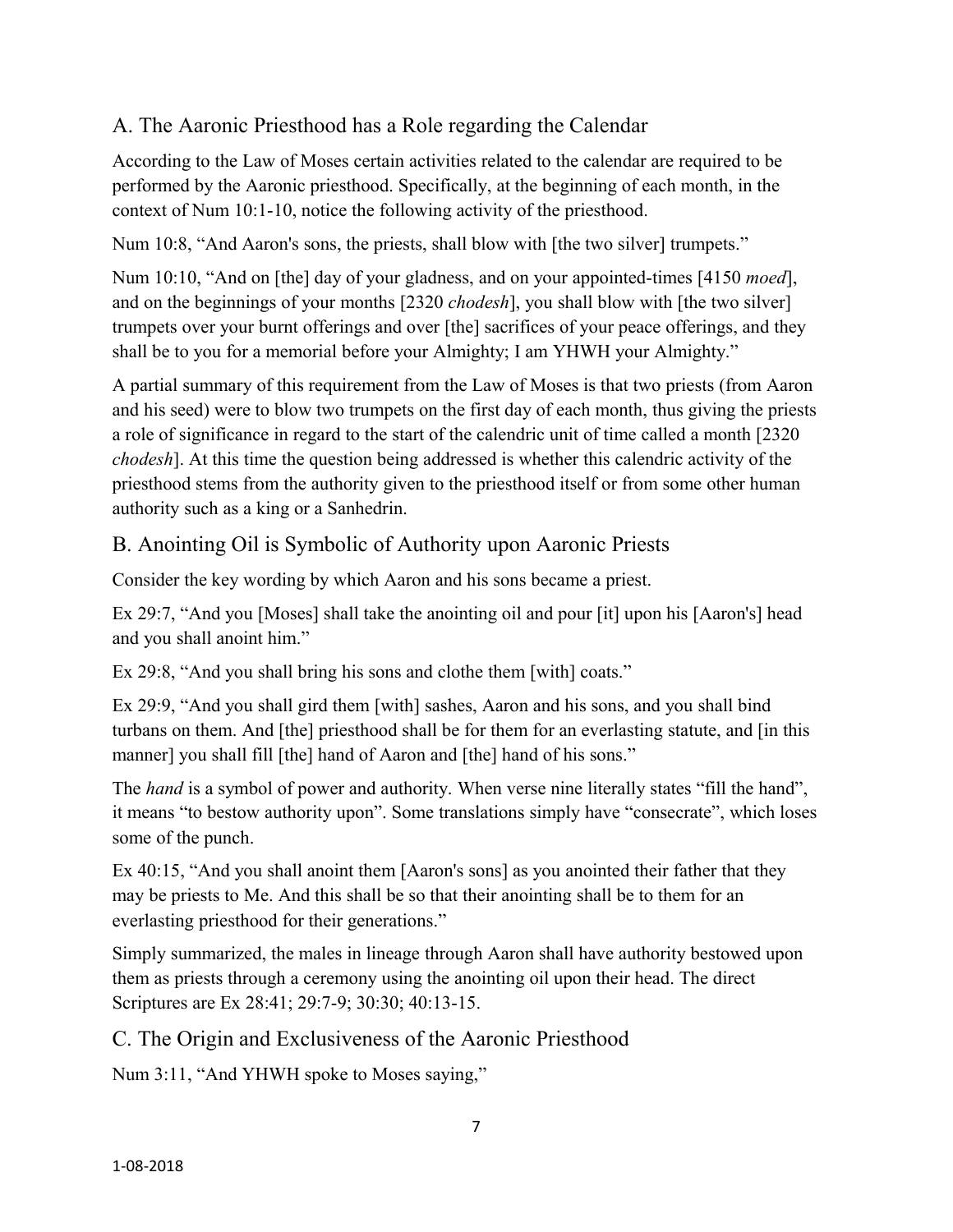Num 3:12, "And I, behold, I have taken the Levites from among the children of Israel instead of all the firstborn that opens the womb from the children of Israel. And [hence] the Levites shall be Mine"

Num 3:13, "because all [the] firstborn [are] Mine. On [the] day I killed all [the] firstborn in [the] land of Egypt I set apart to Myself all [the] firstborn in Israel, both man and beast. They shall be Mine, I am YHWH,"

Num 3:5, "And YHWH spoke to Moses saying,"

Num 3:6, "bring [the] tribe of Levi near and present him before Aaron the priest that they may serve him.

Num 3:7, "And they shall attend to his needs and the needs of the whole congregation before [the] tent of meeting to perform [the] service of the tabernacle."

Num 3:8, "And they shall attend to all [the] instruments of [the] tent of meeting and the needs of [the] children of Israel to perform [the] service of the tabernacle."

Num 3:9, "And you shall give the Levites to Aaron and to his sons. They [are] fully given to him from [the] children of Israel."

Num 3:10, "And you shall appoint Aaron and his sons that they shall keep their priesthood. And the layman/outsider [2114 *zar*] who comes near shall be put to death."

Num 18:6, "And I, behold, I have taken your  $[=$  Aaron and his sons] brethren the Levites from among [the] children of Israel; [they are] a gift to you [= Aaron and his sons] given to YHWH, to attend to [the] service of [the] tent of meeting."

Num 18:7, "And you [= Aaron] and your sons with you shall keep your priesthood for everything pertaining to the altar and for that behind [the] veil, and you shall serve. I give your priesthood [to you as] a service of gift. And the layman/outsider [2114 *zar*] who comes near shall be put to death."

It is seen here that only Aaron and his sons may be priests, and all Levites who are not descended from Aaron are to serve under the authority of the priests. Certain duties are exclusive to priests and other duties are for other Levites under the direction of the priests. Here a non-Aaronite is referred to as a layman/outsider [2114 *zar*], and if such a person attempts to come near (get close, meddle, or interfere), death shall be the punishment. The Hebrew word *zar* is discussed on p. 279 of HALOT where several meanings are supplied based on the context, and Num 3:10; 18:7 are listed under the general meaning "unauthorized person", and for these verses the sub-meaning "not an Aaronite" is stated in HALOT.

D. Punishment by Death for Usurping the Domain of the Aaronic Priesthood

Note the following references that show the teaching authority given to the priests.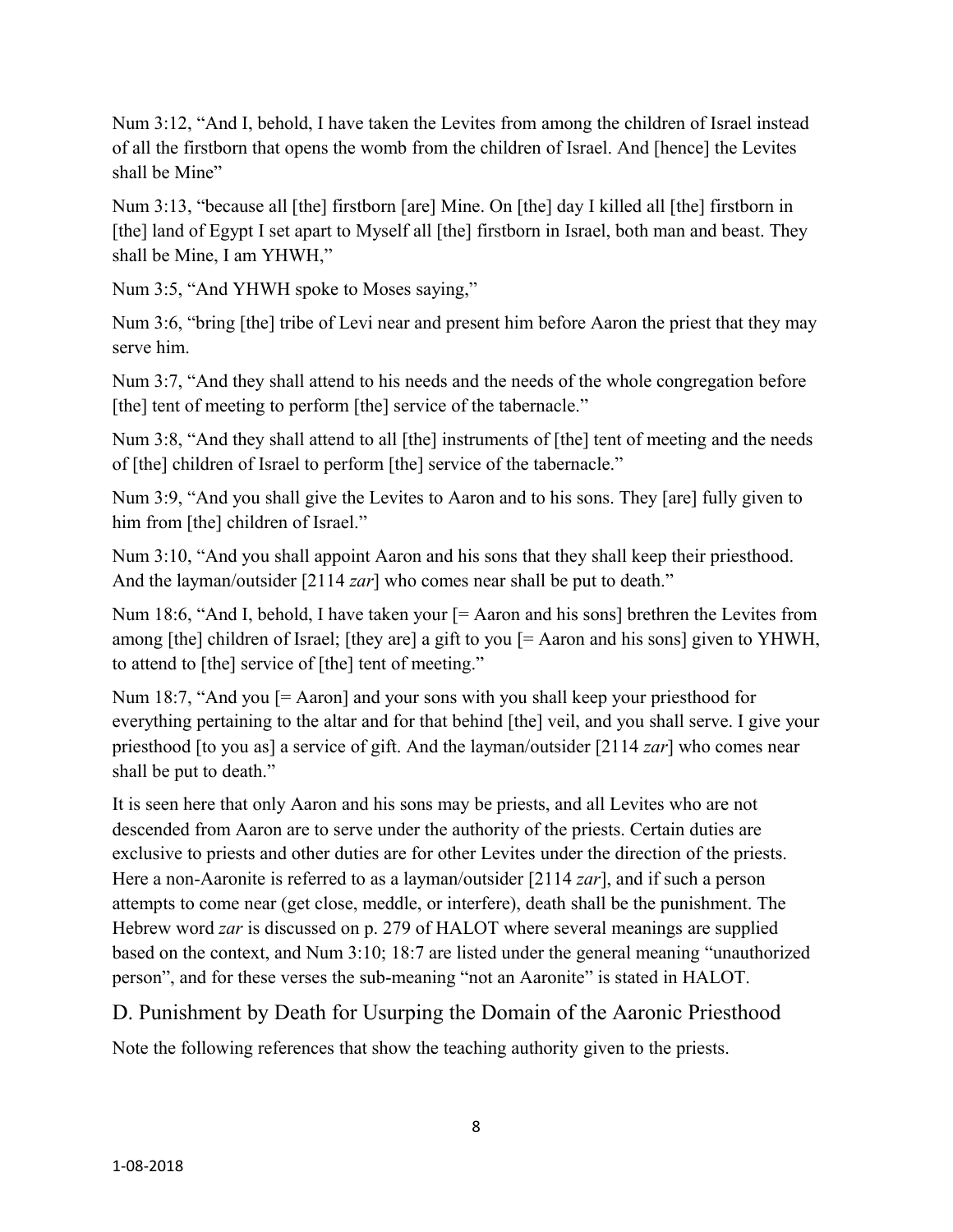Num 3:10; 18:7 show punishment by death for violating the domain of the Aaronic Priesthood. An example of this punishment by death is seen in II Sam 6:1-8; I Chr 13:7-11. The key passage follows.

II Sam 6:6, "And when they came to Nachon's threshing floor, Uzzah put forth [his hand] to the ark of the Almighty and took hold of it because the oxen shook it."

II Sam 6:7, "Then [the] anger of YHWH flared up against Uzzah and the Almighty struck him there for [his] error. And he died there by [the] ark of the Almighty."

This type of event is unique, but the lesson is clear even though no other example is available. If some item, such as the two silver trumpets in Num 10:1-10, has a holy use for the priests alone, then anyone having the fear of the Almighty should refrain from meddling with it. To do so is a usurpation of authority.

E. The Teaching Authority Given to the Aaronic Priesthood.

Lev 10:8, "And YHWH spoke to Aaron saying,"

Lev 10:9, "you shall not drink wine or strong drink, you nor your sons with you when you go into [the] tent of meeting so that you shall not die; [it shall be] an everlasting statute for your generations"

Lev 10:10, "so that you may distinguish between the holy and between the common, and between the unclean and between the clean,"

Lev 10:11, "so that you  $=$  the Aaronic priesthood] may teach [the] children of Israel all the statutes which YHWH has spoken to them by [the] hand of Moses."

Deut 24:8, "Take heed in an outbreak of leprosy, that you carefully observe and do according to all that the priests, the Levites, shall teach you as I commanded them, so you shall be careful to do."

Jer 18:18, "... for the law shall not perish from the priest, or advice from the wise, or a word from a prophet."

Mal 2:7, "For [the] lips of a priest should keep knowledge, and [people] should seek [the] law from his mouth, for he [is the] messenger of YHWH of hosts."

Note that from the wording of Deut 24:8, it is accepted that when the populace is taught the law by a priest, they are expected to do what the law says, and this gives authority to the priest.

Despite the above wording that shows the general summarized impression that the priesthood was expected to teach the people the Law of Moses, this function was not exclusive to the priesthood alone, as can be seen from the Torah next.

Deut 31:9, "And Moses wrote this law and he gave [it] to the priests, [the] sons of Levi who bore [the] ark of [the] covenant of YHWH, and to all [the] elders of Israel."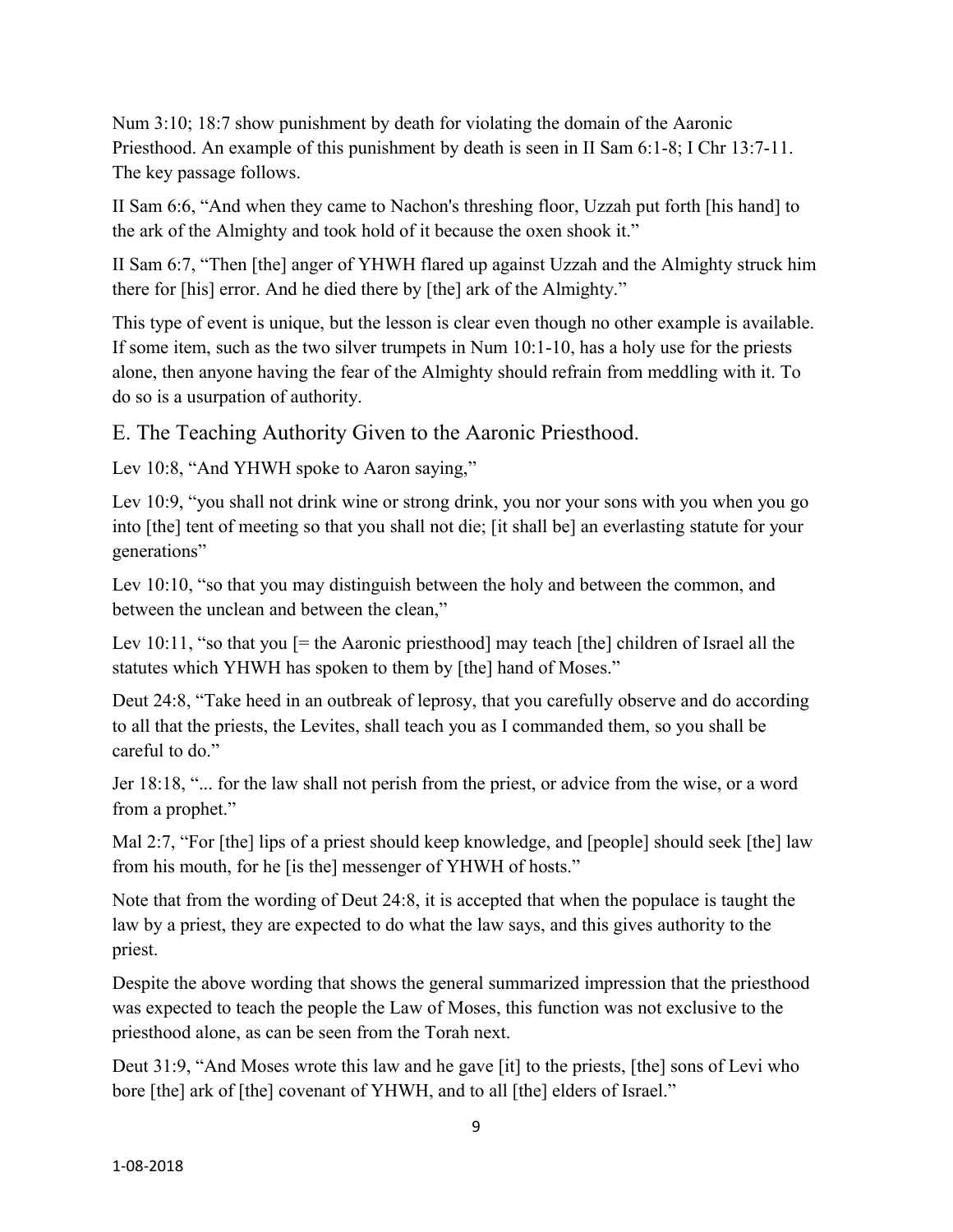Deut 31:10, "And Moses commanded them [= priests, Levites, and elders] saying, at [the] end of [every] seven years, at [the] appointed-time of the year of release at the feast of tabernacles"

Deut 31:11, "when all Israel comes to appear before YHWH your Almighty in [the] place that He shall choose, you shall read this law in the presence of all Israel in their ears."

Thus the reading of the law every seventh year could be from the mouth of the priests, the Levites, and the elders, although the primary teachers of the law were shown above to be the priests.

Lev 21:10 begins with the Hebrew *v-ha-cohan ha-gadol*, which literally means "and the priest the great", which is commonly translated "the high priest". The Hebrew word *gadol* means "great" and it shows greatness in authority. The authority of the high priest is seen in Lev 21:10, "And the high priest among his brothers on whose head the anointing oil was poured, and [hence] whose hand was filled to put on the garments, shall not uncover his head nor tear his garments".

F. Ps 133 shows Calendric Unity via the Authority of the Aaronic Priesthood

Ps 133:1, "A song of the upward-steps, by David, Behold how good and how pleasant [is the] dwelling of brothers, yes-indeed in-unity."

Ps 133:2, "[It is] like the good oil upon the head, descending upon the beard, Aaron's beard, descending upon the edge of his garments."

Ps 133:3, "Like the dew of Hermon descending upon the mountains of Zion, because there YHWH commanded the blessing of life forever."

Verse 2 mentions Aaron, the first high priest, who thus represents the Aaronic priesthood . Anointing with oil upon the head bestows authority on the priest (Ex 28:41; 29:7-9; 30:30; 40:13-15). This is saying that dwelling in unity is like the oil of authority upon the Aaronic priesthood, because unity can only come about if the priesthood properly teaches the law (Lev 10:8, 11; Mal 2:7) and signals the beginning of each month through their blowing of the two silver trumpets (Num 10:1-2, 8-10). Only then can there be spiritual unity, and with individual spiritual growth, the ideal outcome of this will be the blessing of eternal life (note Ps 133:3). The appointed-times, the days of holy convocation, were indirectly announced by this priesthood at the beginning of the first and seventh months. This was a means of promoting unity in collective worship and unity of the days of holy convocation. There could be no opposing opinions and disunity concerning the day of the beginning of a month because of the authority of the high priest to achieve unity. This priesthood that was used to achieve unity was only given residence within Israel (Num 35:2-8).

To speak of pleasantness in unity, as seen in verse 1, implies a mental peace that can only come by willing agreement with the decision of the priesthood (Ps 133:1-2). If knowledge to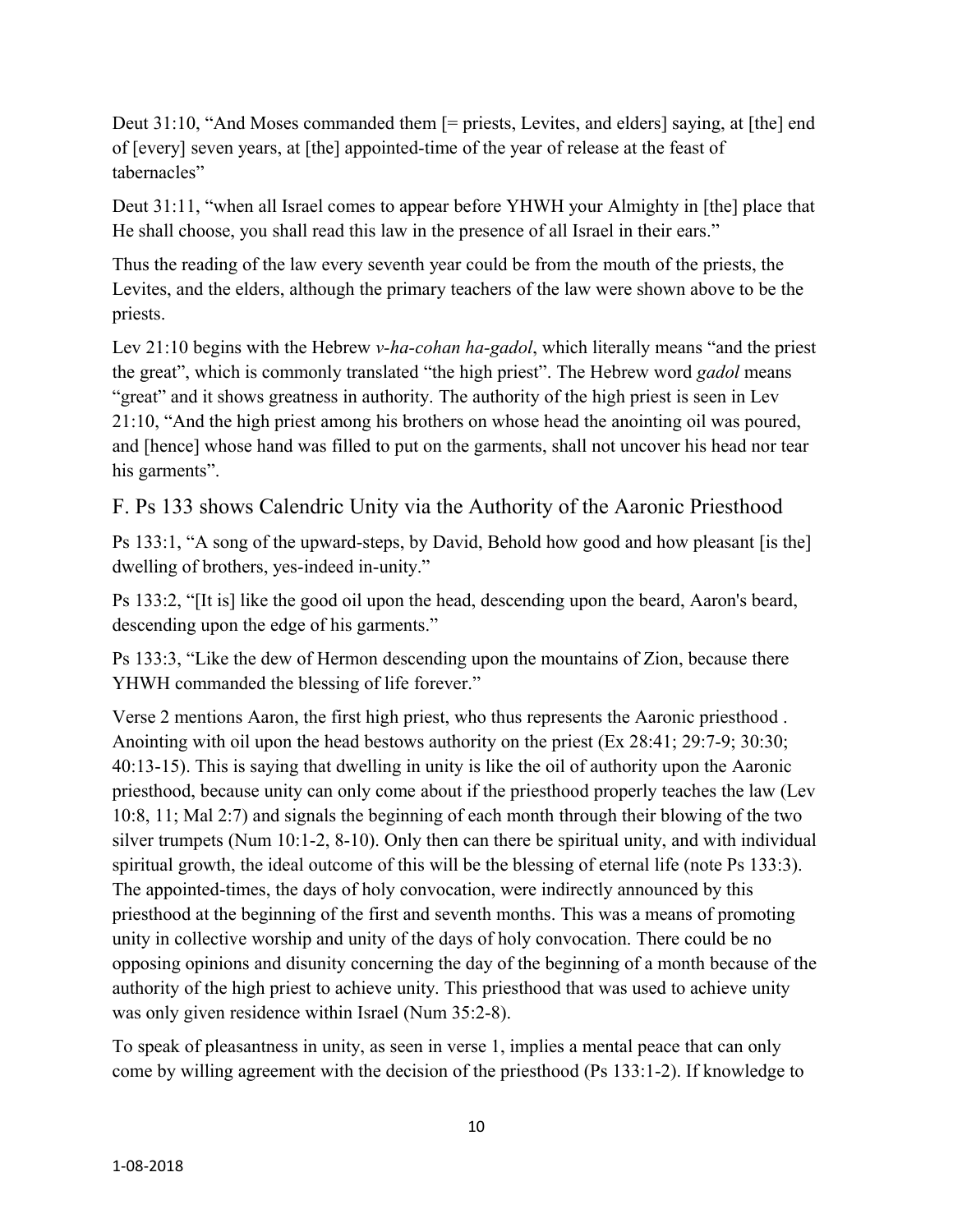achieve spiritual unity is attained, it should produce uniformity in recognizing the days of holy convocation, the appointed-times.

Through the symbol of oil, Ps 133 shows calendric unity through the authority of the Aaronic Priesthood. Verse 1 shows that this unity is good and pleasant.

# G. People involved in Israel's Governance before the Babylonian Exile

When considering the overall structure of ancient Israel's governance before the exile to Babylon, first there was a period of Judges, and then, during the life of the prophet Samuel, the period of kings began. After Solomon, the kingdom was split into the northern House of Israel and the southern House of Judah. The latter contained the capital city of Jerusalem where the king and the priestly headquarters were centered near the one and only Temple. From that time onward our interest then centers on the House of Judah alone. It is clear that Israel's governance and that of the House of Judah was intended to be a theocracy (note Deut 17:14-20). The elements of the theocracy in the House of Judah were the king, the priests, certain people who the king might appoint, and the prophets who might be unwelcome to certain sinful kings.

There were also courts to hear legal cases where parties were in dispute. Deut 17:8-13 mentions the need to judge legal cases of dispute, and those who do the judging are referred to as priests, Levites, and judges in verse 9. There is no indication in the Tanak that any calendric decision was to be treated as if it were a legal case that required some non-priestly civil court. Such a concept is contrary to the implications of Ps 133. Num 10:8, 10 mentioned above, puts jurisdiction over the calendric practice of blowing the two silver trumpets at the beginning of the months in the hands of the priesthood, and there was one high priest who had the leadership. Meddling with the duties of the priesthood by unauthorized people carried the death sentence.

## H. History of Disruption and Restoration of the Aaronic Priesthood

The Aaronic priesthood performed specific functions associated with the sacrificial system, the calendar, teaching the people, and they were also prominent among the judges.

As seen in Jeremiah 52, when the House of Judah was fully conquered by the Babylonians, the wealthy people of Judah were taken into exile, Solomon's Temple was destroyed, and the high priest was put to death. The disruption in the priesthood was based upon the execution of the high priest and the exile of the wealthy class rather than the destruction of Solomon's Temple. From this time onward there is no historical record of the existence of the ark. The poor people who remained in the land may have included some Levites and priests. However, Ezra 2:2, 36 shows that when Zerubbabel returned to Jerusalem to rebuild the Temple, there were priests who returned with him. We have no history that preserves exactly how the priesthood functioned during the period of exile, yet the priesthood existed without an ark and without a Temple. When the Second Temple was destroyed in 70, the priests were still known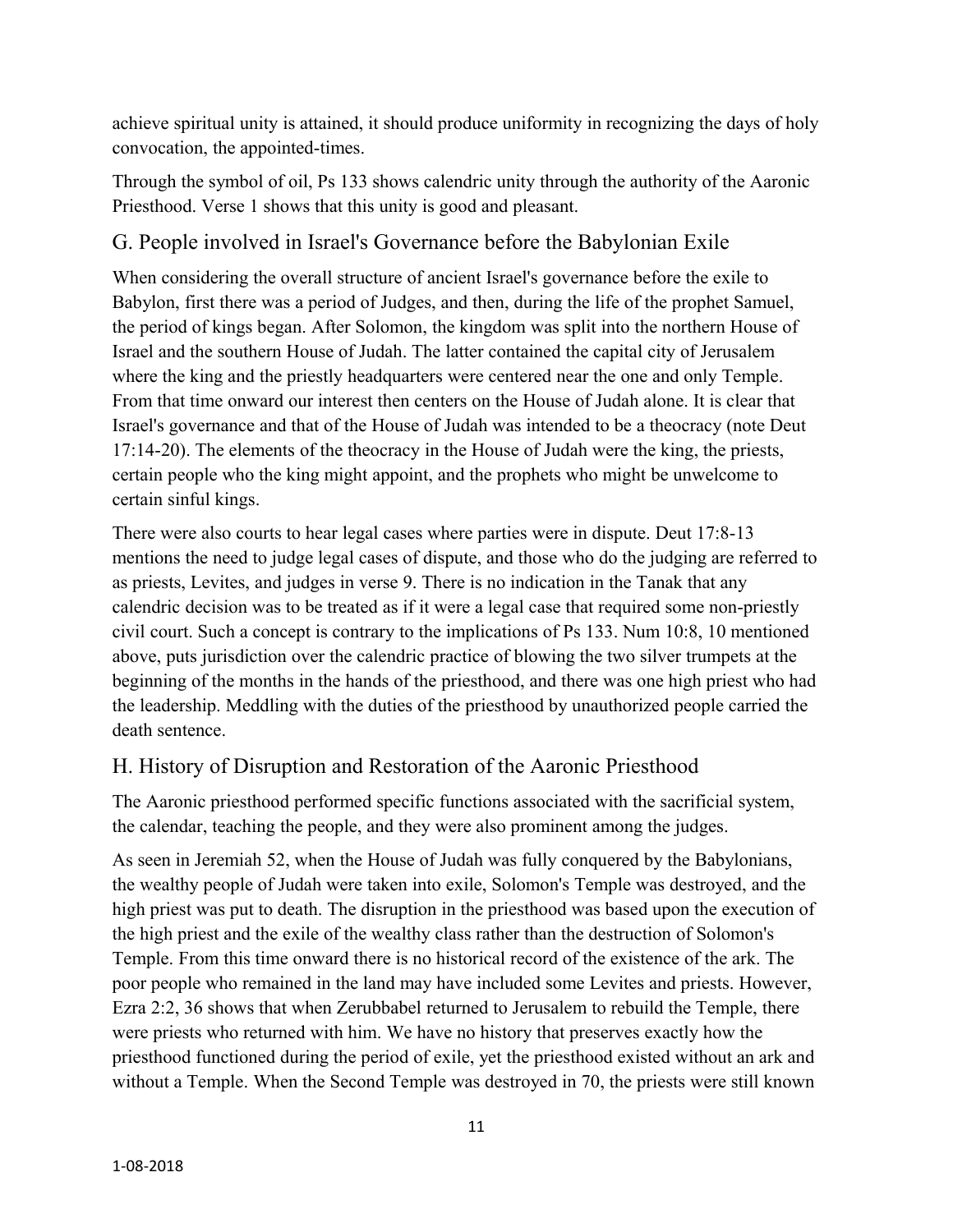and the priesthood could have continued as it had been during the Babylonian exile when there was neither ark nor Temple. Some inventiveness could have enabled the priesthood to perform their functions, because during the Second Temple period they found some means to perform their duties without an ark during the tenth day of the seventh month, the Day of Atonement. Political considerations prevented the continuation of the priesthood, yet this was a method of fulfilling the prophecy in Mal 2:3.

There was a serious complaint against the Aaronic priesthood in Mal 2. The punishment to that priesthood for its continuing sin is discussed in Mal 2:3 where the eventual sentence is: "take you [= priests] away". This language is similar to that of exile rather than a permanent abolition.

There is evidence from the Tanak that this priestly exile will be ended and the sacrificial system will be functioning again, even prior to the time of the so-called Third Temple that is discussed in Ezek 40-48 where the Aaronic Priesthood is shown to function. This renewal of the functioning of the Aaronic priesthood is implied by the uses of the *daily-sacrifice* (Hebrew *tamid,* Strong's number 8548) in the prophesies of Daniel, especially Dan 11:31; 12:11, but also Dan 8:11, 12, 13. Through these prophesies of Daniel, the Tanak recognizes the legitimate functioning of this priesthood once again prior to the Messianic era of worldwide peace.

Thus the Aaronic Priesthood is now in a temporary very lengthy exile, but not made void. During this time of exile there are no two priests to blow the two silver trumpets according to Num 10:10. No one outside the lineage of Aaron is qualified to do this. The best that could be done is to simulate the priesthood in the sense of determining what they would determine and then act accordingly. If someone would imagine differently, there is the challenge of proving who would have the authority to appoint two priests to perform this function.

# I. Authority of the Aaronic Priesthood Recognized in the New Testament

The apostle Paul in the New Testament recognized the authority of the Aaronic priesthood. In Acts 21:26 Paul entered the Temple and participated in a ritual that required the Aaronic priesthood to perform certain duties, and thus Paul recognized the authority of this priesthood after his conversion. In Acts 23:5 Paul also recognized the authority of the high priest. Heb 9:7 points out that when this was written, the high priest still functioned and entered the Holy of Holies once per year although there was no ark, showing that this was still a continuing practice of the Aaronic priesthood. Thus this priesthood was not shown disrespect by the author of the letter to the Hebrews. Heb 10:11 shows the continuation of the functions of the Aaronic priesthood while the Temple still stood.

#### [4] The Origin of the Sanhedrin according to Rabbinic Literature

There is a unique event in Num 11:16-30 that shows a selection of 70 men from among the elders of Israel. Num 11:16, 24, 25, 30 have the word *elders*, which is the Hebrew word *zaken*,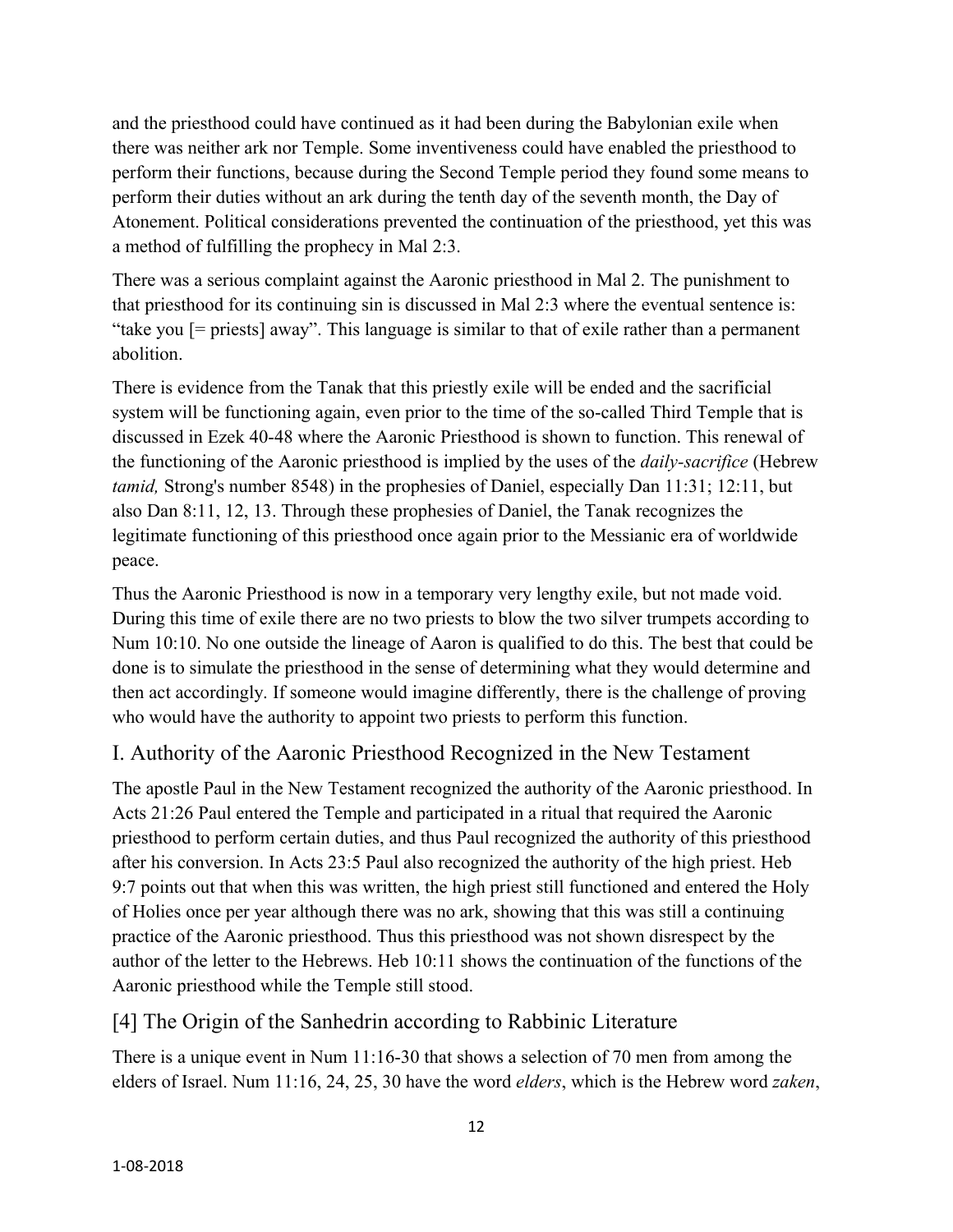having Strong's number 2205, appearing in BDB on p. 278 where its first meaning is "old of human beings" and another meaning is "elders, as having authority". The meaning of *zaken* is best appreciated when one considers the nature of the chain of authority through male lineage as shown by a combination of commandments. Among the ten commandments is, "Honor your father and your mother …" (Ex 20:12; Deut 5:16). The authority of the husband over his wife is seen in Gen 3:16; Num 30:6-16. These laws work together to imply that the oldest living male within a family's lineage has authority over the extended family, and he is thus surely an elder or *zaken*. Num 11:16 makes it clear that these 70 men were already elders before Moses began the selection, and moreover, besides being elders, they were officers. Here the word officers is the Hebrew word *shoter*, which is Strong's number 7860, appearing in BDB on p. 1009 where it states, "appar[ently] subordinate *officer*, judicial, civil, or military". This implies that these elders have had some practical leadership or management experience, but not necessarily at the top position.

Num 11:16, "And YHWH said to Moses, Gather to Me 70 men from [the] elders of Israel whom you know to be elders of the people and its officers. And bring them to the tent of meeting, and let them stand there with you."

Num 11:17, "And I will come down and I will speak with you there. And I will take of the Spirit that is upon you, and I will put [it] upon them, and they shall bear [the] burden of the people with you. Thus you shall not bear [the burden] yourself alone."

No further qualifications are given concerning the selection of these 70 men from among those who were already elders. There was no tribal restriction, there was no requirement of a knowledge of the law, and there was no requirement of faith. There is never any indication in the Tanak that these elders met together as one body to discuss matters among themselves, or that they had a unified label such as a court or Sanhedrin.

In Ex 18:13-27 Moses' father-in-law gave him advice to build a pyramid organizational structure of judges, so that only the very difficult cases would filter their way up the pyramid to him. This advice did not involve previously recognized elders with leadership experience. If this advice would have succeeded, there would have been no need for the subsequent complaint by Moses in Num 11:1-15, which led to the appointment of the 70 men who were already elders.

In Num 14:26-33 the punishment of death during the 40 years of wandering in the wilderness was given to all Israelites who were 20 years old and above. This death in the wilderness came to all of the 70 elders with the exception of Joshua and Caleb, if they were among these elders. One need for elders in Israel was simply the practical function of communication of basic news to all people from a central seat of government. When Joshua crossed the Jordan River there were a few million Israelites. If Joshua himself spoke loudly, only a tiny fraction of them could hear him. Since people were geographically grouped as near relatives, the most practical way to communicate with all people was through the system of elders. Joshua would speak to the elders as heads of clans (subgroups within a tribe), and they in turn would go to those who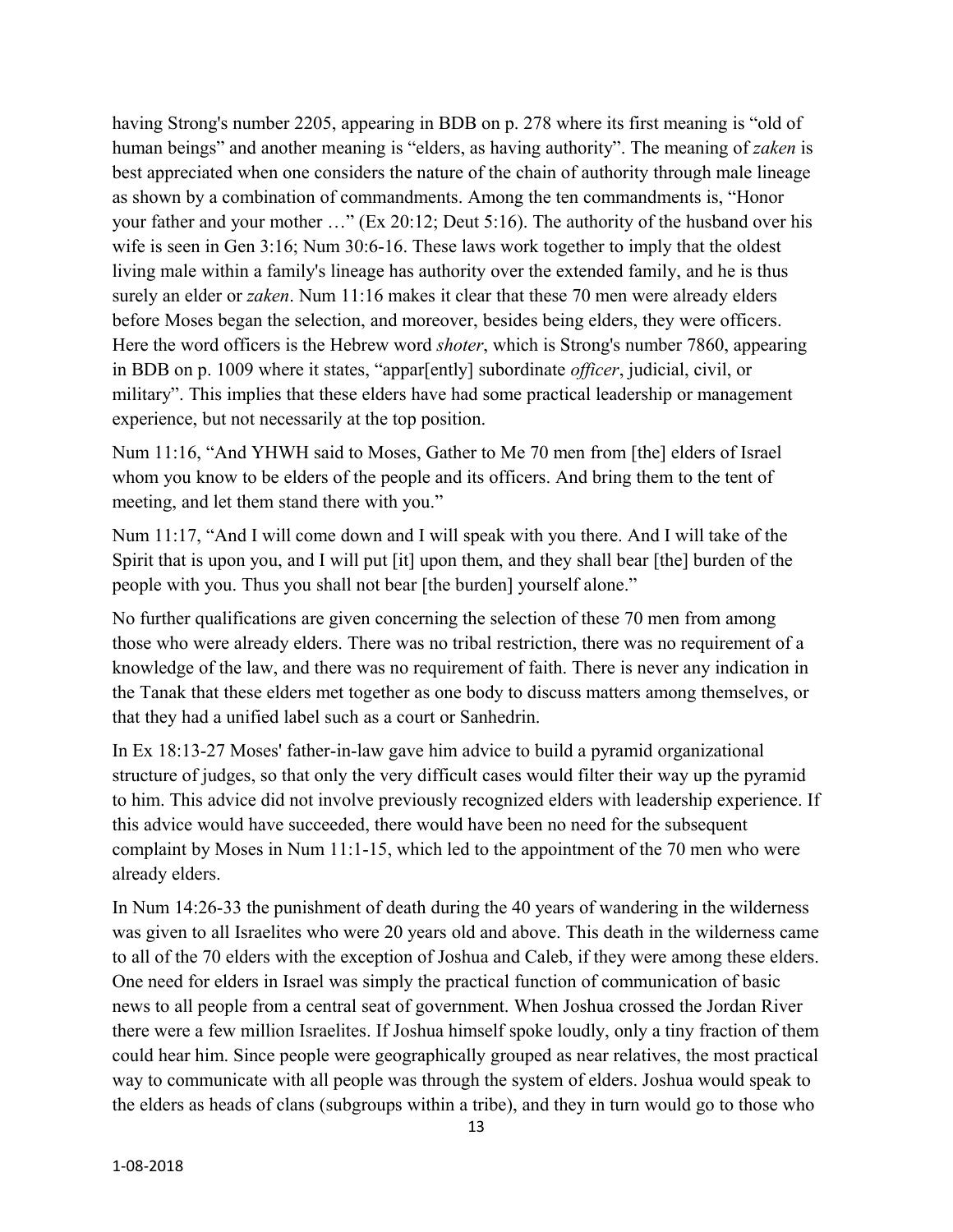they represented in family ancestry and authority so that the news would reach everyone. Existing authority through male lineage was respected. Thus Josh 7:6 mentions the elders of Israel who were near Joshua. There is no need to imagine that there were 70 of them. These elders were authority figures for purposes of orderly travel and communications, and they also had ancestral authority as the oldest males in their extended family.

The Mishnah teaches that the 70 men with Moses constituted the greater Sanhedrin where it quotes from Num 11:16 given above. Here is the Mishnaic evidence.

**On p. 383 of Danby's translation of the Mishnah, in Sanhedrin 1.6, we find (with Danby's additions in square brackets), "The greater Sanhedrin was made up of one and seventy [judges] and the lesser [Sanhedrin] of three and twenty. Whence do we learn that the greater Sanhedrin should be made up of one and seventy? It is written,** *Gather unto me seventy men of the elders of Israel***, and Moses added to them makes one and seventy."**

Although Num 35:24 mentions "the congregation shall judge", the Tanak never defines the congregation in this sense as the 70 (or 71) elders. It may refer to any court that represents the people in any area of Israel through history. The Mishnah interprets Num 11:16 as the first great Sanhedrin in a succession through history in order to justify a major leadership role for a body of men who are not necessarily Levites.

Deut 17:8-13 mentions the need to judge legal cases of dispute, and those who do the judging are referred to as priests, Levites, and judges in verse 9. The word *elder* is not used here, thus negating the Mishnaic supposition that a collective of 70 elders was to continuously constitute a greater Sanhedrin. If the Mishnaic interpretation of the Sanhedrin were true, there would be some clear evidence of it in the Tanak because some important political conflicts would arise that would make it necessary to mention the Sanhedrin. On p. 382 of Danby's translation in Sanhedrin 1.2, authority to render calendric decisions is claimed for a small committee within the Sanhedrin, and there is no tribal requirement (such as descent from Aaron within the tribe of Levi) for this small committee. It appears that the Mishnah is inventing an entity that controls the calendar apart from the priesthood.

After the Temple was destroyed, the successors of the Pharisees no longer recognized the rightful authority of the priesthood, and eventually **the Mishnah justified this change in authority by inventing the Sanhedrin within the Law of Moses. This invented Sanhedrin had no requirement of tribal descent. Thus a usurpation of authority was justified by the Mishnah through altering the Pentateuch.**

**Thus the Mishnah is planting a ruling body, the Sanhedrin, into the Law of Moses, and giving it authority that supplants the Aaronic priesthood. This is especially evident with regard to the calendar. As stated above, this Mishnaic concept is contradicted by Ps 133. This is the Mishnaic rewriting of biblical history in order to justify overturning the**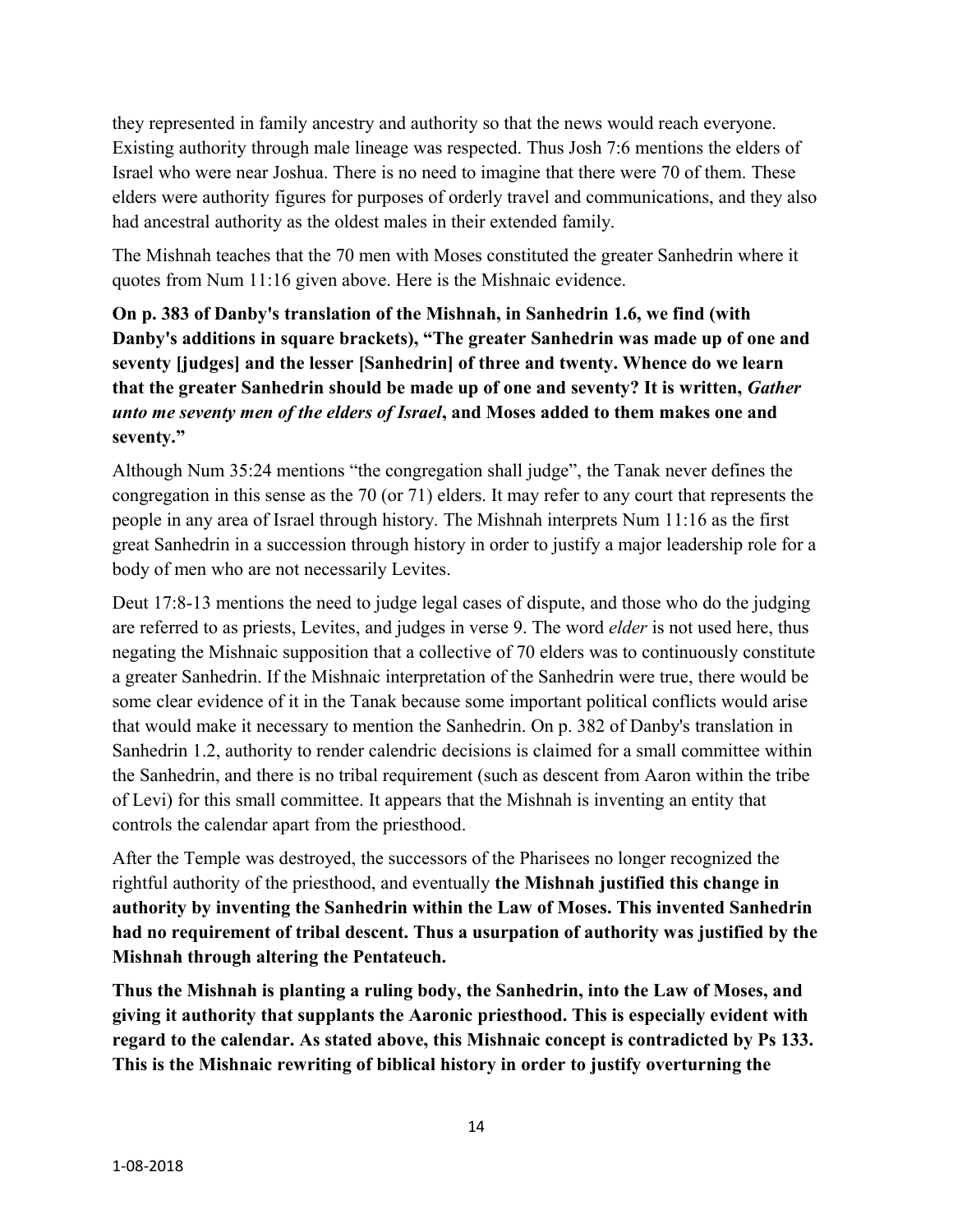**authority of the priesthood. Here is fabricated history in the Mishnah that falsifies the Tanak.**

### **The Mishnah altered the control of the calendar from the priesthood to a committee within the Sanhedrin.**

While Numbers 11 does mention the appointment of 70 elders under the leadership of Moses for the purpose of judging civil cases, it does not indicate that they met together under one roof to exercise authority over various matters and thus act as political rulers. They were to be dispersed among the 12 tribes to judge civil cases, with the very difficult cases to go to Moses to judge. There is no indication that the more difficult cases went to one collective body at one location that was given a name. There is no indication that when any member among these 70 died, someone else was to take that person's place among the 70. The Tanak never again mentions 70 elders.

You will search the Tanak in vain in a quest to find an institution of elders who met together with some regularity to exercise authority as a supposed Sanhedrin that might be a candidate to rival the spiritual authority of the Aaronic priesthood. The king governed over civil matters and taxed the populace, and the prophets exercised some spiritual authority in the sense of calling on people to repent and warning the king and the people what would happen if they did not repent.

Positive evidence that calendric unity was only to be achieved through the authority of the Aaronic priesthood does exist in Ps 133. In that psalm the unity of the brethren was to be achieved through the anointing oil upon Aaron's beard, which symbolizes the bestowing of authority upon that priesthood to bring about unity. This authority would be contradicted by some body of non-priests who would attempt to direct priests concerning the appropriate time to blow the two silver trumpets and declare which month is the first.

## **The significance of this chapter is two-fold. First it asserts the authority of the priesthood. Second it asserts the Mishnah's distortion of biblical history through quoting from Num 11:16, and changing the context.**

[5] Control of the Temple, and thus the Calendar, in the Early First Century

Evidence will be presented from four primary sources: the New Testament, Josephus, the Roman historian Tacitus, and the Roman historian Pompeius Trogus.

(A) Many of the Scribes were Sadducees. Mat 23:2 and Moses' Seat

Luke 20:27 [NKJV], "Then some of the Sadducees, who deny that there is a resurrection, came to [Him] and asked Him,

Luke 20:28, saying: 'Teacher, Moses wrote to us [that] if a man's brother dies, having a wife, and he dies without children, his brother should take his wife and raise up offspring for his brother.'" [Speech continues through verse 33]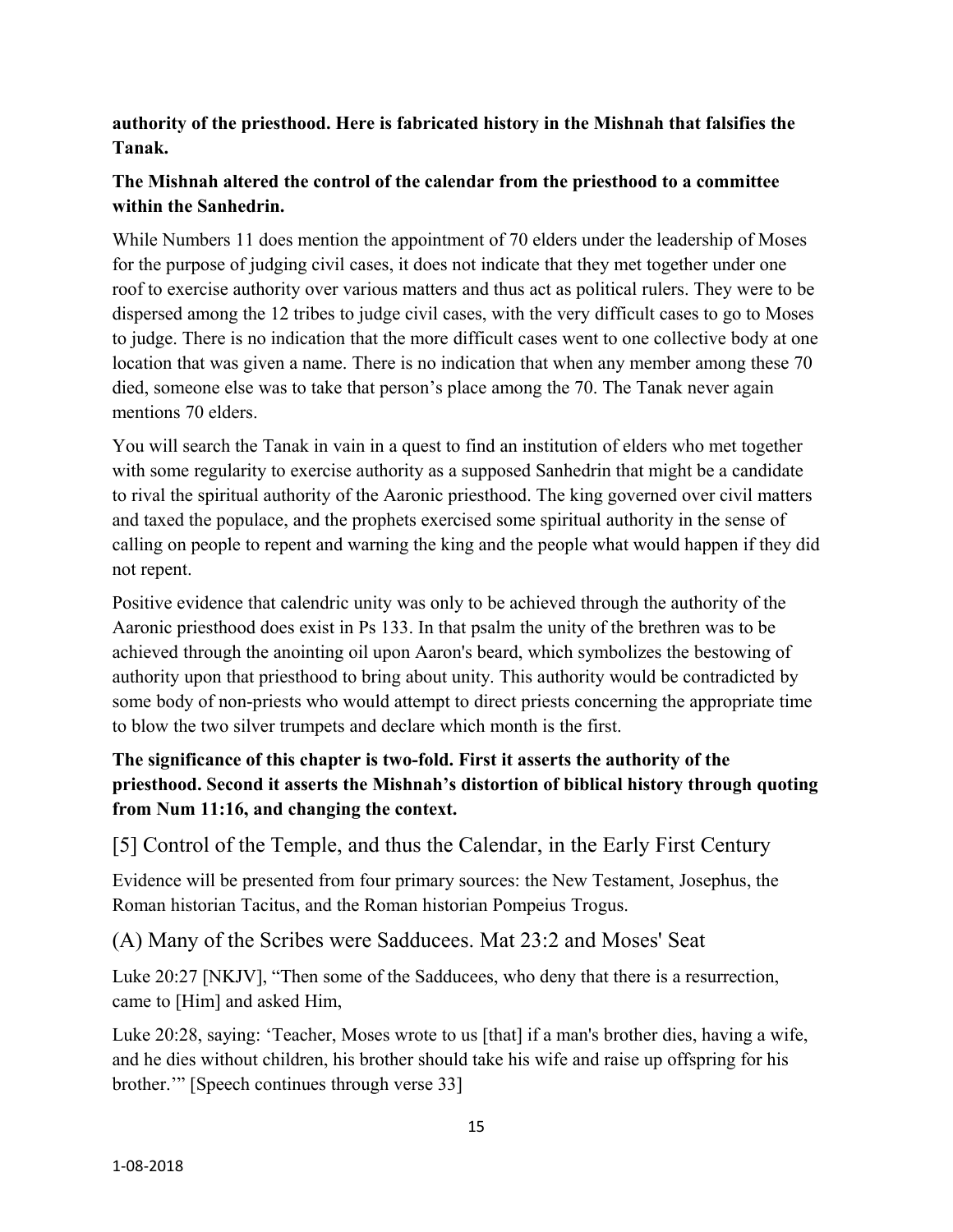Luke 20:34 [Response to the Sadducees], "The sons of this age marry and are given in marriage." [Speech continues through verse 38]

Luke 20:39, "Then some of the scribes answered and said, 'Teacher, You have answered well.'

Luke 20:40, But after that they dared not question Him anymore."

From verse 39 it is clear that scribes had been there all along, and from verses 27 and 40 it is clear that these scribes were Sadducees. In fact the Sadducees would not have asked Him this sensitive question if Pharisees had been present because that would have immediately sparked a heated debate between the two groups over their difference on this issue.

Acts 23:9 makes it clear that some scribes were Pharisees. Hence scribes included some Sadducees and some Pharisees.

On p. 22 of Bar-Ilan we find the following paragraph: "Most of the scribes of the end of the Second Temple period whose genealogy is known were priests: Yosef (T. Shabbat 13:11), Yohanan (P. T. Maaser Sheni 5:4, 56c), Beit Kadros (T. Menahot 13:19), Josephus and others. It is clear that during the time of the Temple, priests, some of whom were scribes, used to manage the Temple property, contributions and gifts in addition to annual tithes (Neh 13:13; T. Shekalim 2:14-15; Josephus, War 6:387-91). The Temple as the official cultural-religious center was also the center of the knowledge of reading and writing, and because of that the priests in charge of the Temple were evidently responsible for the preservation of the Tora, its copying in general and the scribal profession in particular." Thus in the view of Bar-Ilan, a historical expert in the realm of scribes and priests in the first century, we see the priests in charge of the Temple and the scribes heavily represented by priests. Some writers have been unaware of the representation of priests among the scribes and have given a distorted picture of Mat 23:2.

Acts 5:17 [NKJV], "Then the high priest rose up, and all those who [were] with him (which is the sect of the Sadducees), and they were filled with indignation." This shows the chief priests to be included within the Sadducees at that time, although it is unclear how many Sadducees might be from outside the priesthood, if any. Although this statement is neither comprehensive nor precise concerning the makeup of the Sadducees, it roughly approximates the Sadducees with priests, especially chief priests.

There is one other means of corroborating this understanding of the Sadducees. That is, there are a number of examples in the rabbinic texts where the context explicitly mentions the word *Sadducee* or *Boethusian,* and the nature of what this person does clearly indicates that the person is a priest or a high priest. It appears that the rabbinic literature expects the reader to associate the words *Sadducee* or *Boethusian* with a priest without making such a general statement. On p. 210 of Rivkin 1969, he wrote, "However, the Tosefta employs this formula [language of a controversy between Sadducees and Pharisees], but substitutes the Boethusians for the Sadducees. The terms may nonetheless be considered synonymous, for the identical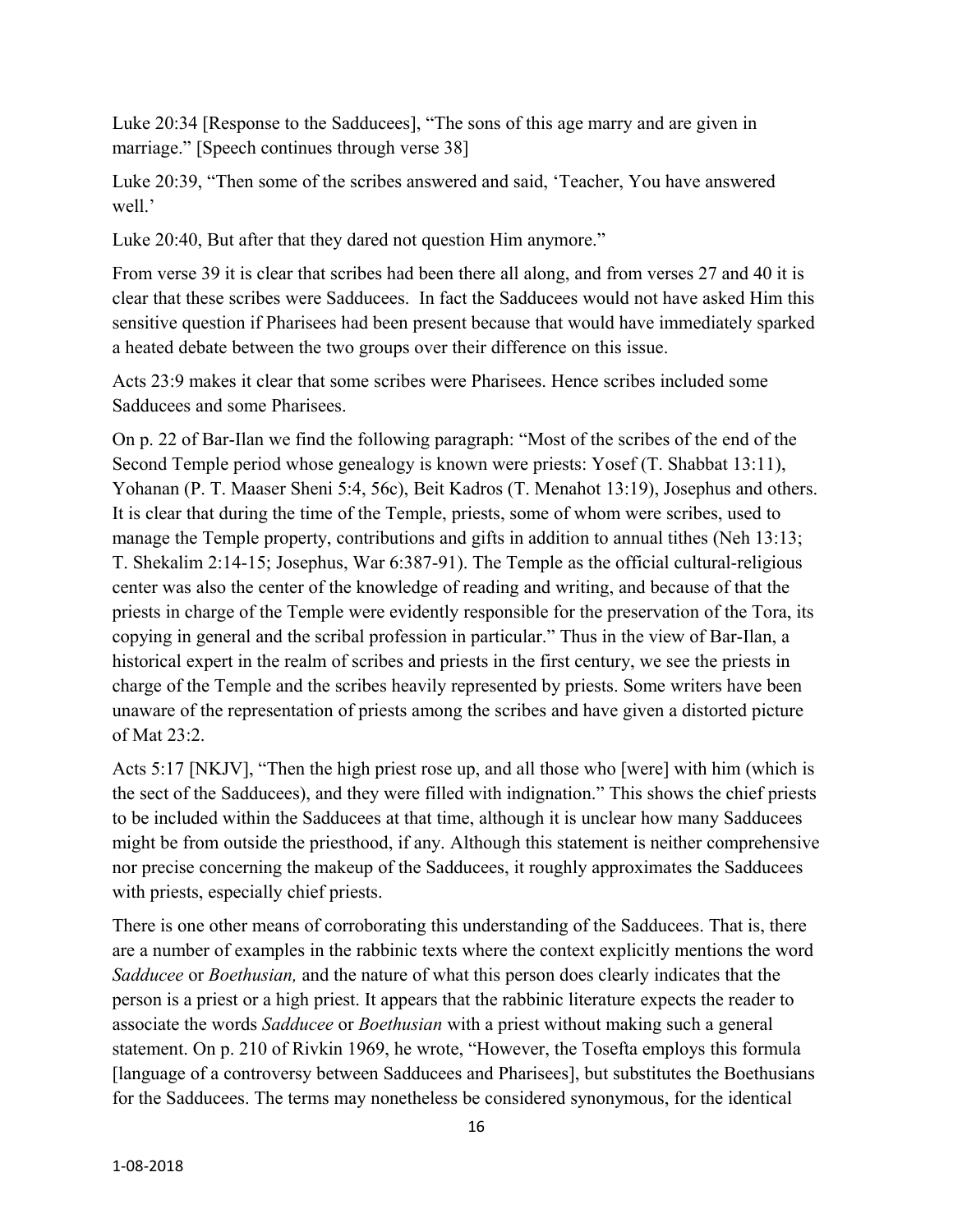position taken by the Boethusians in the Tosefta texts is that attributed elsewhere in the tannaitic literature [= rabbinic literature by the Tannaim, i. e., before c. 250] to the Sadducees." On pp. 212, 213, and 227 Rivkin gives examples where a Sadducee or a Boethusian is mentioned, and the person's activity makes it obvious that this is a priest. Josephus mentions several men of the lineage of Boethus who became high priests, so that when the term Boethusians was originally used, it referred to a subgroup of the priests.

Thus, when we see Mat 23:2 [NASB], "The scribes and the Pharisees have seated themselves in the chair of Moses", the scribes are mentioned first, and they have a major representation from among priests, which were seen to be closely equated with or within the Sadducees. Hence Matthew is not excluding the Sadducees from Moses' seat, and the mention of Scribes (which includes Sadducees) comes first. There are three primary biblical functions of the Aaronic priesthood. The first concerns the performance of the sacrificial system including personal counseling with those who bring sacrifices for personal reasons (such as to atone for their sins) and rituals at the sacred altar for the holy days, the Sabbaths, the new moons, and the daily sacrifices. The second concerns teaching the law to the people, which is shown in Mal 2:7 and Heb 7:11. The third concerns the prominent role of the priests and Levites throughout the court system of Israel according to the Law of Moses (Deut 17:9; 19:17; 21:5). Thus the priests were to officiate at the holy altar, teach the people, and judge legal cases.

Let us consider the meaning of "Moses' chair or seat" from Mat 23:2. Moses did have the supreme role in the first primitive court of one judge in Israel. In Ex 18:13-26 we see the role of Moses as the civil judge rather than in the role of communicating the law to the people. Ex 18:13 has the expression "Moses sat to judge the people". This sitting implies a chair or seat of office for judging. The Hebrew word *shaar*, Strong's number 8179, is normally translated gate, but it sometimes means "court". Deut 16:18 [NKJV], "You shall appoint judges and officers in all your gates [courts]..." Amos 5:15 [NKJV], "Hate evil, love good; establish justice in the gate [court]". On p. 1045 of BDB the second meaning of this word is "space inside gate, as public meeting-place, market", and within this category, BDB later adds "where elders, judges, king, sat officially". Examples of sitting in the gate (meaning court) include Gen 19:1; Ruth 4:1-2; II Sam 19:8; I Ki 22:10; II Chr 18:9; Est 2:19, 21; Job 29:7; Prov 31:23; Jer 38:7. The advice of Moses' father-in-law in Ex 18:13-26 was a pyramid structure of judges, but in Num 11:16-17, 24-25 this pyramid structure was replaced by a flat structure (equal authority) of 70 men from among the elders of the people.

At the end of the 40 years in the wilderness, more details about the future court system were revealed in Deuteronomy, where Deut 17:9; 19:17; 21:5 show the prominent role of the priests and Levites throughout the court system of Israel according to the Law of Moses.

From biblical examples, Moses' chair or seat sensibly means the official seat from which civil case judgment comes, a judicial function, not a legislative function. This is neither the changing of existing laws, nor the legislation of new laws, but the application of existing laws to specific cases in dispute between relevant parties who seek to bring their case to a civil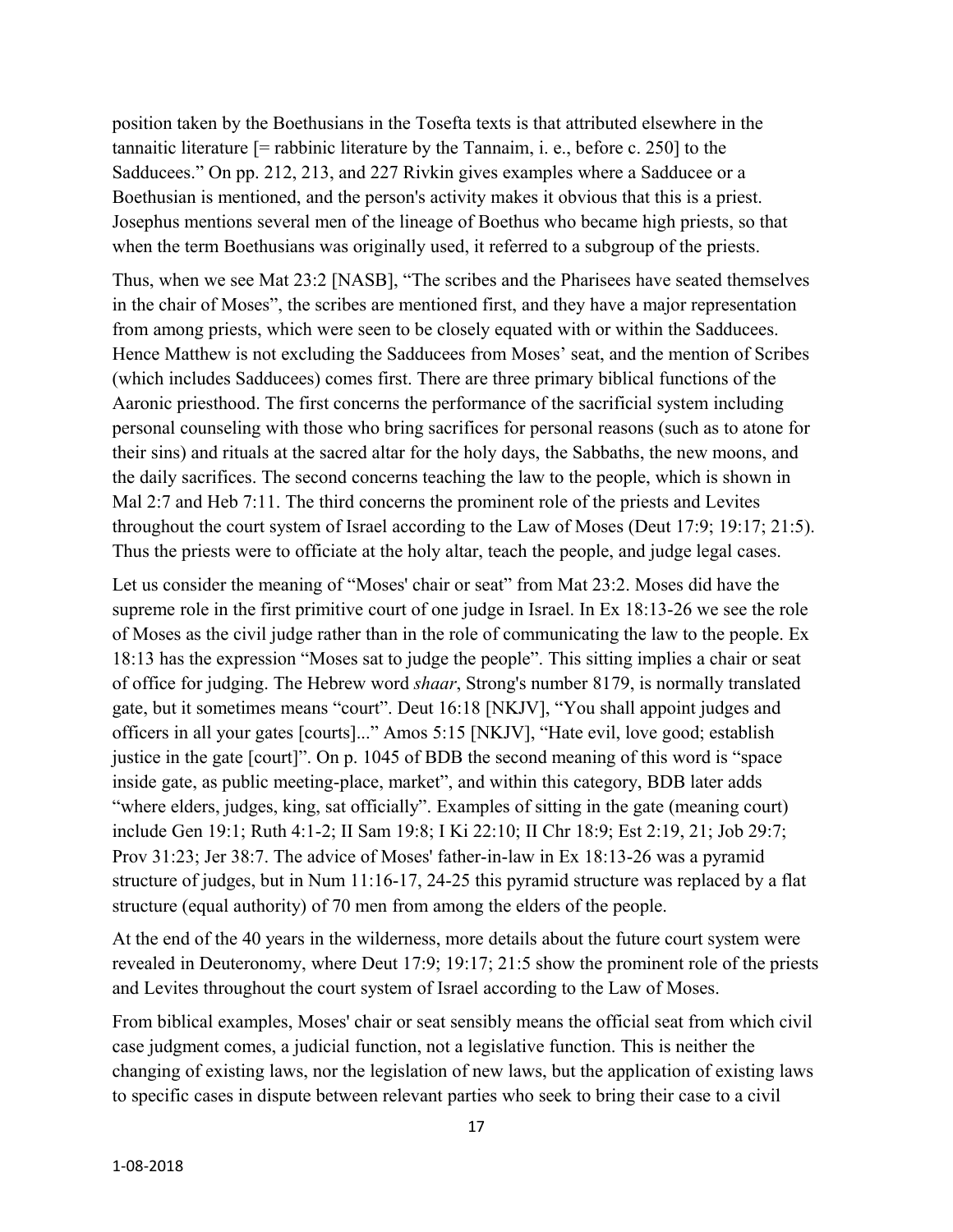court. Priests would not consider their procedures to be under the jurisdiction of a civil court. Civil justice of disputes does not include the methods and rules whereby the priests carried out their functions, which were not civil disputes in nature. This reasoning only considers the context of the Tanak applied to Mat 23:2, so the question remains as to whether, in the first century, an expanded jurisdiction existed for the main Sanhedrin in Jerusalem, in which it is assumed that Moses' seat was exercised. In a religious society certain aspects of civil laws must be derived from the Law of Moses as it was understood in their day, but the question remains concerning whether the central Sanhedrin had a legislative function at all. The Sanhedrin will have to be discussed in more detail.

#### (B) Sanhedrin in the New Testament

The Greek word *sunedrion* for sanhedrin, Strong's number 4892, occurs 22 times in the New Testament. These are Mat 5:22; 10:17; 26:59; Mark 13:9; 14:55; 15:1; Lk 22:66; John 11:47; Acts 4:15; 5:21, 27, 34, 41; 6:12, 15; 22:30; 23:1, 6, 15, 20, 28; 24:20. In three of these places (Mat 5:22; 10:17; Mark 13:9) a local court is the meaning, but in all other 19 cases this is the Sanhedrin in Jerusalem associated with the Temple. In 17 of these 19 cases the Greek definite article is used, which implies that there is only one Sanhedrin associated with the Temple. The two exceptions without the definite article are Mark 15:1 and John 11:47. The context of all 22 places is consistent in showing a civil court where accusation against a party is made, witnesses for or against that party are questioned, the accused party is questioned, and a judgment for or against that party is rendered. Except for Acts 23 where the outsider Paul introduced the doctrinal issue of the resurrection from the dead in order to cause strife and detract attention from his own case, in none of the meetings of the Sanhedrin associated with the Temple do we encounter a debate over the application of the Law of Moses or the meaning of the Scripture. In the only examples available, the Sanhedrin appears to be a civil court in which civil cases are relevant, not an environment for the debate over biblical doctrine. The Sadducees and Pharisees appear to try to get along with one another peaceably within the Sanhedrin, except for the case in which Paul caused a stir over doctrine. The conclusion from the New Testament is that the Sanhedrin in Jerusalem associated with the Temple acted as the supreme court to hear cases, but did not engage in legislating new additions to the Law of Moses.

#### (C) The Parable of the Wicked Vinedressers

Luke spent considerable time with Paul (a former Pharisee) - see Col 4:14; II Tim 4:11 and the "we" portions of Acts that includes the presence of Luke as the author - Acts 16:10-17; 20:5 - 21:13; 27:1 - 28:16. Luke partially relied on Paul for some of the relations between the leaders of the Jews when he wrote. Paul, having been a Pharisee and having lived in Jerusalem, would have been an excellent first hand source of extra background information for Luke's writings.

Luke 20:9 [NKJV], "Then He began to tell the people this parable: A certain man planted a vineyard, leased it to vinedressers, and went into a far country for a long time."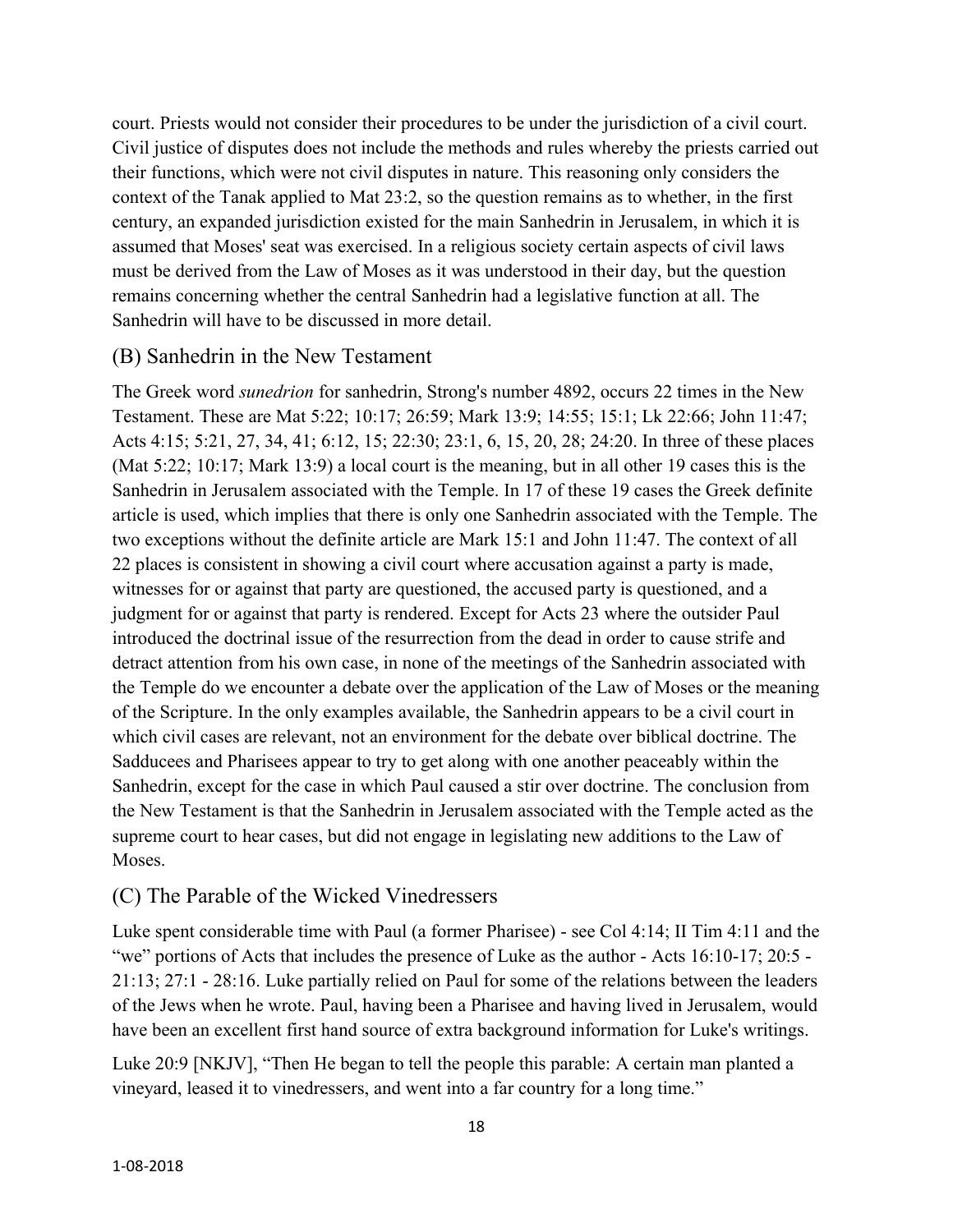Luke 20:10, "... the vinedressers beat him ..."

Luke 20:11, "... they [the vinedressers] beat him also ..."

Luke 20:12, "... they [the vinedressers] wounded him also ..."

Luke 20:13, "... I will send My beloved son ..."

Luke 20:14, "... vinedressers ... reasoned among themselves ... let us kill him."

Luke 20:15, "... they [the vinedressers] ... killed [him]. Therefore what will the owner of the vineyard do to them?"

Luke 20:16, "He will come and destroy those vinedressers and give the vineyard to others. And when they heard [it] they said. Certainly not!"

Luke 20:17, "Then He looked at them and said, What then is this that is written: The stone which the builders rejected Has become the chief cornerstone!"

Luke 20:18, "Whoever falls on that stone will be broken; but on whomever it falls, it will grind to powder."

Luke 20:19, "And the chief priests and the scribes that very hour sought to lay hands on Him, but they feared the people - for they knew He had spoken this parable against them."

The parallel passage in Mark starts in Mark 11:27 where it mentions, "the chief priests, the scribes, and the elders came to Him". The continuous flow of the narrative goes down to Mark 12:12, "And they [chief priests, scribes, and elders] sought to lay hands on Him, but they feared the multitude, for they knew He had spoken the parable against them."

The parallel passage in Matthew begins in Mat 21:33 and ends in Mat 21:45-46, "Now when the chief priests and Pharisees heard His parables, they perceived that He was speaking of them, but when they sought to lay hands on Him, they feared the multitudes, because they took Him for a prophet."

In this parable the phrase, "the stone which the builders rejected" is mentioned in Mat 21:42; Mark 12:10; Luke 20:17 directly before the conclusion which shows that the leaders of Israel correctly perceived He was talking about them as the builders who rejected Him (the stone), and also about them as the vinedressers who killed Him (the son). Israel is the vineyard.

In the midst of the conclusion to this parable, when He says, in Mat 21:43, "the kingdom will be taken from you", it is clear that He is agreeing with their interpretation that they are the leaders and that the kingdom refers to Israel and especially its government.

Luke says, "chief priests and scribes". Mark says, "chief priests, scribes, and elders". Matthew says, "chief priests and Pharisees". Despite these differences, all three mention chief priests first. These leaders understood that they themselves were the vinedressers in the parable, and the vineyard was Israel. Thus the parable teaches that at the general time of the crucifixion, the leading position among Jews in Judea was in the hands of the chief priests, which were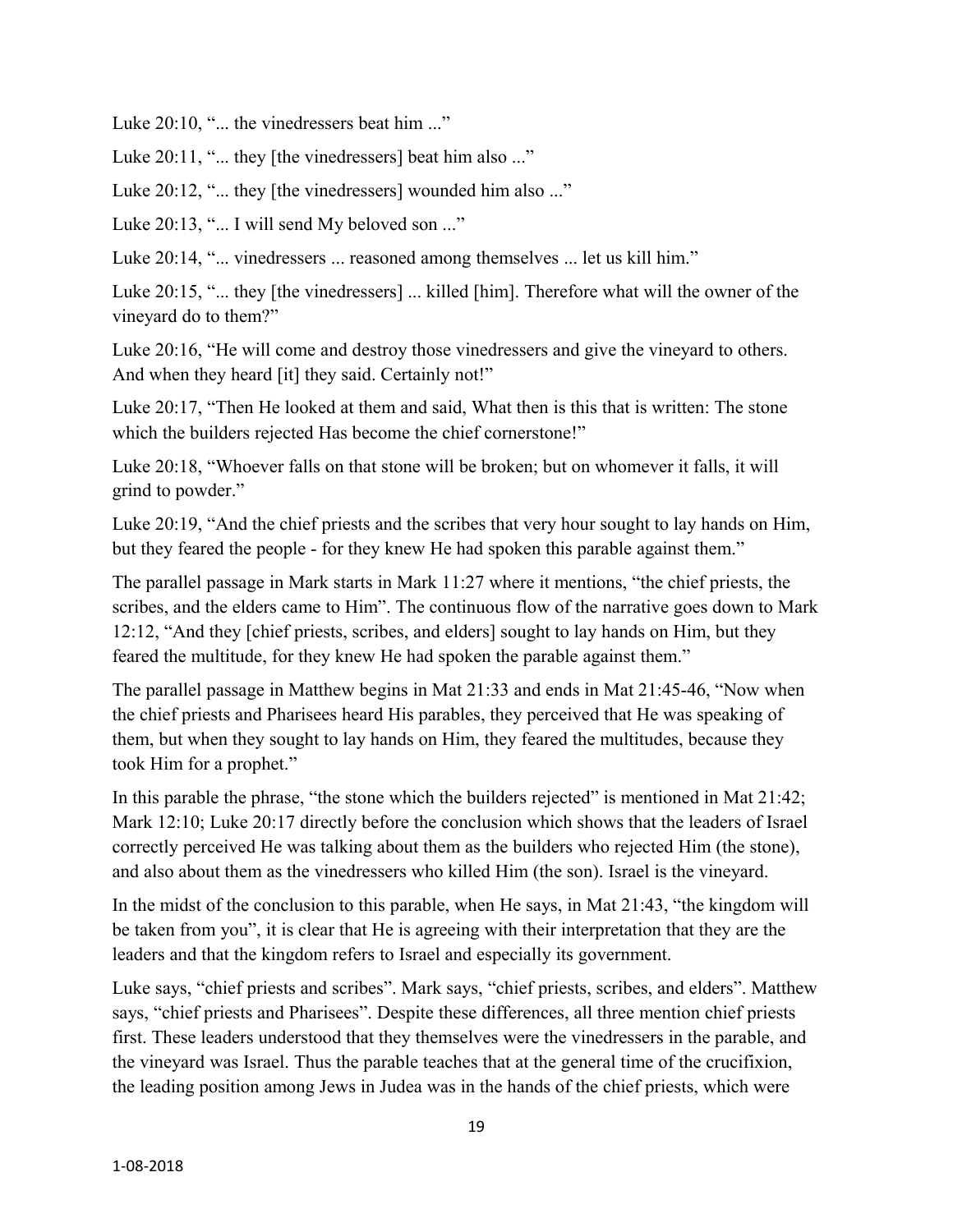Sadducees, but the Pharisees also had some leadership. This is the clearest statement of which group held the leading position from the standpoint of the seat of semi-autonomous government permitted by the Jews under the Roman Empire.

# (D) How the High Priest Spoke to the Audience that included the Pharisees

John 11:47 [NKJV], "Then the chief priests and the Pharisees gathered a council and said, What shall we do? For this Man works many signs."

John 11:48, "If we let Him alone like this, everyone will believe in Him, and the Romans will come and take away both our place and nation."

John 11:49, "And one of them, Caiaphas, being high priest that year, said to them, You know nothing at all, ..."

For the high priest to say to his audience that included the Pharisees, "you know nothing at all", it seems obvious that he had no fear of the Pharisees and there could hardly be any substance to the idea that the Pharisees had so much authority over the Temple that they could push him around as they might choose.

# (E) Pilate's Understanding of the Chief Priests' Authority

Mark 15:10 [NKJV], "For he [Pilate] knew that the chief priests had handed Him over because of envy."

If the chief priests did not have primary authority, but instead the Pharisees controlled the Temple area, the chief priests would have had less reason to be envious of the authority exercised by the Nazarene through the miracles. Instead the Pharisees would have played a more prominent role during the trial due to their authority, and the Pharisees would have shown envy. Note that Mark 15:10 does not say, "The Pharisees had handed Him over", but instead, "the chief priests had handed Him over". The last two times in Matthew that the Pharisees are mentioned are Mat 23:39; 27:62, but the trial occurred between these places. The last time that the Pharisees are mentioned in the other three Gospels are Mk 12:13; Lk 19:39; John 18:3, but these are all before the trial began. Thus the Pharisees by name seem totally absent from the trial.

# (F) The Role of Gamaliel

Acts 5:34 [NKJV], "Then one in the council [= Sanhedrin] stood up, a Pharisee named Gamaliel ..."

If Gamaliel was the presiding officer of the Sanhedrin, this would not merely say "one in the Sanhedrin". The language of the New Testament shows that Gamaliel was not the head of the Sanhedrin. The title *nasi* (primary leader) is given to Gamaliel along with others in his lineage in the rabbinic texts. Thus the rabbinic texts are inflating the importance of Gamaliel compared to the New Testament. Josephus does mention Simon the son of Gamaliel as a prominent Pharisee, but also not lifting Simon to the level implied by the rabbinic title of *nasi*.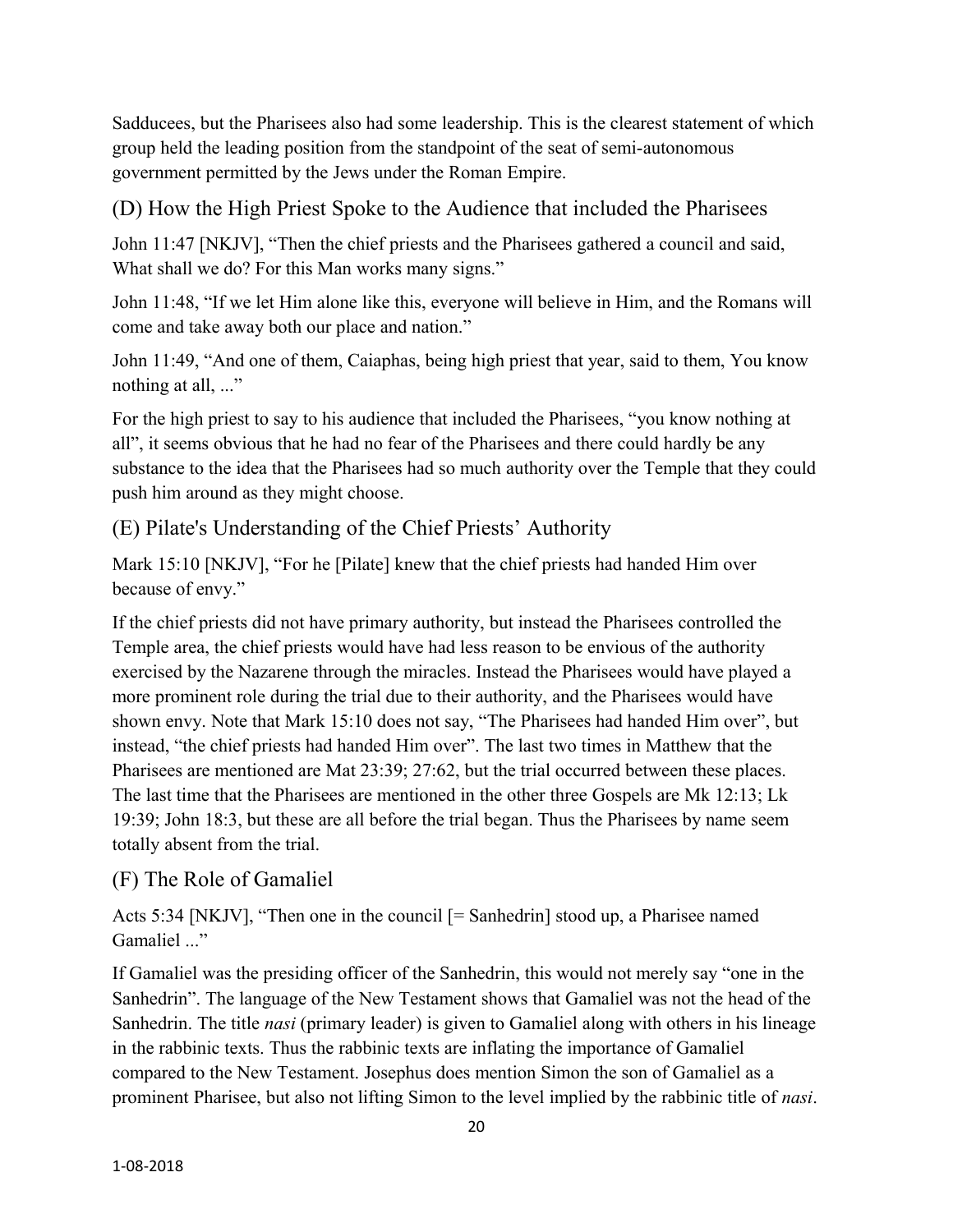Josephus does not discuss his father, Gamaliel the Elder, which would be surprising if his father were *nasi*.

# (G) Legal Authority of the Chief Priests

Paul lets his audience know of his background as a Pharisee in Acts 23:6; 26:5; Phil 3:5, and as a former student of the Pharisee Gamaliel in Acts 22:3. If Paul had a choice in seeking credentials for authority, he would naturally seek it from among the Pharisees rather than the high priest or the chief priests who were of the Sadducees. Here is what we find when we see where Paul went for authority. Acts 9:1-2 [NKJV], "Then Saul ... went to the high priest and asked letters from him to the synagogues of Damascus so that if he found any who were of the Way, whether men or women, he might bring them bound to Jerusalem." Acts 9:14, "Ananias said, And here he [Paul] has authority from the chief priests to bind all who call upon Your name."

Acts 26:10, "This I [Paul] also did in Jerusalem, and many of the saints I shut up in prison, having received authority from the chief priests; and when they were put to death, I cast my vote against them." In Acts 26:12, "While thus occupied, as I journeyed to Damascus with authority and commission from the chief priests..." We see that Paul does not go to any supposed Pharisaic leader for legal authority, but rather to the chief priests. Paul's personal identification with the Pharisees would have caused him to go to the Pharisees for authority if they could give it.

Acts 22:30 [NKJV], "The next day, because he [the Roman commander] wanted to know for certain why he [Paul] was accused by the Jews, he released him from his bonds, and commanded the chief priests and all their council [= Sanhedrin] to appear, and brought Paul down and set him before them." Here the Roman commander shows that he understands "their Sanhedrin" to be that of the chief priests despite the fact that in Acts 23:6 Paul perceives that both Sadducees and Pharisees were present. Thus the chief priests were dominant.

The Pharisees did have sufficient clout in the local synagogues that they could excommunicate Jews from the life of the synagogue provided there was reasonable cause (John 9:13, 21-22, 34; 12:42). However, the synagogue environment is not the Temple where the chief priests (Sadducees) were dominant.

# (H) Conclusion from the New Testament

The evidence from the New Testament has been given, and the Sadducees including the high priest and chief priests are clearly dominant concerning the overall political control of civil government from the semi-autonomous viewpoint that the Romans permitted. Qualification to the Aaronic priesthood was a matter of heredity, not learning, and not popular support. Since only the priesthood was permitted to carry out the Temple services commanded in Scripture, and the priesthood was associated with the Sadducees, we would conclude that the Sadducees dominated the control of the Temple services.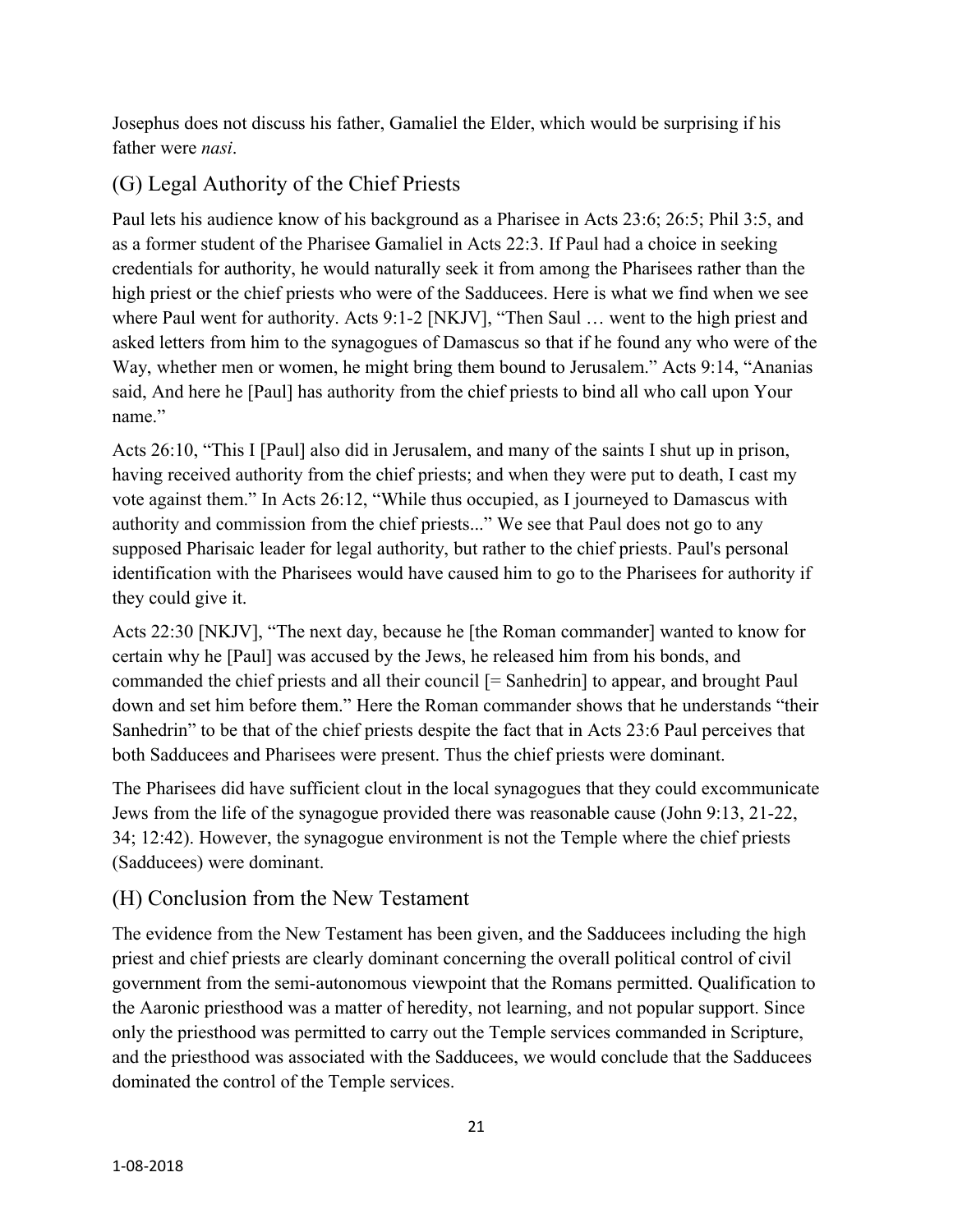#### (I) The Roman Historian Tacitus

Scholars estimate that Tacitus was perhaps 15 to 20 years younger than Josephus. He wrote most of his history while Josephus was still alive. He wrote in Latin, the common language of the city of Rome, and had records from the library at Rome as references. In Tacitus' History 5:8 (p. 662), he wrote, "A great part of Judaea consists of scattered villages. They also have towns. Jerusalem is the capital. There stood a temple of immense wealth." Later in the same section and page he continues, "The Macedonian power [Alexander the Great and the Greek generals that succeeded him] was now weak, while the Parthian had not yet reached its full strength, and, as the Romans were still far off [in time and distance], the Jews chose kings [the Maccabeean dynasty] for themselves. [Foreigners were] Expelled by the fickle populace, and regaining their throne by force of arms, these [Maccabeean] princes, while they ventured on the wholesale banishment of [some of] their subjects, on the destruction of cities, on the murder of brothers, wives, and parents, and other usual atrocities of despots, fostered the national superstition [Judaism] by appropriating the dignity of the priesthood as the support of their political power."

This negative account of the Jews by Tacitus after their four-year war with the Romans ending in 70 CE (ending in 73 in Masada) does attribute political power of the Jews to the priesthood as Rome saw the situation while the Temple stood. Since the successive governors of Judea were appointed by the Roman government from 6 CE until the war broke out in 66, this view by Tacitus must represent the viewpoint of the Roman governors who were there. Notice the attitude of the Roman governor Pilate in Mat 27:24 [NKJV], "When Pilate saw that he could not prevail at all [in front of the large crowd of Jews], but rather that a tumult was rising, he took water and washed his hands before the multitude, saying, 'I am innocent of the blood of this just Person.'" Mark 15:15 declares that Pilate wanted to gratify the crowd. The Roman governors recognized the priesthood as having legal status over the Jews, and they backed up the priesthood with their authority in order to keep the Jews stable and the taxes to Rome flowing steadily. According to Josephus these governors sometimes changed high priests as they saw fit. Even John 11:49 states, "Caiaphas, being high priest that year", thus implying frequent changes in the priesthood. At the very top Rome was in charge, but Rome used its governor to control matters through the high priest. Rome backed the priesthood to keep the country stable. When the Temple was destroyed and Rome was angry with the Jews for starting the fighting that began the war, Rome no longer backed the priesthood. We see that Tacitus agrees with the conclusion of the New Testament.

#### (J) The Roman Historian Pompeius Trogus

The third generation Roman citizen Pompeius Trogus wrote a history in Latin c. 20 (see pp. 2-3 of Yardley and Develin). At some time within the next 200 years a person named Justin wrote excerpts from Trogus' history, and these excerpts survive in Latin (pp. 2-6). The well known early church father Augustine (c. 400) wrote that Justin wrote a brief history following Trogus (p. 6). On p. 230 we find this translation of 2:16, "After Moses his son, Arruas, was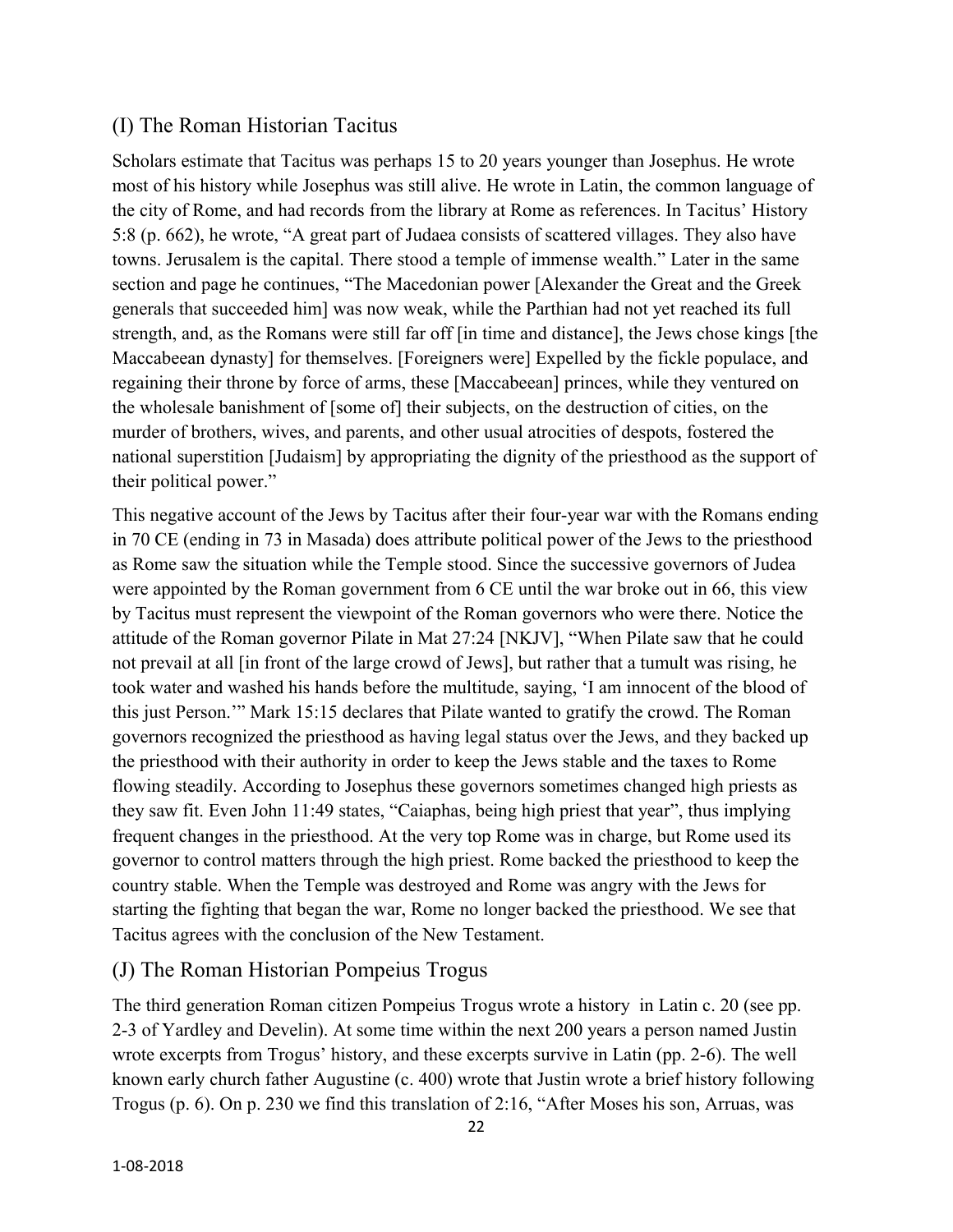made priest in charge of the Egyptian objects of worship, and soon afterwards king. And ever after that it was the practice amongst the Jews for their kings to be their priests as well. This integration of their judicial and religious systems made the Jews unbelievably powerful." The following comment on this statement appears on p. 241 of Stern, "Pompeius Trogus anachronistically depicts all Jewish history according to the conditions that prevailed during the Hasmonaean [Maccabeean] monarchy, when the king and the high priest were the same person; …" This excerpt from Trogus, who wrote in the early first century, shows that he understood the Aaronic priests to exercise the judicial function. This independent primary witness agrees with Tacitus and the New Testament in attributing primacy of Jewish authority to the priests.

## (K) Josephus concerning Priestly Leadership in Judea before 66

Josephus was born in 37 CE and died c. 100. He was of priestly lineage and his early life was in Judea, primarily in Jerusalem. His later life was spent in Rome. His surviving writings were written in Greek from Rome after the destruction of the Temple in 70. He wrote for his primary audience, the Roman nobles, whose favored writing was written in Attic (= Classical) Greek. Our primary interest here is to discuss whether the Pharisees or the Sadducees (priests) had the primary authority in the first century before the Temple was destroyed. However, in order to properly evaluate Josephus for this task, this document will discuss the viewpoint of Josephus about the governance of the Jews after Moses and in the first century. Our concern is his portrayal of some key political events in the Tanak and his first-hand expressions of political control in greater Jerusalem between the Pharisees and the Sadducees. It will become evident that he distorts Scripture and that he contradicts himself about the authority of the Pharisees versus the Sadducees. There is a rational path to resolving the contradiction. This section will include some restatement of previous material in order to make the account from Josephus more complete as a unit.

In Deut 17:14-20 Moses describes the appropriate behavior for future kings of Israel, and this does not show that the king should share his rulership with other men. Comparing this to the corresponding description in Josephus, we see the following on p. 583 of Josephus\_4, Ant 4:224, "Let him [any future king of Israel] concede to the laws and to God the possession of superior wisdom, and let him do nothing without the high priest and the counsel of his senators ..." Here Josephus puts a non-biblical restraint upon the king's authority so as to force him to share it with the high priest and a body of officials. This is a significant distortion of the authority of the king in ancient Israel.

Josh 2 describes the spying mission of two men into Jericho, and verse 23 states [NKJV], "So the two men returned, descended from the mountain, and crossed over; and they came to Joshua the son of Nun, and told him all that had befallen them." Comparing this to the corresponding description in Josephus, we see the following on p. 9 of Josephus\_5, Ant 5:15, "So having made this compact, they departed, letting themselves down the wall by a rope and, when safely restored to their friends, they recounted their adventures in the city. Joshua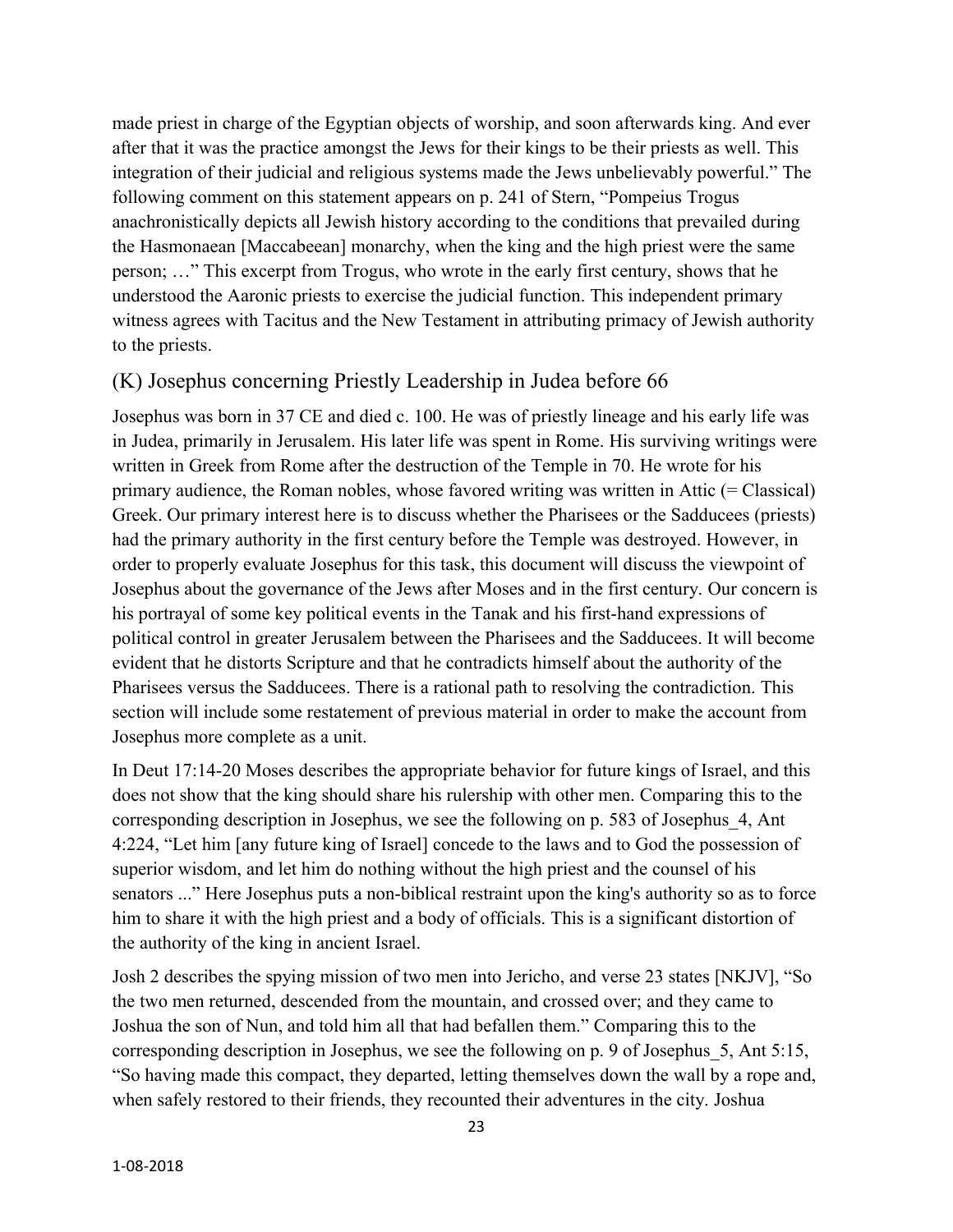thereupon reported to Eleazar the high priest and to the council of elders what the spies had sworn to Rahab; and they ratified the oath." Here Josephus portrays an authoritative decision to accept the private agreement between the two spies and Rahab being officially accepted only by mutual agreement of Joshua along with the high priest and a senate. Thus Josephus shows Joshua as unable to make this authoritative decision alone. Hence Josephus distorts the Tanak.

Using singular verbs in the Hebrew, Joshua is told in Josh 1:5, "As I was with Moses, I will be with you." This is one man rule in a theocracy, but Josephus transformed it into rule by a committee with a high priest. *Hence we see that Josephus decreased the leadership role of both Joshua and the king away from its biblical roots!* Scripture presents a theocracy rather than human rule. A reasonable conjecture that explains the cause for this distortion by Josephus is that he understood the evil committed by Roman emperors in recent history, and he was suggesting a method to correct this evil in Roman society through following his distorted interpretation of the Tanak.

In matters pertaining to human authority over the Israelite people concerning the biblical court system, it is instructive to see how Scripture compares with Josephus. Deut 17:8-13 discusses what to do when difficult legal cases arise and the local judges cannot decide. Verse 8 together with Deut 12:5 (as interpreted in the later context when Jerusalem would be the capital city), indicate that such cases would be transferred to Jerusalem. Deut 17:9 explains what should happen next. The authority figures are mentioned in Deut 17:9 [NKJV], "And you shall come to the priests, the Levites, and to the judge there in those days, and inquire of them; they shall pronounce upon you the sentence of judgment." Verse 12 states that the verdict is given by "the priest" or "the judge". This should be understood in light of Deut 19:17 where a single case is brought before "the priests and the judges". When this is read by itself without looking outside Scripture for interpretation, we do not read about one national body meeting under one roof (one Sanhedrin), but instead, individuals from among priests, Levites, and "the judge"; however, an unstated quantity of these people judge each case. Verse 9 indicates a plurality of people in authority with emphasis on priests and others of the tribe of Levi, but people from other tribes are not excluded from serving on the court. In Deut 21:5 where the cities all over the country are in the context (verses 1-9), the priests are said to be involved in settling every dispute. There is nothing specific in the Tanak to cause one to insist that the same single body of people in Jerusalem is to judge every case that cannot be decided by local courts throughout the land.

Note that Deut 17:8 does say "gates", which means courts, and it should be accepted that Deut 17:9 necessarily implies at least one court for judging civil cases brought to it from local courts. This permits the likelihood, especially if the population is large, that there would be a group of high-level courts in Jerusalem, and any case that is too difficult for the local courts may be assigned to one of these courts. On the other hand, this may also be interpreted so that if the population were large, Jerusalem would have an intermediate level of courts that would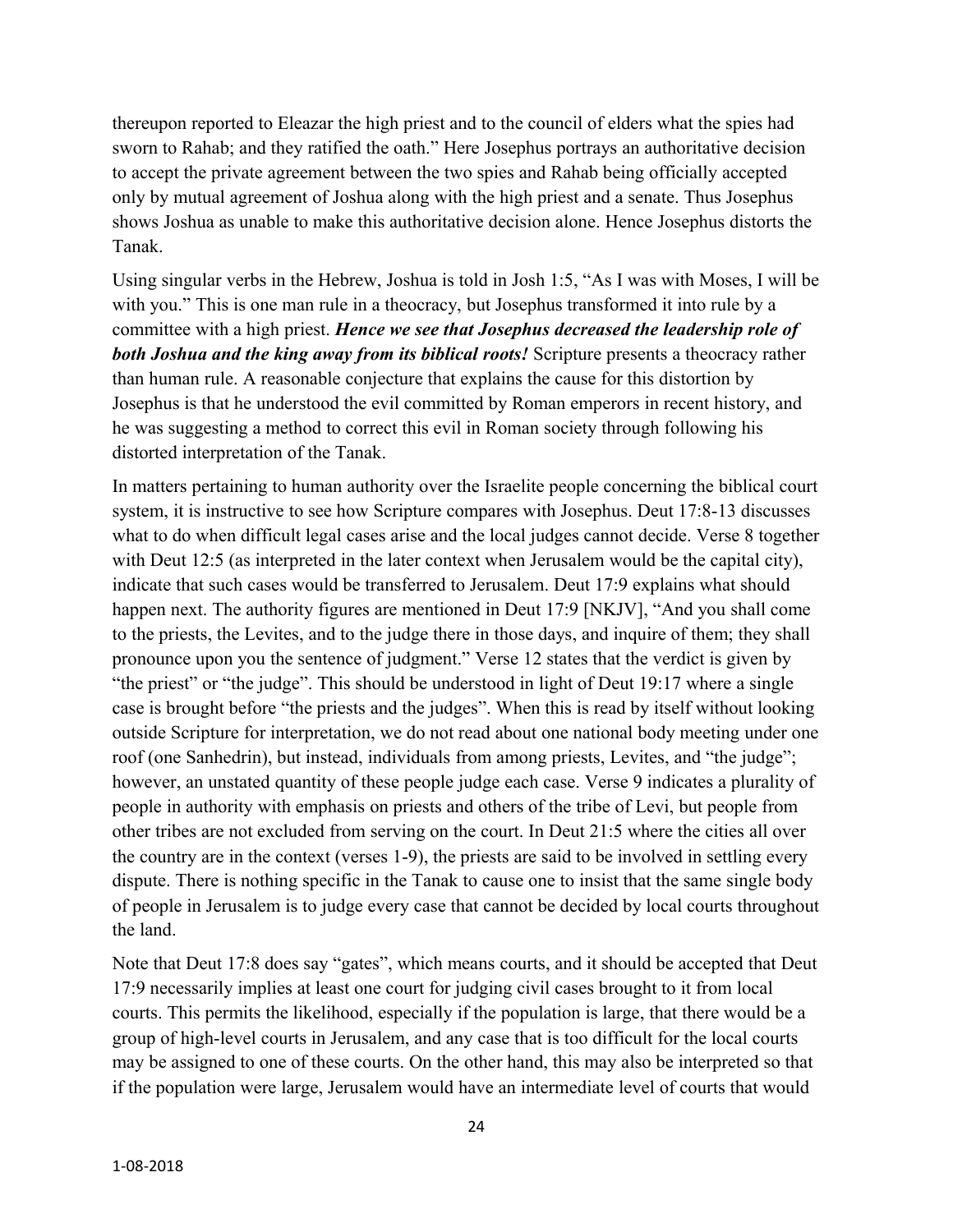first consider cases brought to it from local courts, and then any cases that could not be resolved by these intermediate level courts would go to one highest court. The Pentateuch does not assign any specific role to the high priest within the court system, but priests do have a prominent role throughout the court system (Deut 17:9; 19:17; 21:5).

Several years after Josephus wrote his *Antiquities of the Jews*, he wrote his last work c. 100, *Against Apion*. In this last work he was not giving a thorough treatise on the law of Moses, but he did mention the attitude of the Jews toward this law, and then he made a few statements about the law in relation to the court system. In AA 2:183 (p. 367 of Josephus\_1) he wrote, "To us [Jews], on the other hand, the only wisdom, the only virtue, consists in refraining absolutely from every action, from every thought that is contrary to the laws originally laid down." Concerning the court system he contradicted his earlier statements above where he previously diminished the role of the priests in the court system and governing in general, except for the high priest. In AA 2:187 (pp. 367, 369 of Josephus 1) he wrote, "But this charge [for the priests] further embraced a strict superintendence of the Law and of the pursuits of everyday life; for the appointed duties of the priests included general supervision, the trial of cases of litigation, and the punishment of condemned persons." In AA 2:193-194 (p. 371 of Josephus\_1) he wrote, "The priests are continually engaged in His worship, under the leadership of him who for the time is head of the line. With his colleagues he will sacrifice to God, safeguard the laws, adjudicate in cases of dispute, and punish those convicted of crime. Any who disobey him will pay the penalty as for impiety towards God Himself." In this context Josephus is summarizing the ideal form of government as a theocracy controlled by priests as it was supposed to be in the sacred writings of the Jews. Here he makes no explicit mention of what happened in his lifetime, but the assumption is that this did parallel what occurred in his lifetime. Of course he knew the correct biblical role of the priests in the court system when he wrote his earlier work, but in that earlier work he deflated the role of the priesthood within the court system. This does show inconsistency in Josephus. However, even in his last work he did not mention Levites, but only the subgroup of the Levites called priests. Often scholars disagree with one another in their conjectures for his motives.

When reading Josephus concerning the court system, we must carefully distinguish between his portrayal of the law of Moses and his statement of what actually happened in Jerusalem according to his personal experience as he chooses to tell it. After devoting a considerable number of pages to history, Josephus returns to discussing the law of Moses, and provides a preparatory comment as follows in Ant 4:196 (pp. 569, 571 in Josephus\_4), "But here I am fain first to describe this constitution, consonant as it was with the reputation of the virtue of Moses, and withal to enable my readers thereby to learn what was the nature of our laws from the first, and then to revert to the rest of the narrative. All is here written as he left it: nothing have we added for the sake of embellishment, nothing which has not been bequeathed by Moses." The readers of Josephus understand the constitution to be the laws by which the seat of Jewish authority, the Temple is governed, and he uses this word to refer to the laws of Moses that pertain to the governance of the Temple sphere.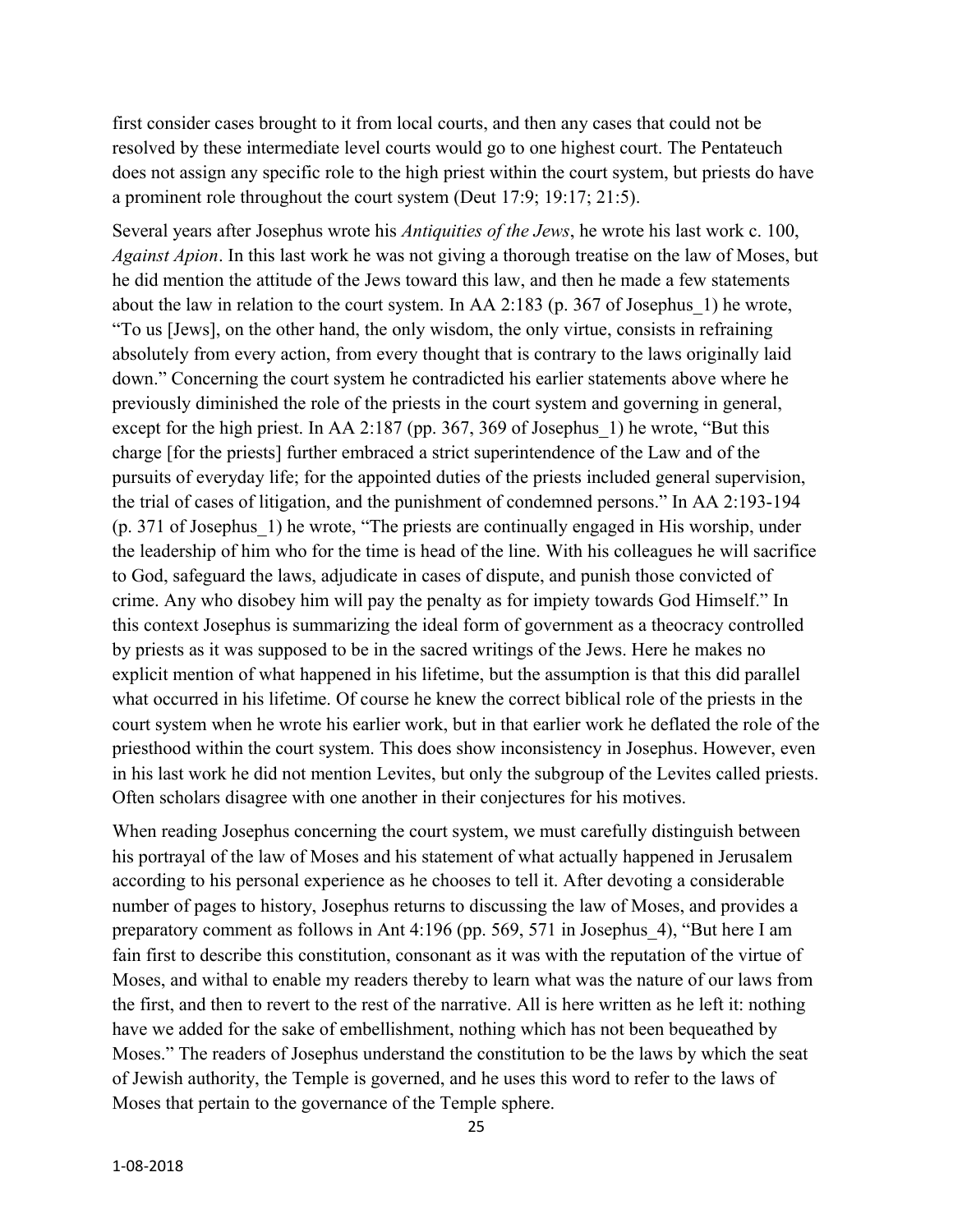In Josephus's version of the local courts in the law of Moses, he wrote (p. 579 in Josephus\_4), Ant 4:214, "As rulers let each city have seven men long exercised in virtue and in the pursuit of justice; and to each magistracy let there be assigned two **subordinate** officers of the tribe of Levi." Here Josephus adds specific numbers of people to serve as rulers, and he certainly does not leave out the tribe of Levi entirely, but he does not require any role for priests and insists on at least a minor role for Levites. This is clearly a reduction of the major biblical role for priests. At this time in the life of Josephus, though this interpretation of the Law of Moses he is promoting the Pharisees in the sense that they do not having a requirement for lineage from Aaron (as is required by priests), and is therefore enabling the promotion of a greater role for the Pharisees.

We next examine the situation in which a case is too difficult for a local court. This is parallel to Deut 17:9. A careful translation of Josephus's Ant 4:218 is given on p. 32 of Pearce, "But if the judges do not understand how they should give judgment about the things that have been laid before them - and many such things happen to people - let them send the case up untouched to the holy city, and when the chief priest and the prophet and the senate [Greek: *sunedrion* (Sanhedrin)] have come together, let them give judgment as to what seems fit." Note that Deut 17:9 gave a primary role to the priests and Levites without mentioning the high priest. Josephus adds the high priest, but does not insist on any other priests, although he may assume this is to be included in the Sanhedrin. He also maintains that Moses intends there to be only one high court, the one national Sanhedrin. Josephus also includes "the prophet" within the meeting of the Sanhedrin, a matter about which Moses wrote nothing. In several ways Josephus distorts the natural meaning of the biblical account.

In his last work, in AA 2:188-189 (p. 369 of Josephus\_1), Josephus wrote, "Could there be a more saintly government than that? Could God be more worthily honoured than by such a scheme, under which religion is the end and aim of the training of the entire community, *the priests are entrusted with the special charge of it*, and the whole administration of the state resembles some sacred ceremony?" Here Josephus gives the priests the sole authority over the religion and sacred ceremony centered at the Temple. Of course this assumes that Jewish society is normal, i. e., that the priesthood is practicing in the Temple, unlike the present situation when he wrote this c. 100.

In Ant 20:250-251 (pp. 521 and 523 of Josephus\_9), Josephus wrote, "Now those who held the high priesthood from the times of Herod up to the day on which Titus captured and set fire to the temple and the city numbered twenty-eight in all, covering a period of one hundred and seven years. Of these some held office during the reigns of Herod and Archelaus his son. After the death of these [two] kings [Archelaus died in 6 CE according to typical dating], the constitution became an aristocracy, and *the high priests were entrusted with the leadership of the nation*." Now this is a claim concerning history that included some of his own life! In this context this should be understood to relate to leadership in the arena of the Temple and its worship because the Jews in Judea were subject to the Roman government and there were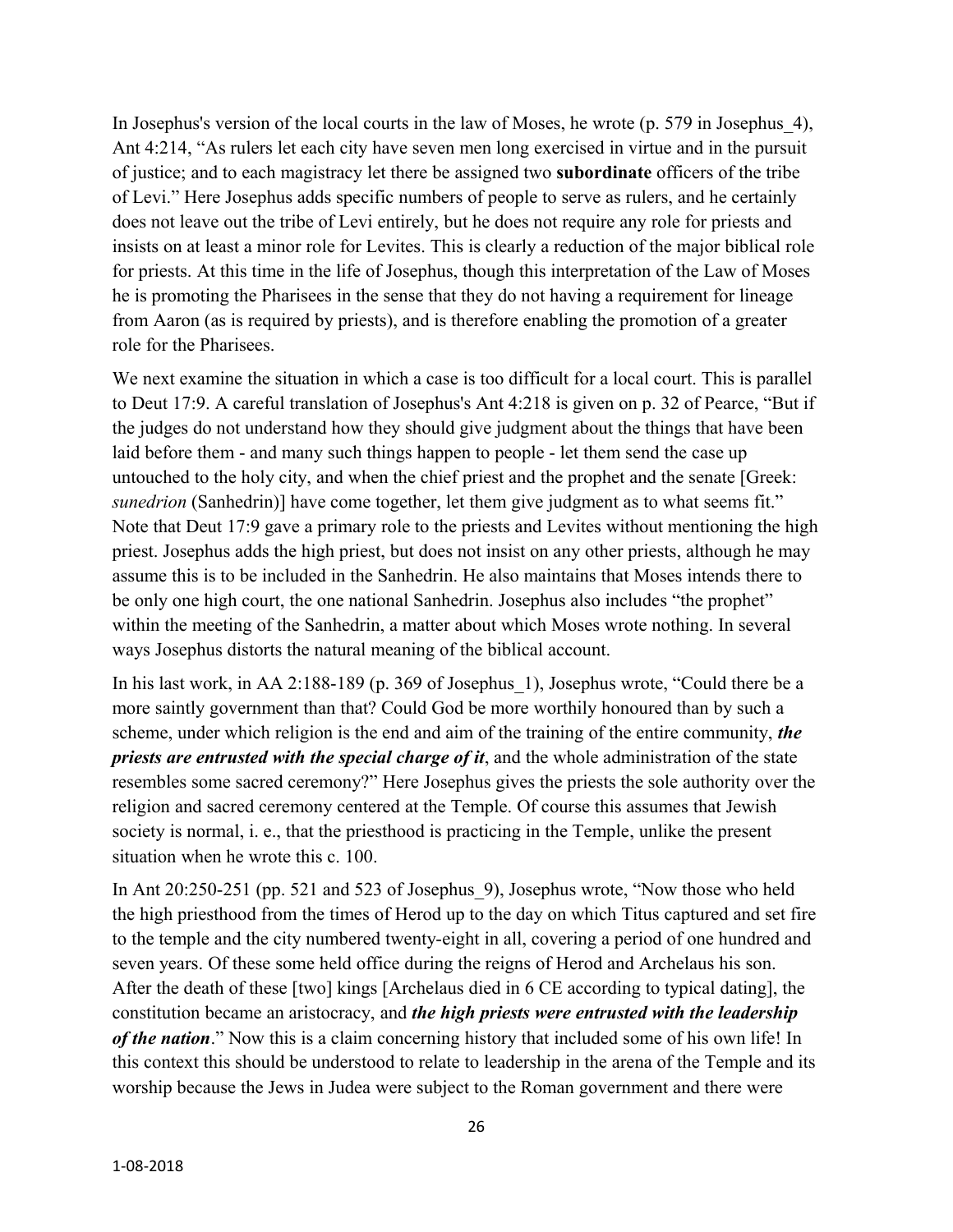different shades of Jews that had freedom to practice Judaism as they chose according to both Josephus and the Dead Sea Scrolls.

In *Wars of the Jews*, published c. 79, Josephus makes no clear statement concerning whether the Pharisees or Sadducees have control over one another.

In *Antiquities of the Jews* there are a few places in which he compares the Sadducees, the Pharisees, and the Essences. In these places he claims that the Pharisees have more authority and power than the Sadducees, and from the viewpoint of authority, he leaves the Essenes in the background. Note the following example.

In Ant 18:16-17 (pp. 13 and 15 of Josephus 9), Josephus wrote, "The Sadducees hold that the soul perishes along with the body. They own no observance of any sort apart from the laws; in fact, they reckon it a virtue to dispute with the teachers of the path of wisdom that they pursue. There are but few men to whom this doctrine has been made known, but these are men of the highest standing [nobility and wealth]. They accomplish practically nothing, however. For whenever they assume some office, though they submit willingly and perforce, *yet submit they do to the formulas of the Pharisees, since otherwise the masses would not tolerate them*."

This section from Ant 18 in bold is a sharp contrast with the prior sections from AA 2 and Ant 20 in bold. The context of Ant 18:16-17 does not imply the existence of the Temple, but the other two contexts do imply its existence!!

One plausible way to reconcile this contradiction is to presume that in *Against Apion* 2 and *Antiquities* 20 he was referring to the time before 66 when the priesthood still functioned in a normal fashion with the Temple services, and in *Antiquities* 18 he was referring to the time after 70 when the Sadducees lost its power base associated with the Temple because it no longer existed, and it lost the recognition that was previously given to it by the Roman authorities. Thus all the grandeur was gone from the Sadducees. This reconciliation of the contradiction has the advantage of obtaining an agreement with the New Testament. Ant 18 above, if thought to be prior to 66 in the first century, contradicts the New Testament as well as the other quotations.

Notice John 12:42, "… because of the Pharisees they [the Jewish rulers] were not admitting, lest they should be put out of the synagogue." This shows the sway of the Pharisees over the people in the synagogues. The Temple was not a synagogue.

On p. 445 of Deines, he gives the following careful translation of Josephus' Life 12, "In the nineteenth year of my life I began to lead a public/political life, whereby I joined with the program of the Pharisees, which is comparable to that which the Greeks call stoicism." The sweep of the life of Josephus shows that he was a political opportunist, and in Life 12 he wrote that at the age of 19 he decided to follow the program of the Pharisees. It is reasonable to conjecture that he was not a fully recognized Pharisee because he did not personally comply with all the requirements necessary for that. Thus his wording is merely that he decided to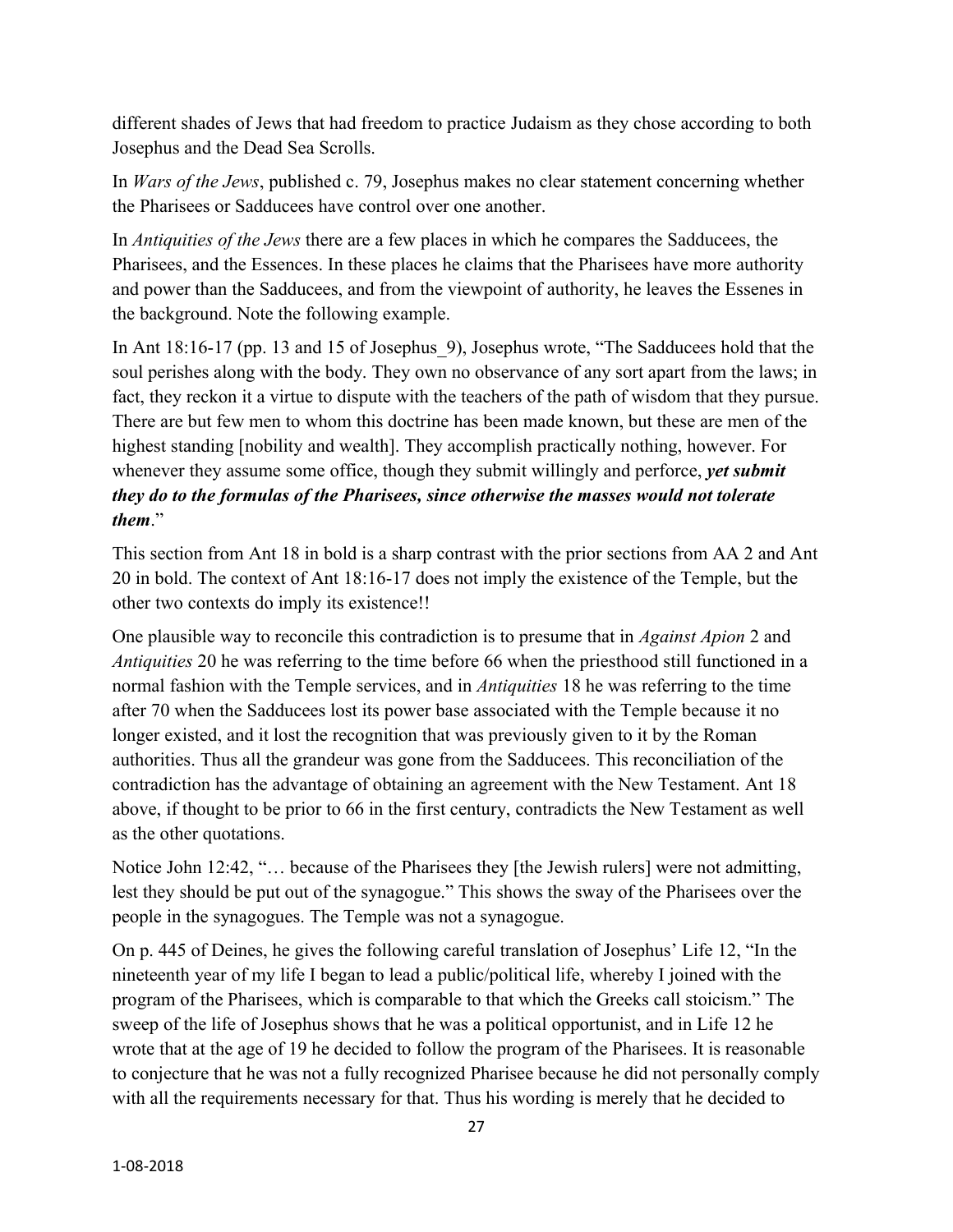follow its principles, not that he was a member. As a political opportunist, he would have recognized the essential long-term reality indicated in John 12:42, and thus knew that there was power in having the loyalty of the masses behind him as the Pharisees had, even if this power was checked in the environment of the Temple. It appears that Josephus preferred the political power from the people compared to the money and grandeur from the contributions.

On pp. 198-199 of Grabbe 2000 we see the following concerning Josephus's remarks about Jewish leadership, "Those sources [in Josephus] which give the Pharisees a general dominance of a religious belief and practice are those which come later in relation to parallel sources [*Antiquities of the Jews* compared to *Wars of the Jews*]. Thus, it is only two later passages in the *Antiquities* which state that public worship is carried out according to Pharisaic regulations and that the Sadducees are required to follow them even when they hold office. This is not stated in the *War* and is not borne out in Josephus's other passages on the Pharisees [in the first century]."

Now to repeat and discuss the above dated historical quote from Ant 20:250-251, "Of these [high priests] some held office during the reigns of Herod and Archelaus his son. After the death of these [two] kings, the constitution became an aristocracy, and **the high priests were entrusted with the leadership of the nation**." This statement in context must be understood in the arena of the Temple and its worship. Roman authority was supreme in other ways and Jewish sects were allowed to practice as they chose away from the Temple.

Josephus is writing to the Roman nobles who are familiar with the word "constitution" as the method and legal document by which Roman society is governed. He is applying this term to the method of governance of the Jews in matters that relate to the Temple, but he also uses this term as a synonym for the Law of Moses as applied to the Temple. In the above quote, the word aristocracy clearly refers to the high priests with their nobility and wealth. This quotation from Josephus indicates that from the year 6 CE until the Temple was destroyed, the Romans, allowing for potential veto power by the governor appointed from Rome, gave governance related to Temple worship to the high priesthood. Josephus also mentions in many places that the individual who became high priest gave over a considerable sum of money to the Roman authority for the privilege of becoming high priest. The Roman governor appointed and removed high priests. If the high priest did not have real authority and power to govern in the sphere of the Temple, it would have been a worthless fraud to give considerable money to the governor for this privilege.

Since the Aaronic priesthood did not prevent the war that broke out in 66, the Romans had a negative attitude toward the priesthood, and they no longer officially recognized the priesthood as having authority in relation to the Roman governor and the other Jews in Judea. This meant that the only support the priesthood could get had to come from the Jews, not the Romans. The loss of the priesthood (as a functioning institution) from history is the clear evidence that the Pharisees let the priesthood vanish because of the friction between the two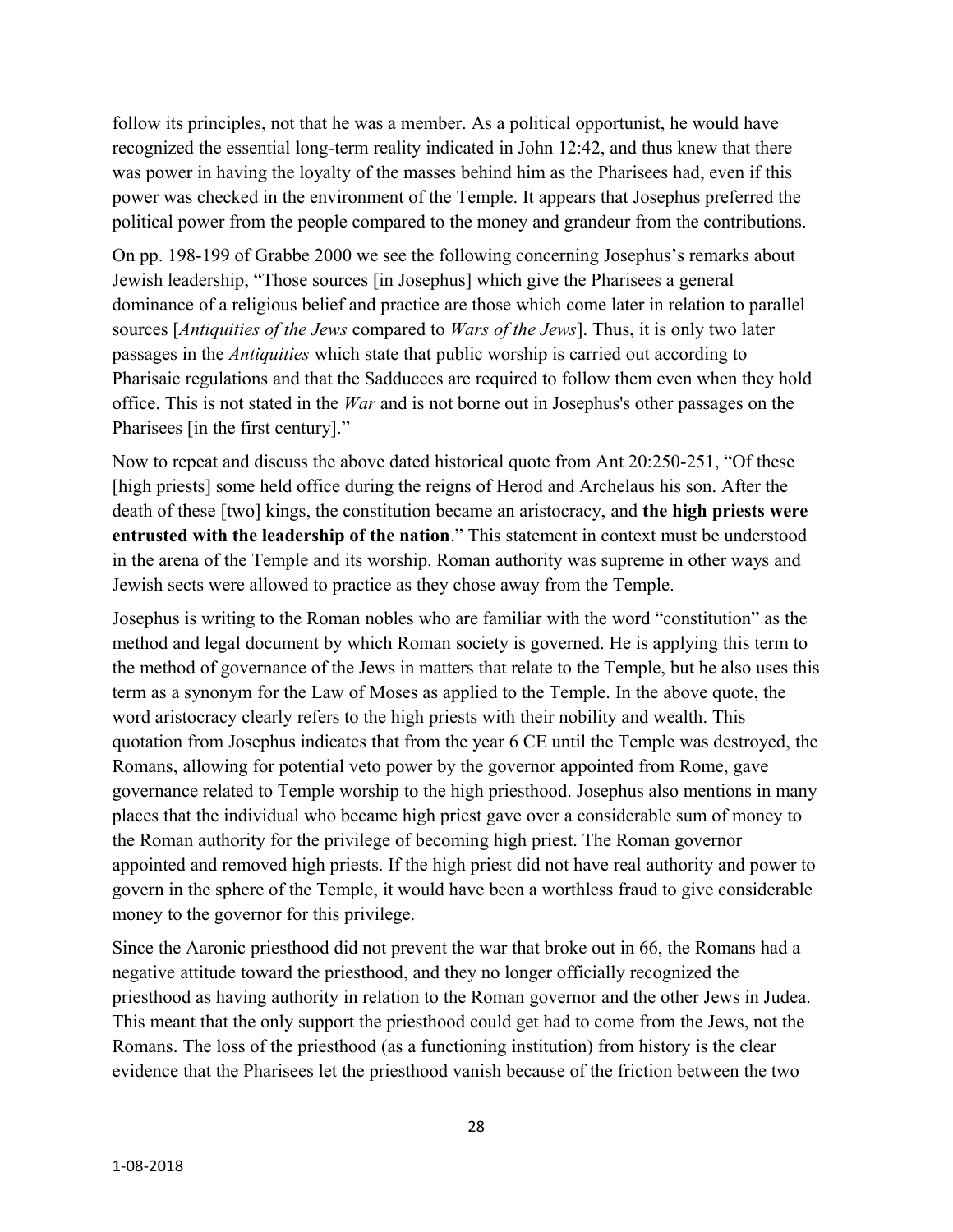groups and through the Pharisees' greater influence over the people in the synagogue environment.

After 70, the priests generally still owned much property and were still wealthy and well educated. But their power to govern was removed, and their individual authority within the environment of *some* of the synagogues in greater Judea was dependent upon their individual willingness to conform to the program of the Pharisees and their successors without necessarily bearing the name Pharisee. This does not imply that all beliefs in the myriad of details in the Tanak was uniform among Jews, nor does it imply that there was one centralized Sanhedrin through which interpretations must filter in order to be generally accepted. Josephus mentions that there were Pharisees, Sadducees, and Essenes. His description of Essenes partially differs from Philo's description of a significant group of atypical Jews, and both differ in some details from beliefs in sectarian writings in the Dead Sea Scrolls. Scholars believe that there were a variety of splinter groups, and that Josephus was oversimplifying by lumping them together, representing them all as Essenes having one belief system. It is certainly plausible that some synagogues having a personable priest and needing monetary support from the priest still functioned with that priest and with his teachings not in conformance with those of the Pharisees. We have no history on such details.

Philo of Alexandria never once mentions the word *Pharisees* or the word *Sadducees*. It is not clear that in the first century any of the Jews living in the region of Babylonia and having a background from the Babylonian exiles called themselves by either of these two terms. For all we can tell, these terms were localized to greater Judea and gradually fell into disuse.

With the above reconciliation of the apparent contradiction in Josephus (*i. e.*, some referring to the time before 70 and others to the time after 70), the conclusion is that the priesthood controlled the Temple before 66.

On p. 290 in the concluding chapter of his second book about Josephus, McLaren wrote the following:

 "This study has focused on the implications of trying to make use of the gold-mine [the writings of Josephus], particularly in terms of the nature of the relationship between Josephus, his narrative of events, and contemporary scholarship, in the reconstruction of first-century CE Judaea. Scholars have increasingly voiced the need to display caution in the application of Josephus's narrative in an effort to understand the dynamic of the society. In fact, reference to Josephus without some introductory words of caution is now extremely rare. With Josephus we are dealing with a biased source. In itself, such a statement should not be a concern. Josephus has provided his own understanding of what happened and scholarship has labeled this his bias."

 "The gold-mine begins to take on the appearance of a minefield. The one and only substantial narrative of events pertaining to the first century CE is biased. If we are to establish a means of understanding the data it is of fundamental importance that we be able to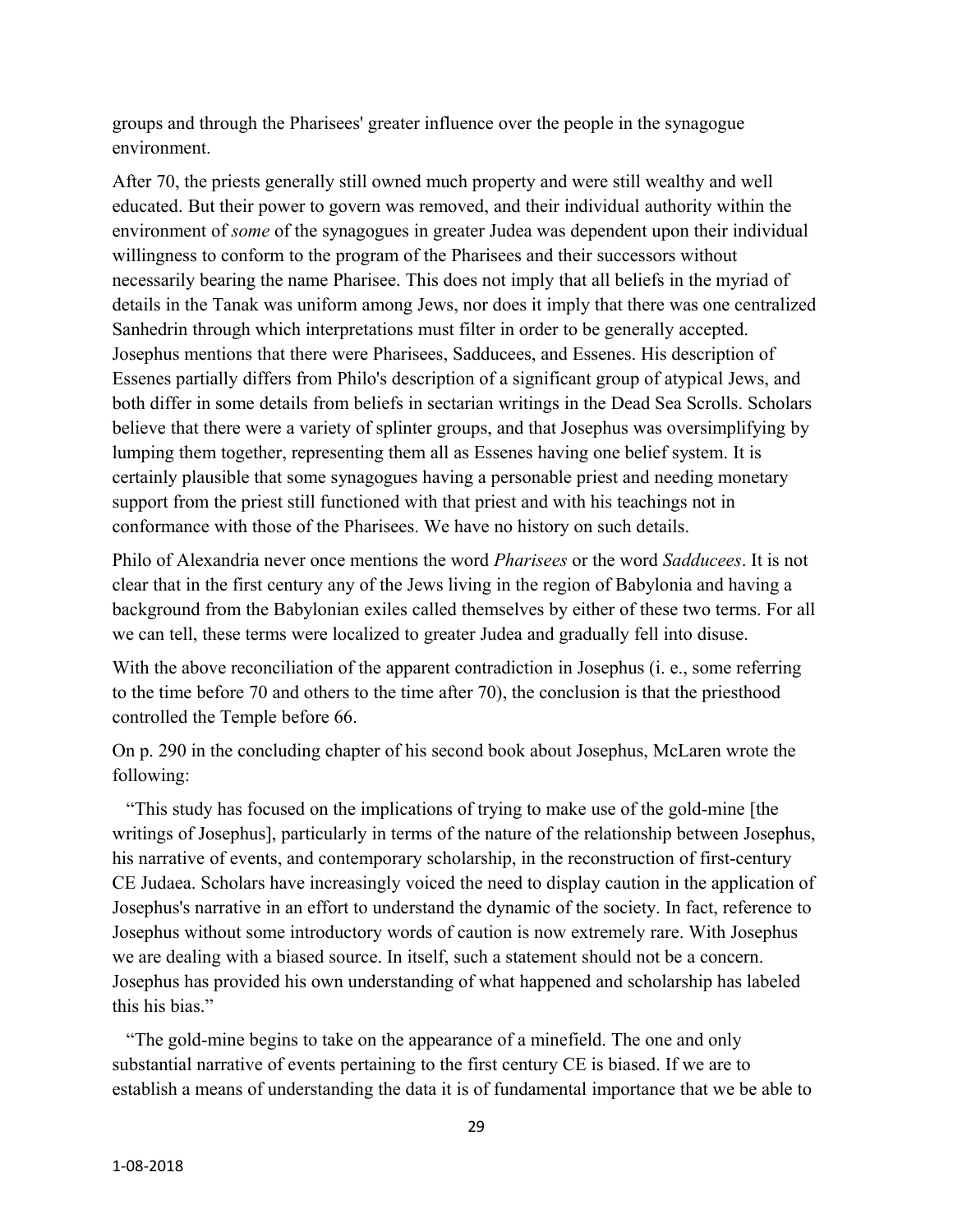distinguish between the bias and the narrative of actual events. Where the real problem lies is being able to stop before we become dependent on Josephus's interpretation."

The following are my conclusions about Josephus, and these concern my overall view, not merely the view based on the above examples.

(1) Josephus goes out of his way to exaggerate and boast about his own abilities in intelligence and knowledge of Jewish and biblical matters. He never claims to have any particular knowledge of mathematics or astronomy.

(2) Josephus goes out of his way to exaggerate and boast about the accomplishments of the Jewish people through history.

(3) Josephus portrays the actions of the Roman generals Vespasian and his son Titus in a manner that makes them appear more virtuous than reality. These men provided for the needs of Josephus, and he returns their favor.

(4) The primary audience for the writings of Josephus is the nobility in Rome whose culture included the Greek language and famous Greek writers and themes. He is writing to them with their definitions of terms in his mind. Josephus is biased toward the thought process and appeal of this audience.

(5) Near the beginning of his autobiography, which is called "Life", Josephus wrote that before he was 20 years old he made the decision to follow the position of the Pharisees in his public life. Therefore, in Jewish doctrinal matters, we should expect Josephus to be biased toward the sectarian views of the Pharisees.

(6) For matters that pertain to things that happened before the birth of Josephus, there were many writings that claimed to be historical in nature, concerning the Jews. Josephus picked whatever he wanted from these writings and used them for his purposes. Some of these are false, though Josephus has no way to know this.

(7) Josephus sometimes purposely distorts the biblical account for his own purposes. Therefore, one must be very cautious to accept what he writes as definitely true. He makes general statements that he will not distort anything, yet he boldly makes distortions, sometimes even contradicting himself.

Scholars see no need to reject all of the writings of Josephus merely because there are biases in his writings. They seek to understand his biases so that they may evaluate where to accept and where to reject what he wrote. He is a mixed bag and must be read with caution and evaluation. There is no need to completely avoid him merely because some of what he wrote is not trustworthy.

# [6] The Myth of the Oral Law in Rabbinic Literature

The concept of the Oral Law needs to be documented by a primary source. The earliest known primary source that explains the concept of the Oral Law is the rabbinic document called "The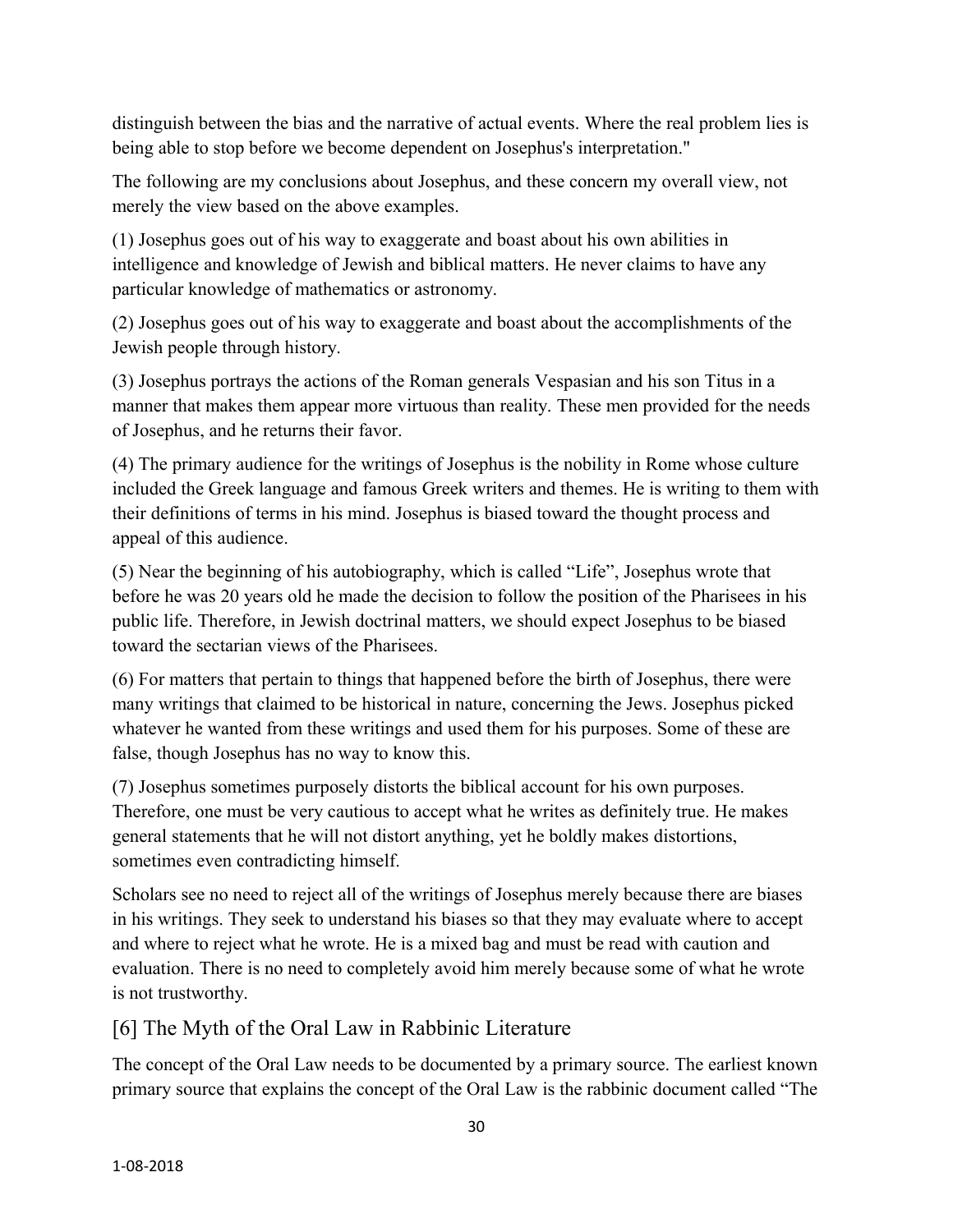Fathers According to Rabbi Nathan" (abbreviated ARN from the last four words), composed c. 250 CE as a very rough estimate. There are two versions of ARN that are similar in content but not identical, called ARNA and ARNB (Saldarini 1974, p.97). There is also a tractate of the Mishnah called "Pirqe Avot" (= Chapters of the Fathers, abbreviated PA) that also has similarities to ARN. Scholars in this field believe that PA was a later addition to the Mishnah and is not dated c. 200 with the rest of the Mishnah. One aspect that is common to all three is called the "Chain of Tradition", consisting of a chronological list of people or groups through which it is alleged that a non-written (oral) part of the Law of Moses was passed down unchanged from the time of Moses. Among these three sources there are variations in the names in the Chain of Tradition, which are compared in a chart on pp. 68-69 of Saldarini 1982.

Quotations from ARNA will be taken from the translation Neusner 1986, which documents the text with chapters, sections, subsections, and minor parts. Only the very relevant specific parts are quoted below.

The beginning line from p.2 follows:

I:I.1.A. "Moses was sanctified in a cloud and received Torah at Sinai."

Now skip down into p. 4.

I.II.1.A. "By means of Moses the Torah was given at Sinai.

I.II.1.B. as it is said, *And he* [the Almighty] *wrote them down on two stone tablets and handed them over to me* [Moses] (Deut. 5:19)."

Now skip down into p. 5.

I.III.1.A. "Joshua received it from Moses,

I.III.1.B. as it is said, *And you shall set part of your honor on him, so that the entire congregation of the children of Israel will obey* (Num, 27:20).

I.III.2.A. And the elders received it from Joshua,"

Now skip further into p. 5.

I.III.3.A. "The judges received it from the elders,

I.III.3.B. as it is said, *And it came to pass during the time that the judges judged* (Ruth 1:25).

I.III.4.A. The prophets received it from the judges,

I.III.4.B. as it is said, *And I sent to you all of my servants, the prophets, sending them every day* (Jer. 7:25).

I.III.5.A. Haggai, Zechariah, and Malachi received it from the prophets.

I.IV.1.A. The men of the Great Assembly received it from Haggai, Zechariah, and Malachi.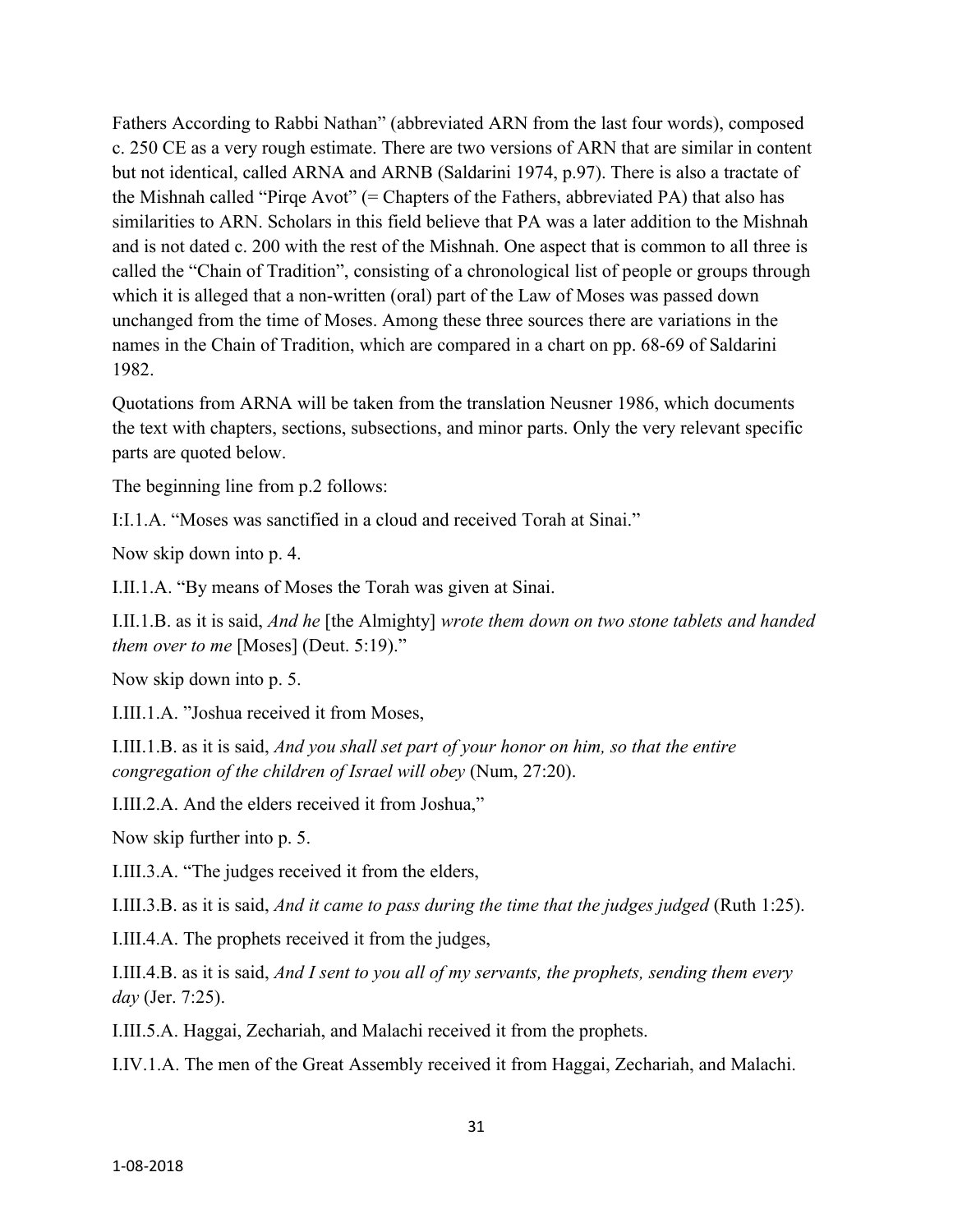I.IV.1.B. And they said three things: Be prudent in judgment. Raise up many disciples. Make a fence for the Torah."

The Great Assembly above refers to the Sanhedrin in Jerusalem that Ezra allegedly established upon his return from Babylon according to rabbinic literature, although this is absent in the Tanak, and Josephus is silent about a Sanhedrin until he mentions it from a few hundred years later. The chronological list does not end here, but the names that continue are not known to those who are unfamiliar with rabbinic literature. Eventually the list continues through Hillel. On p. 69 of the comparative chart by Saldarini 1982, both Gamaliel the Elder and his son Simon are listed for ARNA and ARNB as authors of sayings that are written in those documents, but these two rabbis are not listed in the Chain of Tradition. On the other hand, in PA these two are listed in sequence as part of the Chain of Tradition. On p. 69 of this chart only ARNB lists Judah *ha-nasi* (= Judah the Patriarch = *Rabbi* (only that single word) in the Mishnah). Judah the Patriarch is traditionally considered to be the author of the Mishnah.

The first major matter to observe in the quotations above is the notion of "**Chain of Tradition**" in the sense of a handed down time continuity from Moses. In all this, instead of mentioning a written document to be read, it is a successive chronological list of significant holy and learned people, with the implication that *their oral words* are handed down memorized exactly. Ultimately the oral words get handed down to Judah the Patriarch in ARNB and those others who composed the rabbinic literature, which is the first time the oral handed down words are put into writing. The second and last major matter to observe above is the last concept: "**Make a fence for the Torah**." *This fence is an embellishment of words beyond the written Law of Moses to protect this Written Torah from misunderstanding.* In the above strange kind of descriptive narrative there is "**the Chain of Tradition from Moses to make a fence for the Torah by retaining the handed down words from Moses**". In a nutshell, the last item in quotes is a definition of the Oral Law, but it requires recognition that the rabbinic literature is where the Oral Law can be found in written form for the first time. The combination of the Written Torah (in the Pentateuch) and the Oral Torah (= Oral Law) is often called the Dual Torah, which is embraced by Orthodox Judaism and collected in the rabbinic literature.

The myth or historical fabrication of this concept of the Oral Law is seen in the following.

Josh 8:34, "And afterward he [Joshua] read all [the] words of the Torah, the blessing and the curse according to all that is written in [the] book of the Torah.

Josh 8:35, There was not a word from all that Moses commanded that Joshua did not read before all [the] congregation of Israel, and the women, and the little ones, and the residentaliens who dwelt among them."

The above shows that whatever Moses commanded (regardless of whether written or oral!) was in fact read from the book of the Torah, so that it was all written – nothing oral apart from what was written! **Hence the concept of the Oral Law is a myth, a historical fabrication**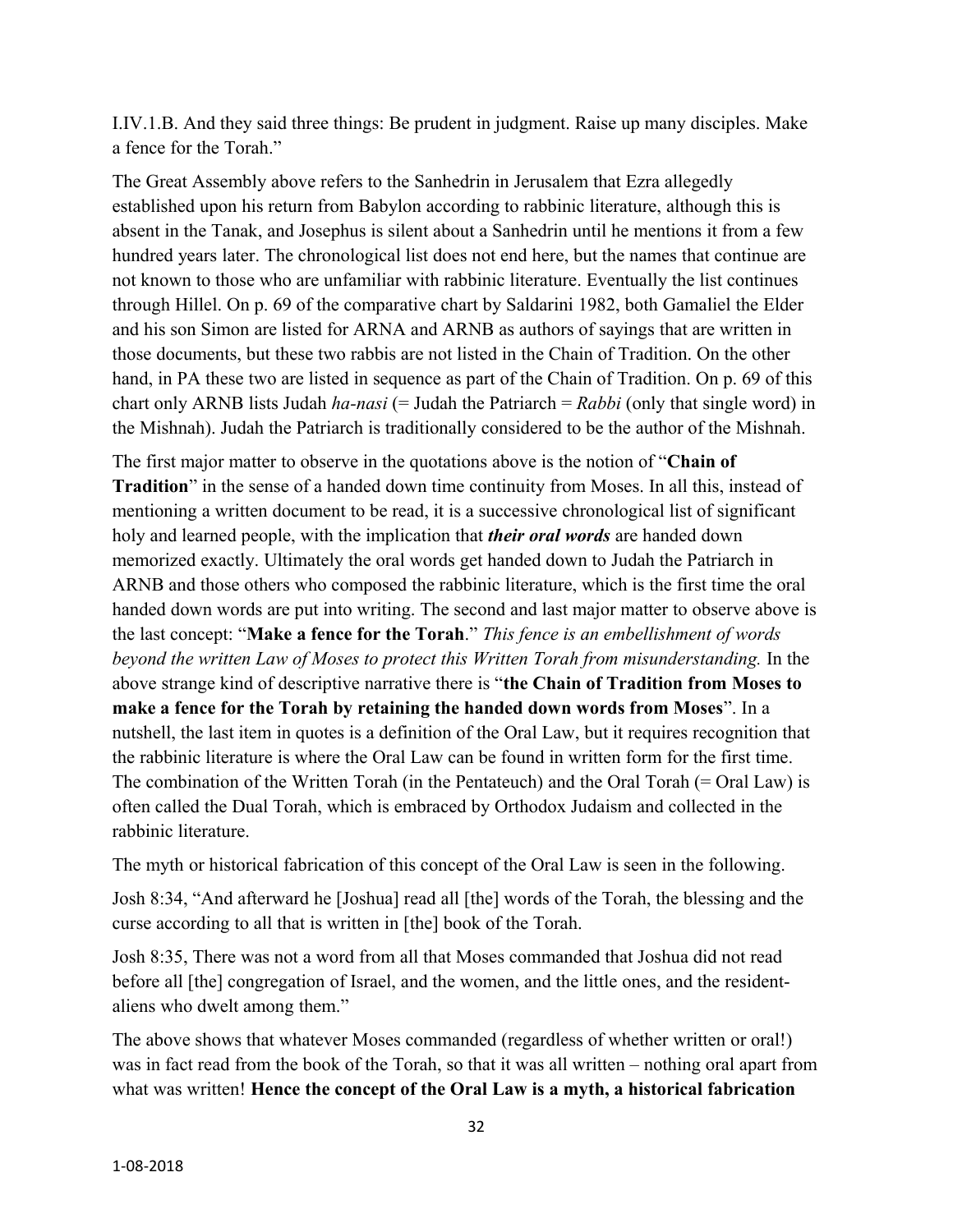**within the rabbinic writings.** Now concerning what was written, we also see the following (and Deut 12:32 is similar).

Deut 4:2, "You shall not add to the word that I command you, nor delete from it, so that you may keep [the] commandments of YHWH your Almighty that I commanded you."

The mythical concept of the Oral Law is the justification for the acceptance of the Mishnah and other rabbinic writings by Orthodox Judaism. When we see additional laws in the rabbinic writings that are not found in the Tanak, we should not accept it because it is part of the myth of the Oral Law. When we see alleged history in rabbinic literature from before the Temple was destroyed, we need to keep in mind that the Oral Law itself is alleged history from before the Temple was destroyed that is false!

# [7] The Meaning of *aviv* in the Tanak and in Rabbinic Literature. Wave Sheaf Day

The Hebrew word *aviv* occurs eight times in the Tanak. In occurs in Ex 9:31 where it describes a condition of the barley crop that explains why the hail destroyed the crop throughout Egypt. This implies that ears (of grain) had formed on the stalks from southern Egypt where is ripens first (because it is hot sooner in the south) to northern Egypt where it ripens last. There is a five week time difference in ear ripening from far south to far north in Egypt. However, the word *aviv* describes the status of the barley crop throughout Egypt, which is not the same status for the variation of five weeks. Thus *aviv* includes a range of meaning that encompasses at least five weeks of development. If the barley was ripe enough in the far north to obtain flour, then it would have already been harvested in the far south and would thus not have been ruined there. This implies that some of the barley that was ruined was unripe in the north and called *aviv*. Once the ears are destroyed, they will not grow back on the same stalk. Hence *aviv* means ears (of grain), which includes a range of development with a lack of implied ripeness.

The word *aviv* occurs in Lev 2:14 where it is it used in a description of a first fruits (= Hebrew: *bikurim*) cereal offering. In this verse the ears (= *aviv*) are fresh (= Hebrew: *karmel*), parched/roasted (= Hebrew: *kali*) with fire, and then crushed/mashed (= Hebrew: *geres*) into a cereal. Further discussion of this firstfruits offering continues through verse 16. Lev 2:14-16 cannot be proved from the Tanak to pertain to the wave sheaf offering in Lev 23:10-14 because *bikurim* (the only technical word for firstfruits) does not occur in Lev 23:10, although some translations use the word "firstfruits" in Lev 23:10, thereby adding confusion to the matter.

In the Mishnah, in Menahoth 10:1-4 (Danby's translation on pp. 505-506, and Neusner's translation on pp. 753-754) there is a description of what is claimed to have been done with the wave sheaf offering when the Temple still stood. In 10:1-3 there is explicit wording to show that the wave sheaf offering was performed on any day of the week, not only on a Sunday as the literal wording in the Hebrew in Lev 23:15-16 would have it. In 10:3 it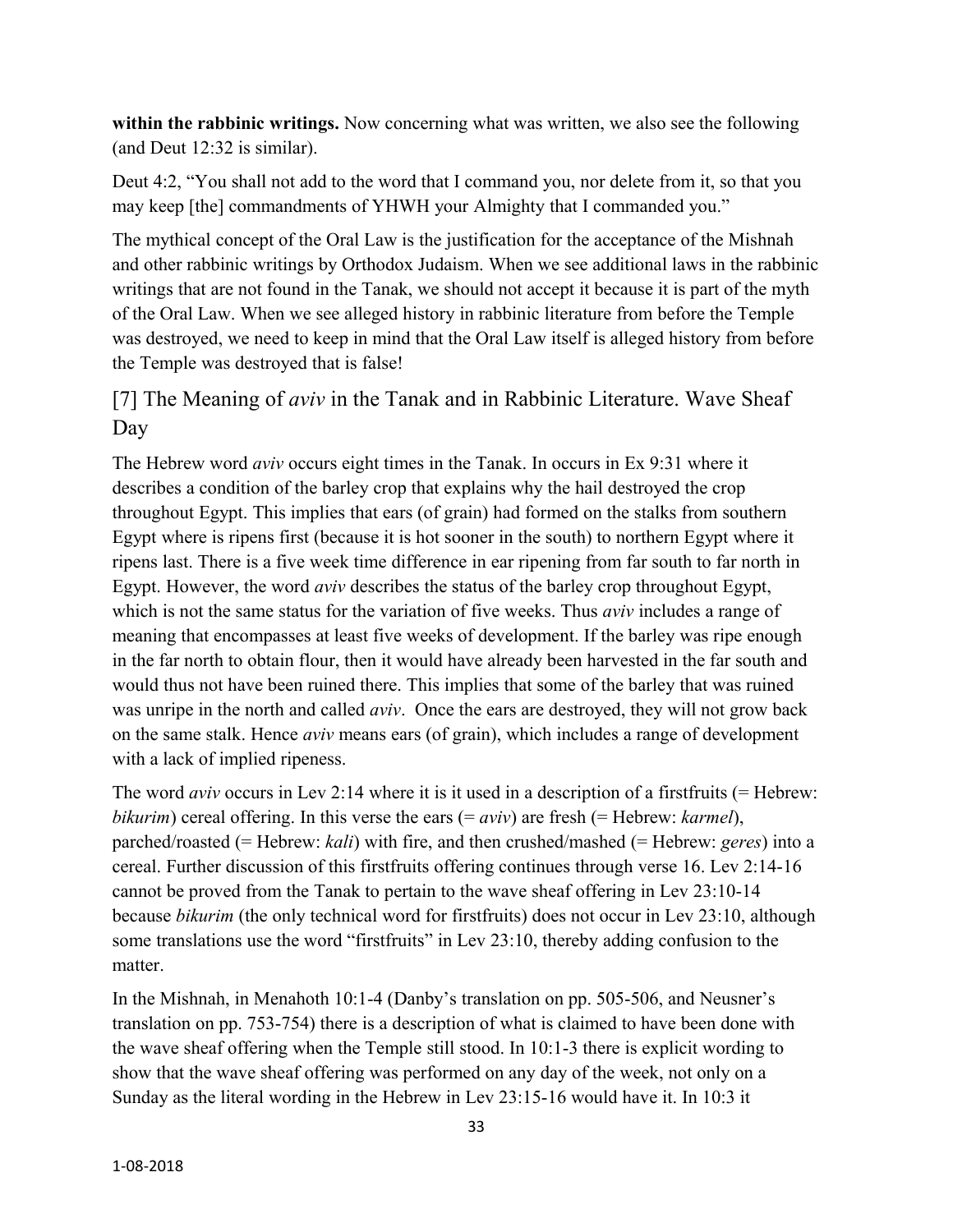mentions that the description as stated there in the Mishnah is explicitly formulated in spoken words that are repeated three times in the ceremony before the crowd of people to irritate the "Boethuseans" and thereby show their opposition to the position taken by them that the wave sheaf ceremony should only be offered on a Sunday. Danby's footnote to the word Boethuseans on p. 506 states: "In rabbinical terminology synonymous with Sadducees." This spoken description in the Mishnah is a verbal taunt in opposition to the Sadducees who sought to adhere to the literal meaning in Lev 23:15-16.

Lev 23:10 states, "Speak to [the] children of Israel and say to them, 'When you come [plural form of the verb come] into the land which I am going to give to you and reap [plural form of the verb reap] its harvest, then you shall bring [plural form of the verb bring] [the] first sheaf of your harvest to the priest.'"

In this context the above is to be performed at the Feast of Unleavened Bread when the populace is to be gathered at one central place to keep the festival. The time at which the people were to bring their first sheaf to the priest is stated in Lev 23:15-16, which literally states, "And you shall count for yourself on the morrow of the Sabbath from [the] day you brought the sheaf of waving [to the priest], seven complete [or perfect] Sabbaths they shall be, until on the morrow of the Sabbath the seventh, you shall count 50 day[s], and you shall present a new offering to YHWH." Here the Hebrew phrase *mee macharat*, meaning "on the morrow", occurs twice. This shows the ending of the count to 50 on a Sunday (morrow of the Sabbath) and the starting of the count also on a Sunday.

An examination of "on the morrow" in the Tanak shows it to mean during the daytime, but most often during the morning.

Both Lev 23:10 and 23:15 shows that "you [the people] bring/brought the sheaf".

There are three violations to the above in Menahoth 10:3. (1) It describes the ceremony taking place at night instead of "on the morrow", during the daytime. (2) It describes advance preparations by messengers of the court to tie bundles of standing stalks together near the beginning of Nisan 15 in order to make it easy for them to be cut for the ceremony of the wave sheaf offering on the night of Nisan 16. This bypasses the commanded role of the people to bring their first sheaf to the priest, and for the people to have cut their own sheaf before bringing it with them to the feast. (3) It violates the literal words to do it "on the morrow of the Sabbath", i.e., on Sunday.

In Menahoth 10:4 there is a description of what is to be done with the wave sheaf offering. This description contains phrases from Lev 2:14-16, showing clearly that the author(s) of the Mishnah taught that the wave sheaf offering was a *bikurim* (= firstfruits) offering, although the word *bikurim* is absent from Lev 23:10-14, and there is no requirement in the Tanak that the wave sheaf offering satisfy the concept of *bikurim*.

Since the Pharisees were in opposition to the Sadducees, it would be sensible to believe that the author(s) of the Mishnah were successors of the Pharisees. It would also appear that the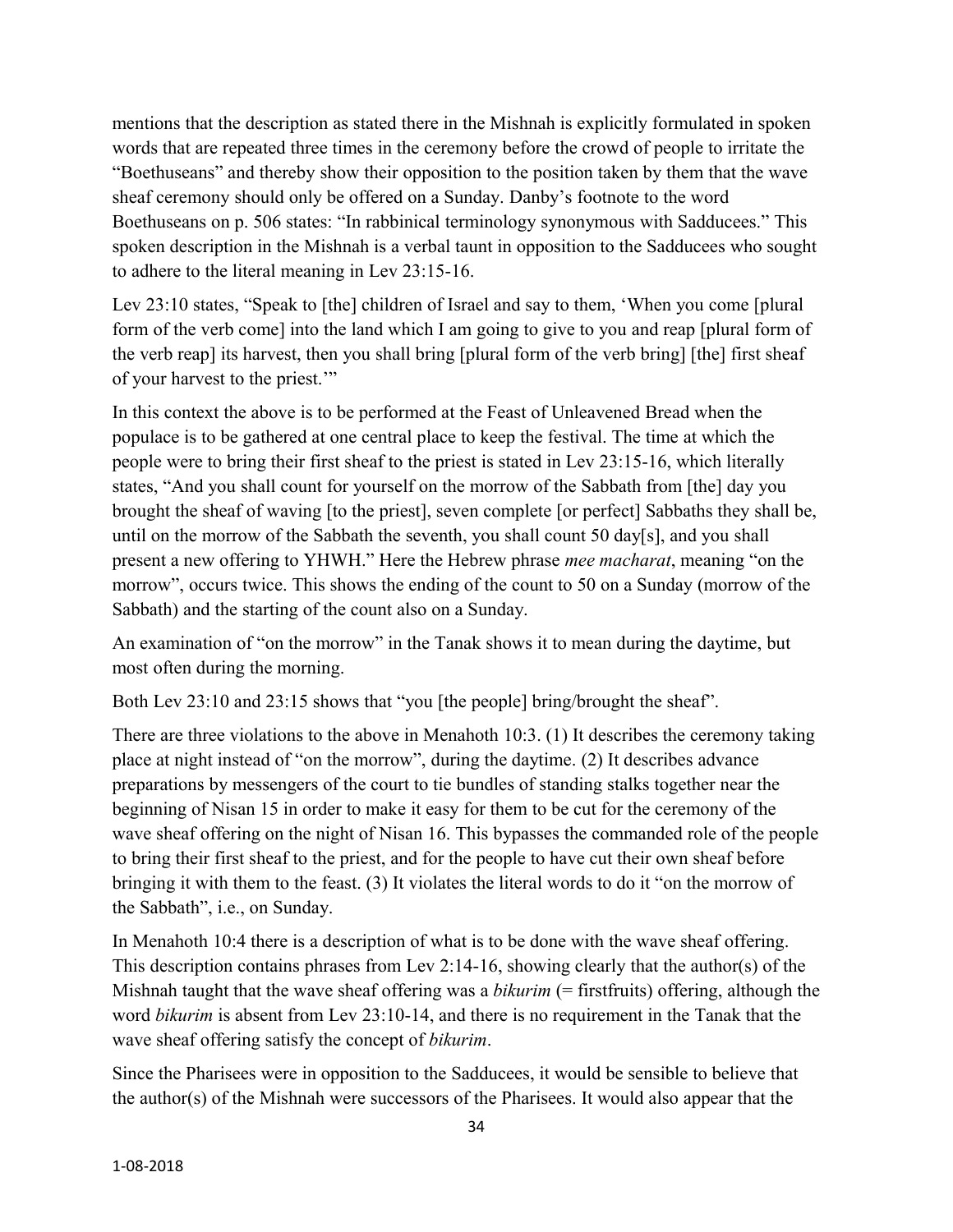Pharisees originated these practices that run counter to the plain meaning of the Tanak. Since much evidence has already been presented from four sources showing that before the Temple was destroyed in 70, the priesthood controlled practices associated with the Temple, this would imply that in the Mishnah, in Menahoth 10:1-4, where the entire discussion involves mention of Jerusalem and messengers of the court, so that the Temple is still standing, the priests would have conducted the wave sheaf ceremony according to their own understanding instead of the contrary description in the Mishnah. The fact that the Temple was still standing in the context is made obvious in Menahoth 10:5 where we read from Danby p.506, "After the Temple was destroyed R. Johanan b. Zakkai ordained that it [= selling and eating the new grain crop] should be forbidden throughout the day of the waving [= throughout Nisan 16 according to the view of the Pharisees]."

This last quote implies that once the Temple was destroyed, there was no longer any wave sheaf offering performed because, supposedly the absence of the Temple prevented the priests from performing any of their functions including their role in the wave sheaf offering. Of course this shows that the Pharisees were using the loss of the Temple as an excuse to exercise their political power with the people from outside the environment of the Temple to remove all authority from the priesthood. The last quote also shows that the actual performance of the wave sheaf offering was only conducted when the Temple stood as well as we are able to determine. Hence Menahoth 10:1-4 must recognize that the Temple was still standing.

#### **One conclusion from the above is that the successors of the Pharisees are rewriting history to make it conform to their own doctrinal position even before the Temple was destroyed. It shows that the Mishnah is not always a credible source of history from before the Temple was destroyed.**

Let us now return to discussing the word *aviv*, which does not occur in the context of the wave sheaf offering, although it does occur in Lev 2:14 as discussed above.

The other six times that the word *aviv* is used is in the expression "month of *aviv*" (Ex 13:4; 23:15; 34:18 (twice); Deut 16:1 (twice)). There is nothing in the Tanak to indicate any meaning other than ears (of grain). The expression may be translated "month of ears". However, there are several months during which there are ears on standing stalks of cereal crops in Israel. Because of the wide variation in climate in different parts of Israel, the barley harvest begins in Israel in the earliest place, the lower Jordan River valley, seven weeks before it begins in the northern higher elevations. Hence the expression "month of ears" does not uniquely identify one month, although as a label for the month, the label is only applied to the first month. In the Tanak *aviv* always has the same form, indicating that it may be understood as both singular and plural.

The word *aviv* is used one time in the Dead Sea Scrolls in "The Temple Scroll" (abbreviated 11QT) 19:7 where it is used in the plural for grain that is used to make bread.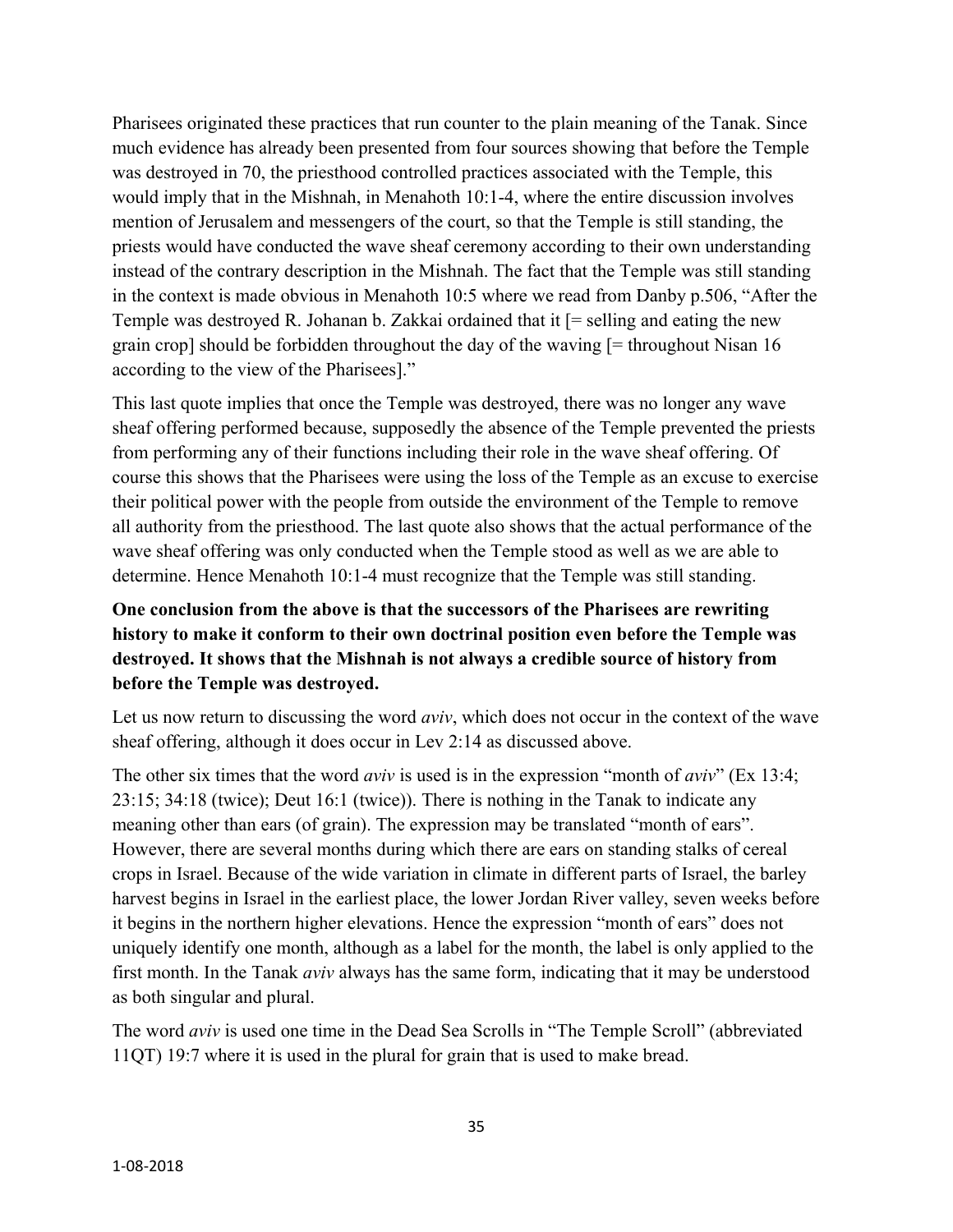The word *aviv* is used one time in the Mishnah in Tractate Kil'ayim 5.7 to indicate a pre-ripe condition of an ear of barley. This is harmonious with Ex 9:31 as explained above. There is no other place in rabbinic literature where *aviv* occurs in a context that explicitly relates to barley.

There are a few places in the rabbinic writings where *aviv* is used when quoting one of the Scriptures mentioned above that contain the phrase "month of *aviv*".

The word *aviv* is used in the rabbinic document "Sifre to Deuteronomy", in Pisqa 127, where it means "spring" (the season) when it paraphrases Deut 16:1 in an extended discussion about part of this verse. See Neusner 1987 p. 312 for a complete translation of this Pisqa. In Neusner and Green 1989 p. 78 it indicates that there is a partial justification for dating this rabbinic document between 300 and 400 CE. Here the agricultural term *aviv* in the Tanak is given the meaning of the astronomical season of spring in this rabbinic source. This demonstrates the unpredictable meanings that might be given to some Hebrew words of the Tanak within rabbinic writings.

Jerome translated the entire Tanak from Hebrew into Latin during 391 to 405. Jerome wrote that he tried to avoid interpretations of the Hebrew words that were distorted by later Jewish bias. He was aware of distortions by his Hebrew teachers, and he was on guard about this, but he was not always successful in detecting errors. His letters even show him to refer to false meanings given to him as errors of Pharisees, although technically no one was a Pharisee when Jerome lived.

In three of the six places where "month of *aviv*" occurs in the Tanak, Jerome translated it into Latin to mean "month of new grain". In Ex 13:4; 23:15; Deut 16:1A for *aviv* he wrote "*novarum frugum*" = "new fruit", although *frugum* is a very general word that includes grain. In Ex 34:18 where "month of *aviv*" occurs twice, for the first occurrence he only wrote *novorum* for *aviv*, and notice that the middle vowel is different from above. A translator of Ex 34:18 might decide to add the missing word as done below. The second use in Ex 34:18 will be seen below where the whole verse is translated. In Deut 16:1B Jerome wrote "in this month" instead of repeating the full phrase for "month of *aviv*".

The literal translation that is used below preferred to use the word "corn" instead of "grain" or "fruit". The word "corn" used to mean "grain" in English. The word "new" simply means that it is not from last year's crop but from the new crop.

The best current effort to recover the complete Latin original by Jerome is by Robertus Weber, but this only has the Latin without translation. For Jerome's Latin translation into English I like to use the very literal translation that has the Latin on one side of the page and the English on the other side of the page called DRC\_1. This last source is based on a careful attempt to recover the original Latin of the Douay-Rheims version of the Vulgate. The Vulgate is based on Jerome's Latin from the Hebrew except that the Psalms of the Vulgate does not come from Jerome's Hebrew translation. When a critical verse of importance occurs, I compare the Latin of DRC\_1 with the Latin in Weber. Until now for the small number of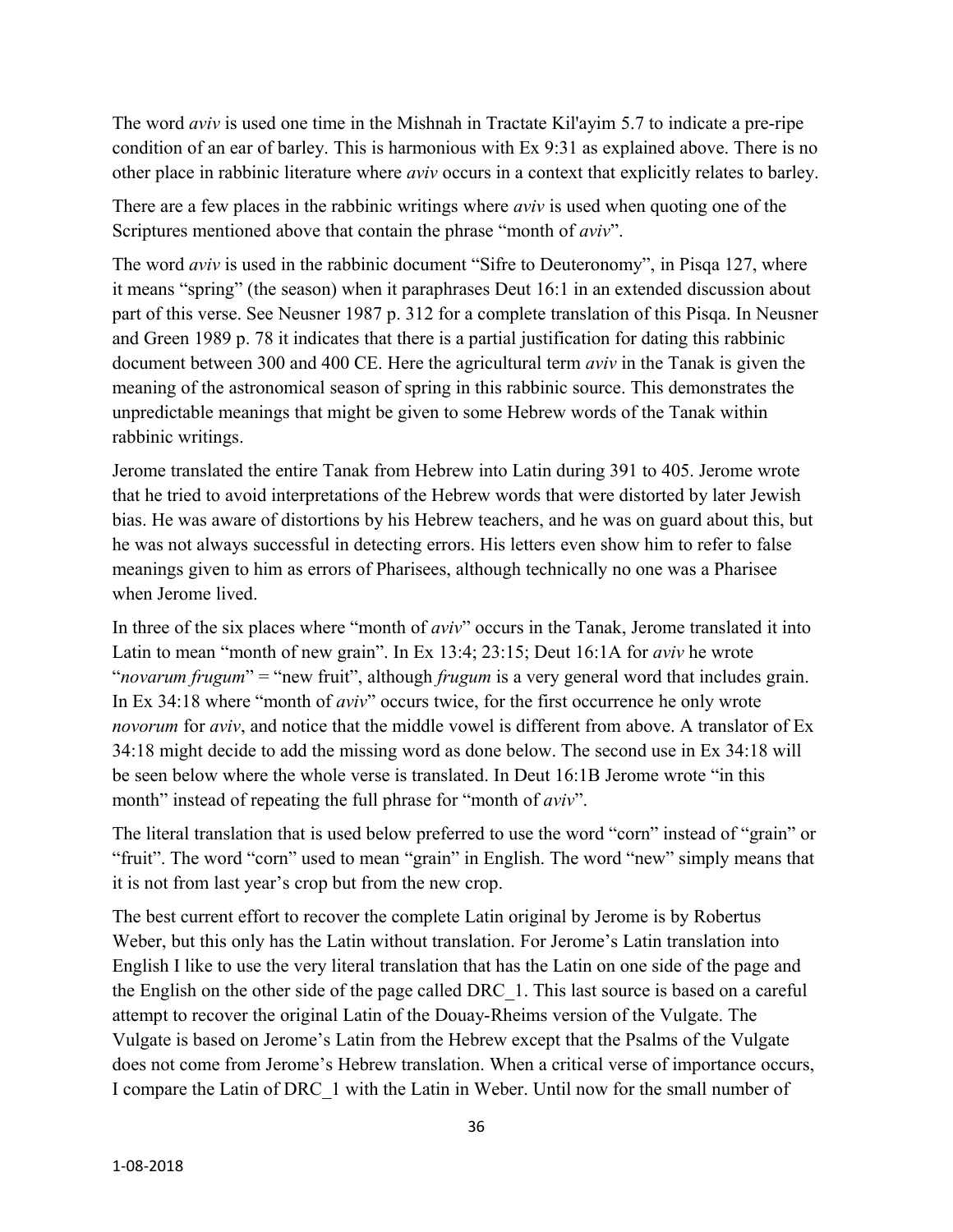places that I checked word for word, I have not come across differences, but there are supposed to be some differences. Here is the translation in DRC 1 for the two unusual places from Jerome.

Jerome's Ex 34:18, "Thou shalt keep the feast of the unleavened bread. Seven days shalt thou eat unleavened bread, as I commanded thee in the time of the month of the new corn, for in the month of the springtime thou camest out from Egypt."

Jerome's Deut 16:1A, "Observe the month of new corn, *which is* the first of the spring, that thou mayst celebrate the phase to …"

Notice that in Ex 34:18 for the second usage of the whole expression, Jerome substituted "month of springtime" for "month of *aviv*", and in Deut 16:1A Jerome added a whole phrase to explain that "month of *aviv"* means "first month of spring". The conclusion here is that the meaning of *aviv* from "Sifre to Deuteronomy" has been accepted by Jerome from his Hebrew teachers. This aspect of rabbinic literature has rubbed off onto Jerome through his teachers.

Jerome was not immune from rabbinic influence although he desired to be. **We see that the rabbinic document Sifre to Deuteronomy has a distorted meaning of** *aviv***.**

**We have also seen above that the Mishnah distorted history from before the Temple was destroyed because it portrayed priestly practice at the Temple to conform to false views of how the wave sheaf offering was conducted in opposition to the Sadducees and the Tanak. The Mishnah admitted that its description of the date of the wave sheaf offering before the Temple was destroyed was contrary to the date that the Sadducees understood to be correct (which conformed to the Tanak).**

## [8] The Meaning of Sheaf in the Wave Sheaf Offering

The passage on the wave sheaf offering in Lev 23:10-16 contains the word sheaf [6016 *omer*] in Lev 23:10, 11, 12, 15. This Hebrew word occurs in the following ten other places: Ex 16:16, 18, 22, 32, 33, 36; Deut 24:19; Ruth 2:7, 15; Job 24:10. From Ex 16:36 we see that it is a dry measure of volume, but Ruth 2:7, 15 provide an alternate meaning, namely a sheaf of stalks with expected ears (of grain). We are faced with the problem of resolving the ambiguity between the two meanings of *omer.*

Before examining the context of Ruth 2:7, 15 in some detail, the method of reasoning to resolve the ambiguity of the meaning of *omer* in the context of Lev 23 is now undertaken. Except for the period of the Babylonian exile and some period of laxity due to a lack of zeal, the Aaronic priesthood existed and performed their ceremonies every year in Jerusalem until the Temple was destroyed in 70. This ceremony of the wave sheaf offering was witnessed by all people who attended the Festival of Unleavened Bread. This ceremony continued to be performed every year, and with the existence of only one priesthood, their practice should not have changed through the centuries. People came to Jerusalem from great distances to be at this festival and thus see this ceremony, including Jews from Alexandria, Egypt, which was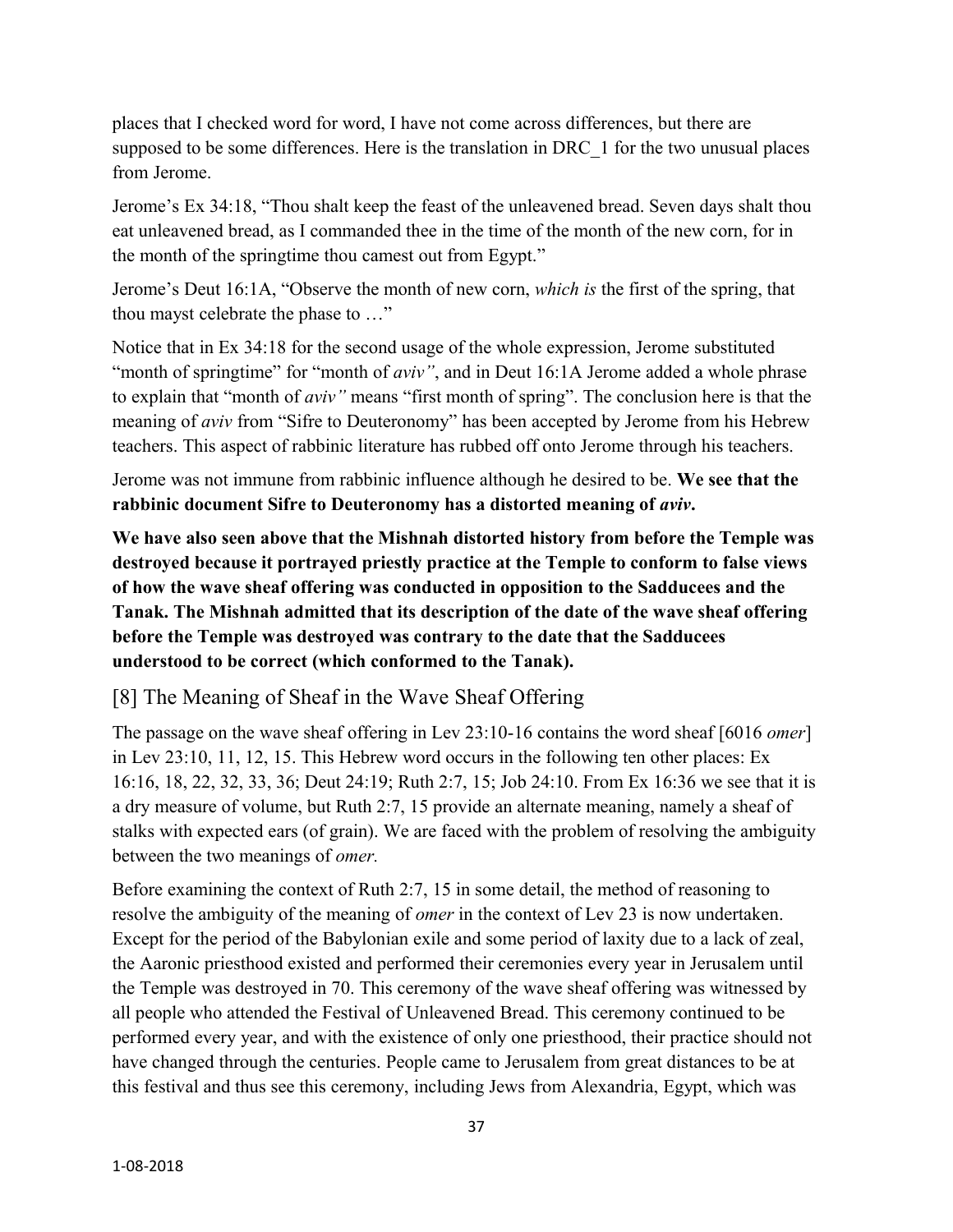only about 200 miles away. Specialists in the Septuagint, the Greek translation of the Hebrew text, recognize that that its translators had a better command of the Greek language than of the Hebrew, and that the translation was undoubtedly made in Alexandria. Some of the Jews in Alexandria, possibly even some of the translators themselves, could surely explain what happened during the wave sheaf ceremony, so that the Greek translation could be accurate in its description. The translation of the Pentateuch of the LXX was made c. 280 BCE. The Greek language does not have the ambiguity of the Hebrew language for the two meanings of the word *omer*.

The Greek text uses one word, *gomer*, for the dry measure of the manna in Ex 16, and a different word, *dragma*, as the translation for *omer* in Deut 24:19; Ruth 2:7, 15 and the wave sheaf offering. This resolves the ambiguity of the meaning of *omer* in the context of Lev 23 from its use in the Septuagint. All the uses of *dragma* in the Septuagint are listed on p. 348 of Hatch and Redpath. If there existed any historical hint that the nature of the *omer* (either the dry measure or a group of stalks) was a controversial issue at that time, then this would not resolve the question. But there is no such hint from before the destruction of the Temple, nor does rabbinic literature hint that there was a debate over this.

Moreover, in Gen 37:7 where the Hebrew word for sheaves is *aluma* (Strong's number 485), its Greek translation in the Septuagint is also *dragma*. The Septuagint translation by Brenton for Gen 37:7 is: "I thought ye were binding sheaves [= *dragma*] in the middle of the field, and my sheaf [= *dragma*] stood up and was erected, and your sheaves [= *dragma*] turned round, and did obeisance to my sheaf [= *dragma*]." (Plural forms of *dragma* are used where the translation is plural.) **Thus a bundle of tied stalks is called a sheaf (***dragma* **in Greek)***.*  Hence this would be its meaning where *dragma* is used for *omer* in the wave sheaf offering in the LXX*.*

Ruth 2:7, "And she said, 'Please let me glean and gather among the sheaves [= *omer*] after the reapers.'" (This has the plural of *omer.*) Gleaning is gathering the grains still having their husks. The reapers swing the sickles that cut the stalks.

Ruth 2:15, "And she rose to glean. Then Boaz commanded his young men saying, 'Let her glean even among the sheaves [= *omer*] and do not rebuke her.'" (This has the plural of *omer*.)

Ruth 2:17, "So she gleaned in the field until the evening and beat out what she had gleaned, and it was about an ephah of barley." The beating was necessary to separate the husks from the grains.

On p. 73 of H. L. Ginsberg 1982, he translates *omer* in Lev 23 as "armful", judging the quantity that might be tied into a bundle.

The Syriac Peshitta uses the word *kf*, meaning "bundle" or "sheaf" to translate the word *omer* from Lev 23. This Syriac word is found on p. 222 column 1 of Payne Smith 1903 and the Syriac text is from Peshitta 1991. This is the Syriac equivalent of the Greek *dragma*. In Ex 16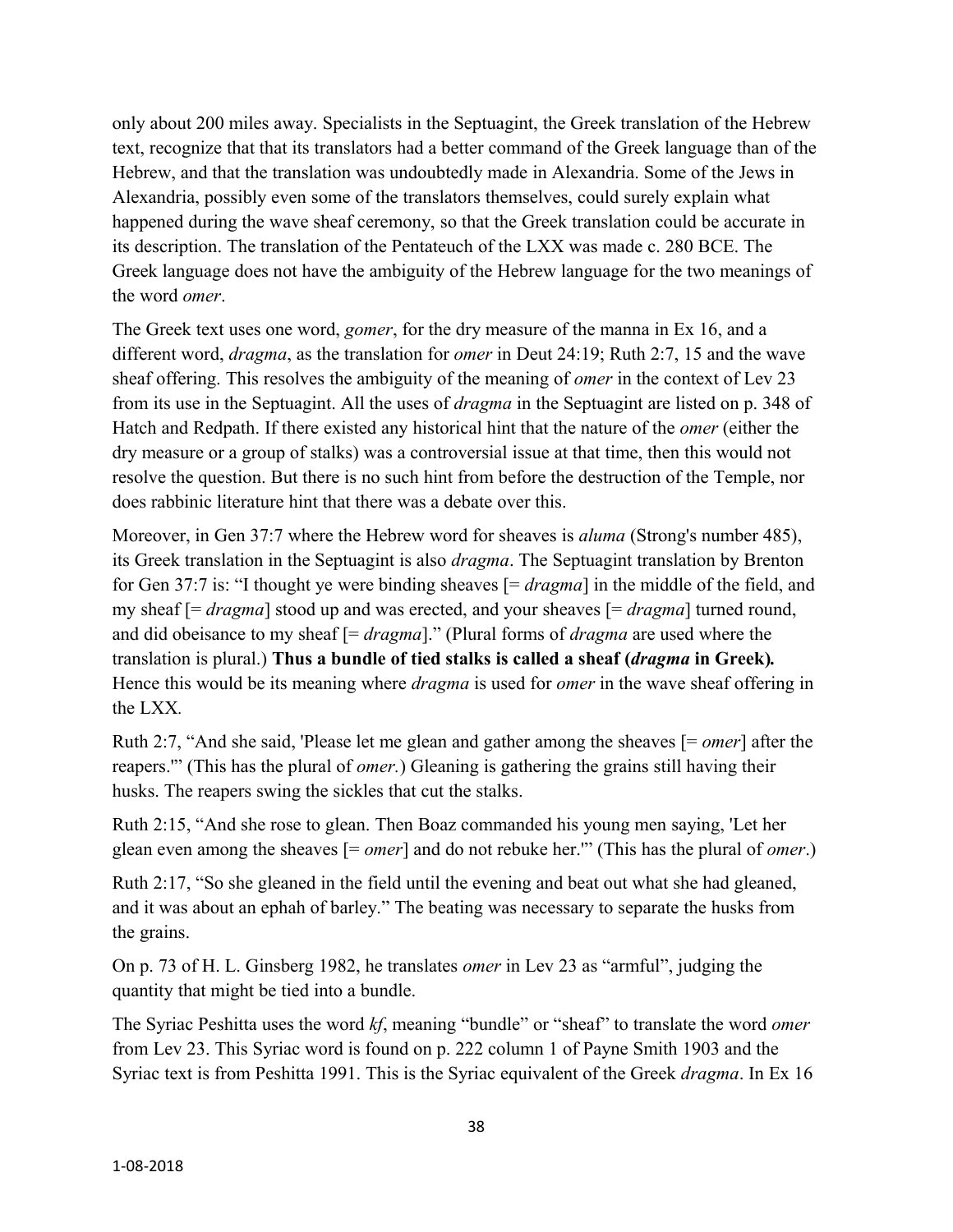where the Hebrew has *omer* for the dry measure volume, the Syriac text from Peshitta 1977 transliterates *omer* into Syriac characters.

When Jerome translated the Hebrew Bible into Latin c. 400, which became known as the Vulgate (except for the Psalms), he translated the Hebrew word *omer* in Ex 16 as *gomer*, merely a transliteration. But he translated *omer* in Lev 23 into the Latin *manipulus* or *manipulos* (according to Weber)*.* This means "bundle, sheaf, truss" from p. 1074 of Glare. The Knox translation of the Vulgate has "gomer" in Ex 16 and "sheaf" in Lev 23.

The Aramaic Targums (various versions) use the same transliteration of *omer* in both Ex 16 and Lev 23, thus carrying the ambiguity of the Hebrew into the Aramaic. The Aramaic word has the same two meanings as the Hebrew.

Thus the LXX, the Peshitta, and Jerome all agree that in Lev 23 the *omer* is a bundle or armful of stalks. Nothing is said about any stage of growth of the ears in the stalks here in Lev 23.

On p. 506 of Danby's translation of the Mishnah in Menahoth 10:4, talking about the wave sheaf ceremony and specifically the ears of barley (after they were separated from the husks), we find, "They put it in a grist-mill and took therefrom a Tenth [of an Ephah of flour] which was sifted through thirteen sieves." Danby added the explanation in square brackets, "a Tenth [of an Ephah of flour]". Ex 16:36 states, "Now an *omer* is one-tenth of an ephah." Danby is showing the common rabbinic understanding that the Mishnah accepts the viewpoint that in Lev 23:10-16 the Hebrew word *omer* means the dry measure quantity instead of a tied bundle of stalks. This contradicts the understanding given above using the Greek word *dragma* from the Septuagint, which was translated long before the Temple was destroyed, although we have no surviving copies of Exodus in the LXX from the first century or before.

On the other hand, if we examine further in this part of the Mishnah, we notice that the Mishnah does not claim that this is always what happened in practice!! On p. 507 of Danby at Menahoth 10:9 we find, "The rule of the *Omer* is that it shall be brought from standing corn; but if this cannot be found it may be brought from the sheaves. The rule is that it shall be brought from fresh grain; but if this cannot be found it may be brought from dried grain."

For the first sentence immediately above, the meaning is: "The rule of the *Omer* is that it shall be brought to the priest from standing corn [growing next to him at that moment]; but if this cannot be found it may be brought from the sheaves [previously cut from elsewhere]."

**For the second sentence immediately above from the Mishnah, the meaning is: "The rule [of the Omer] is that it shall be brought from fresh grain [the new crop]; but if this cannot be found it may be brought from dried grain [last year's crop]." The amazing thing about this statement is that it shows that the author(s) of the Mishnah did not believe that the state of the barley was an absolute requirement to determine the first month, because this allows last year's crop to be used for the ceremony as described for the volumetric measure meaning of** *omer* **as quoted from Menahoth 10:4 earlier above.**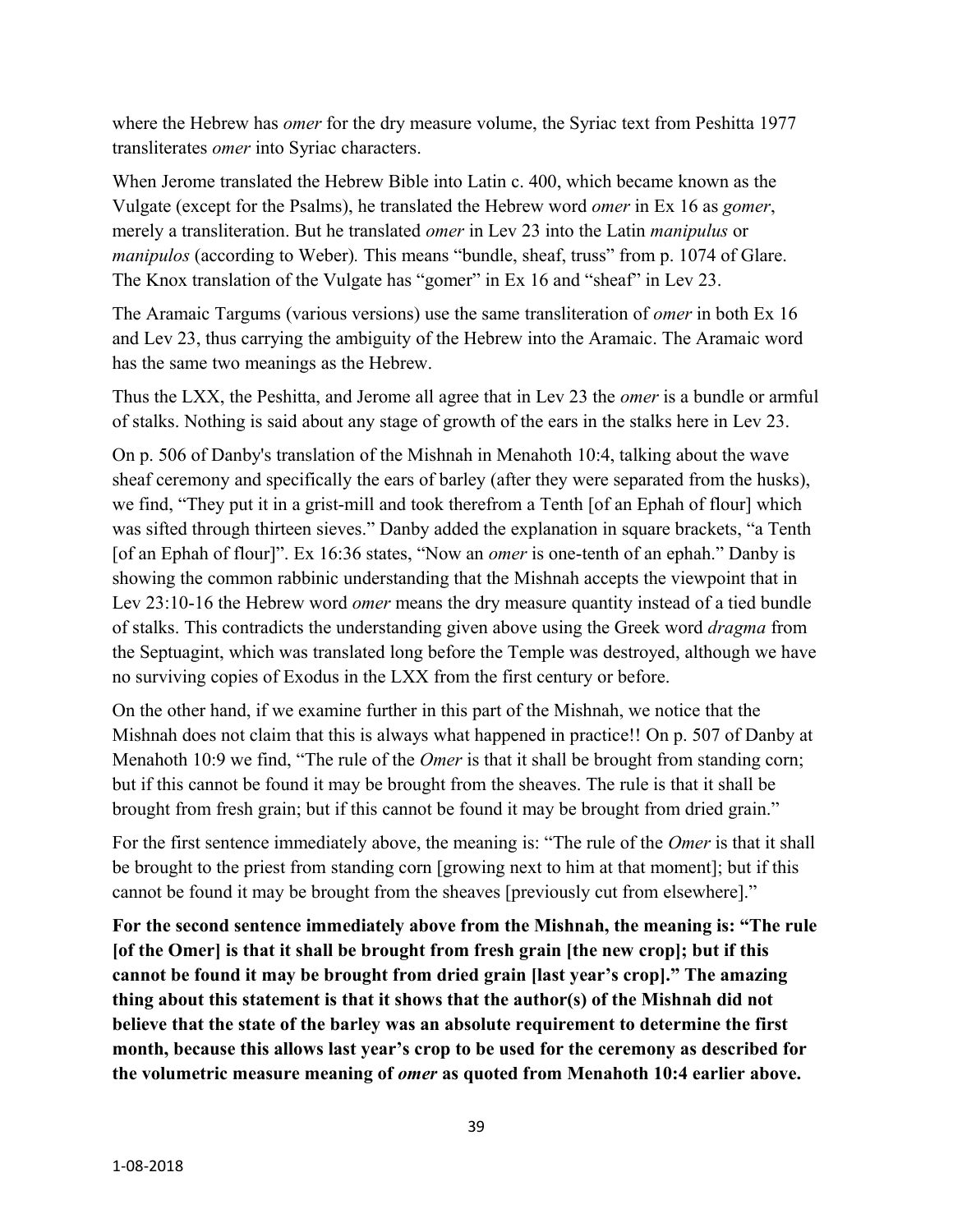Because of the Mishnah's false concept that the *omer* for the wave sheaf offering is a dry volumetric measure of grain, it took the position that sometimes when the day of this offering arrived, if this *omer* could not be obtained from currently growing grain, then last year's crop was acceptable for the *omer*.

On p. 206 of vol. 1 of Field 1875, it is preserved that when Aquila translated Lev 23 into Greek c. 130, he used the Greek transliteration *gomer* where the Hebrew has *omer.* Aquila did not use the Greek word *dragma*. Aquila's translation was given approval in rabbinic literature, and this hints that his training in Hebrew was by some leading rabbis of his time. Aquila gave the same meaning as the Mishnah for *omer*.

Leviticus 23 does not say that the wave sheaf offering was used for any purpose other than this specific ceremony of being lifted up for the person's acceptance, but the Mishnah as seen above did give added use for the *omer* in the overall ceremony. Leviticus 23 does not use the technical Hebrew word *bikurim* [1061 firstfruits] applied to this ceremony or this *omer*.

In the intertestamental book of Judith, at Judith 8:3 the context where *dragma* occurs shows it to mean a bundle of stalks (see pp. 110-111 of Enslin 1972).

The meaning "bundle of stalks" says nothing about the state of the ripening of the ears on those stalks or even that there are ears of grain on those stalks.

Other than the action of the lifting of the sheaf, Leviticus 23 does not mention anything that is required to be done with the sheaves that were brought on that day.

The Leviticus translation and commentary in the series of the Jewish Publication Society (Baruch A. Levine 1989) gives the meaning from the Septuagint as correct in contrast to the meaning from the Mishnah, pp. 157, 210.

**Concerning the Mishnah in tractate Menahoth, the above shows that while 10:4 seems to imply that ripe barley was required for the wave sheaf offering, 10:9 shows that the wave sheaf offering could be carried out without ripe barley. We have seen that the Oral Law in the tractate Menahoth in the Mishnah sometimes contradicts the Tanak and sometimes adds to the Tanak, contrary to Deut 4:2.**

[9] Rabbinic Distortion of Leadership in Jerusalem before 66

(A) Rabbinic office of *nasi* and the Elevation of the Authority of Pharisees

In the Babylonian Talmud, specifically on p. 63 of BT-SHAB in Shabbath 15a, we find (where the note in square brackets was added by the translator H. Freedman), "Hillel and Simeon [his son], Gamaliel and Simeon wielded their Patriarchate during one hundred years of the Temple's existence". Footnote 6 states that these four were all in a male succession of lineage, each the father of the next one. This 100-year period would be from 30 BCE to 70 CE. The above quotation has the word "Patriarchate", which is translated from the Hebrew *nasi*. The title *nasi* is a biblical Hebrew word (Strong's number 5387) that refers to the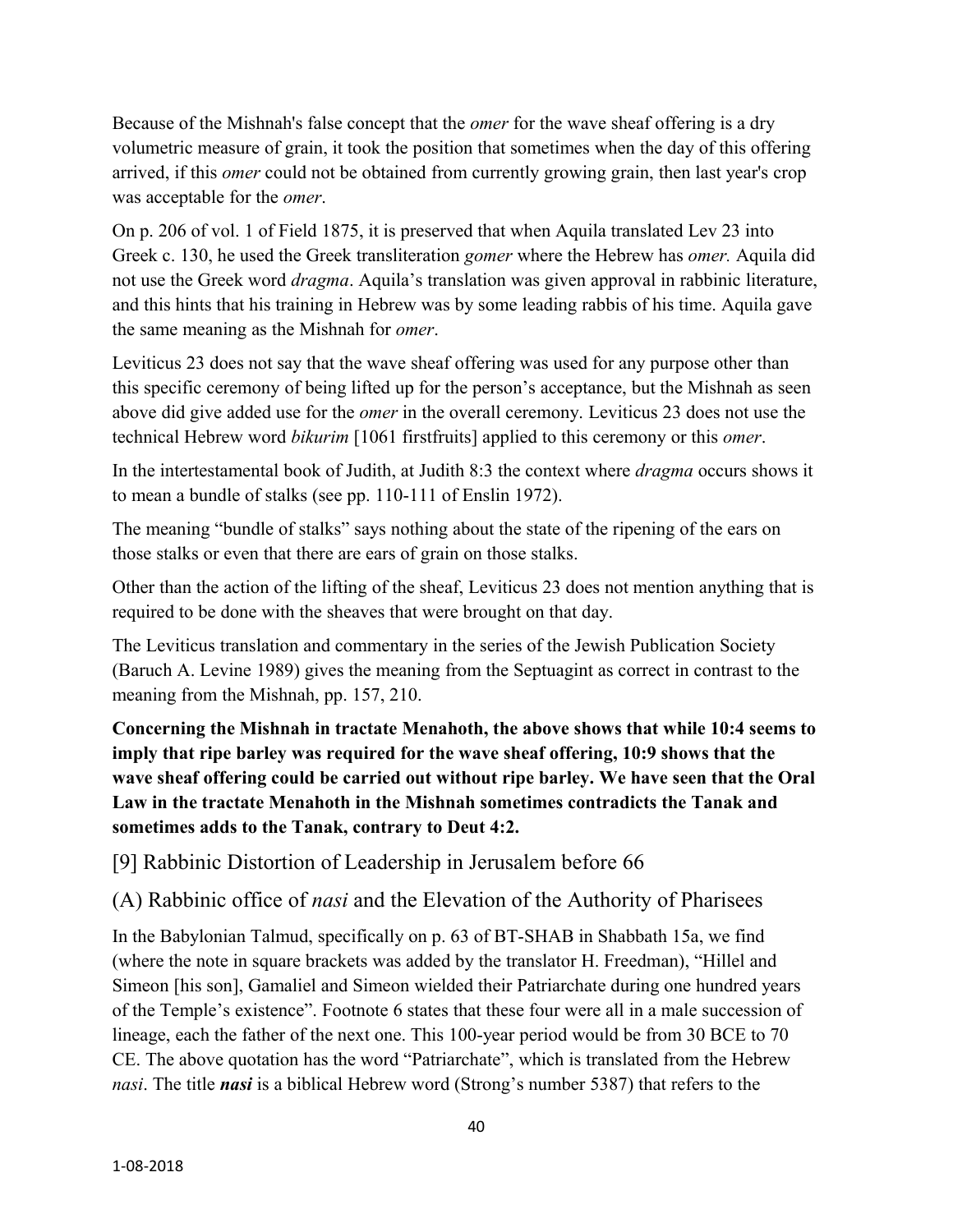primary leader within some context. When the title Patriarch is used as a translation of *nasi* from rabbinic writings, the document intends to imply that the bearer of this title is the sole spiritual leader (perhaps also quasi-political leader as well, depending on the year and circumstance) of the Jewish people generally. The word *nasi* is used in the latter chapters of Ezekiel to refer to a unique future leader of Israel. According to p. 493 of the article "NASI'" by Christine Hayes, when mentioning historical matters before the destruction of the Temple, rabbinic literature uses the title *nasi* to refer to "the presiding officer of the Sanhedrin in the Temple", although in later times it refers to one individual who is recognized as the political head of the Jews scattered among the nations.

The definition of *nasi* is not stated in the rabbinic literature itself, but is surmised from the various contexts. In fact, it is primarily the New Testament and Josephus that cause scholars to reduce the rabbinic significance of the title *nasi* before the destruction of the Temple and even before Judah the *nasi* who published the Mishnah. From rabbinic literature itself there is no indication that *nasi* means something different before and after some year, such as the year 70 or the year 200. Thus the Babylonian Talmud Shab 15a (see above) informs us that between 30 BCE and 70 CE the presiding officers of the Sanhedrin in the Temple were among the lineage Hillel to Simeon to Gamaliel to Simeon. According to rabbinic tradition, Hillel was descended from King David, so that they were from the tribe of Judah, and hence not priests.

Acts 5:34 calls this Gamaliel a Pharisee. The language of Acts 5:34, as previously discussed, denies that this Gamaliel was the president of the Sanhedrin.

Josephus mentions Simon the son of Gamaliel as a prominent Pharisee, but does not indicate that he was the leader of the Sanhedrin or of some other ruling body. Since Josephus applauds Simon's achievements, if he had been the head of the Sanhedrin, he should have mentioned it.

The conclusion is that the rabbinic texts elevate the lineage from Hillel to the primary leadership of the Sanhedrin, contradicting the account of the New Testament and Josephus. Gamaliel and his son Simon are known to be Pharisees, so that the Pharisees are distorted to be the leaders of the Sanhedrin according to the rabbinic texts. This is a distortion of history in rabbinic texts regarding the leadership role of the Pharisees at the headquarters of Judaism.

A previous chapter showed that the priesthood controlled the Temple and its practice in the first century before the Temple was destroyed. This is in harmony with Psalm 133 as previously explained.

#### (B) Rabbinic Texts imply the Pharisees Controlled the Temple before 66

Rivkin 1969 avoids the New Testament and Josephus, and uses rabbinic texts to define the Pharisees. He concentrates on selections in which the Pharisees and Sadducees are opposing one another.

On pp. 212-213 Rivkin discusses an incident mentioned in the Babylonian Talmud, Yoma 19b, where a high priest who is called a Sadducee will soon enter the Holy of Holies on the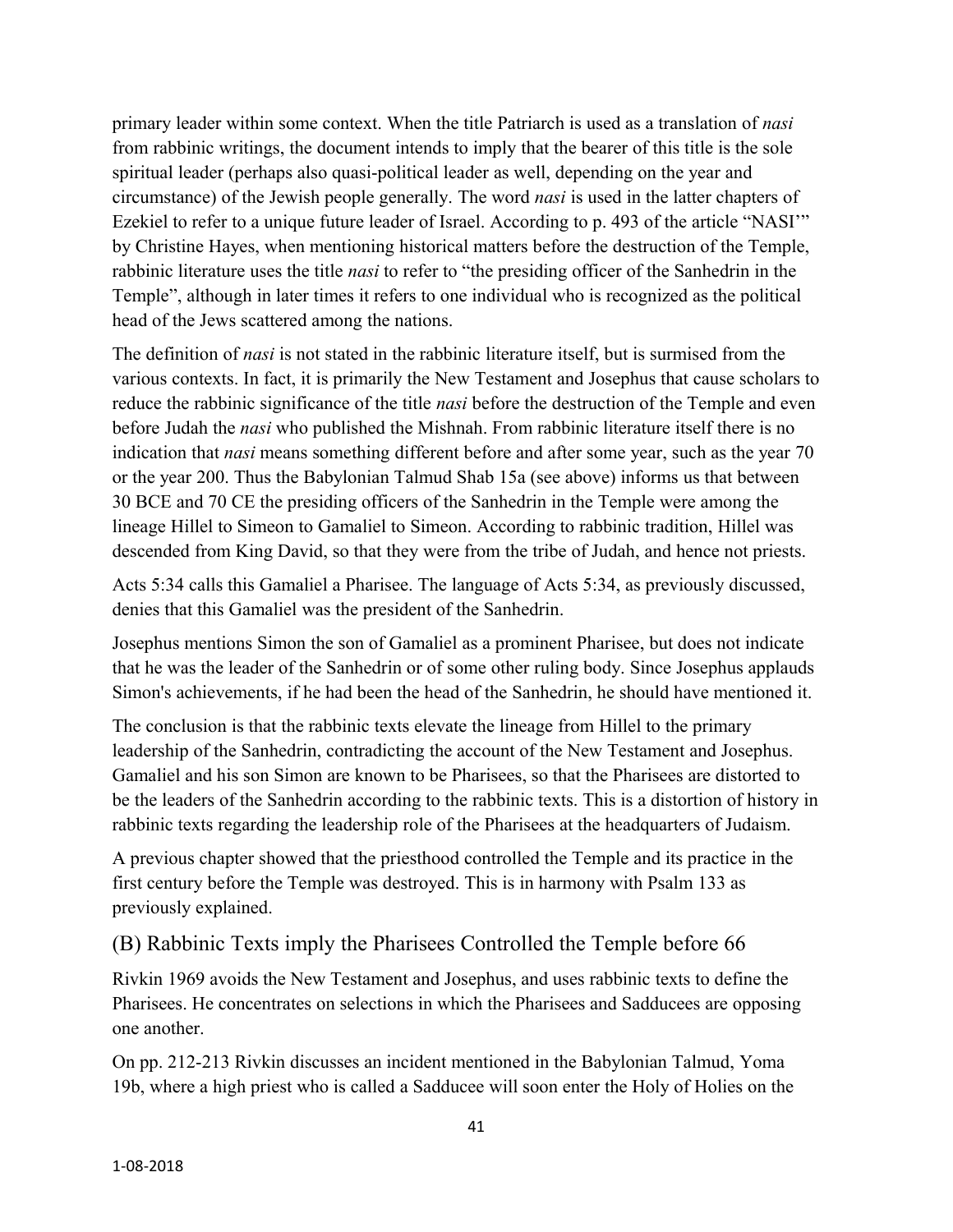Day of Atonement, so that the context is before the Temple was destroyed. The father of the Sadducee says, "My son, although we are Sadducees we fear the Pharisees." Later in this incident when this high priest finishes performing his duties in the Holy of Holies according to the interpretation of the Sadducees and contrary to the Pharisees, as soon as he exits from the Holy of Holies he is found dead with the heel of an animal between his shoulders. The incident reports that Rabbi Hiya taught that an angel did this to the Sadducee. Then Rivkin mentions another similar type of incident found in Tosefta Hagiga 3.35.

From these incidents Rivkin concludes, on p. 213, "They [the Pharisees] exercise great power, striking fear in the hearts of the High Priestly families, and they [the Pharisees] are depicted as those who have control of the Temple."

As explained previously, the New Testament, Tacitus, Trogus, and Josephus all depict control of the Temple by the priests in the first century before the Temple was destroyed. The rabbinic texts imply that the Pharisees controlled the Temple. I conclude that the rabbinic texts in this matter are fabricated history and lead to incorrect conclusions.

I conclude that frequently the rabbinic texts cannot be trusted for accurate history, and its writers invented certain history to promote the lineage of Gamaliel, which was aligned with the Pharisees in the first century. Some teachings of the Pharisees are promoted, although the term "Pharisees" is not used frequently in the rabbinic texts, and this term changes meaning when used in contexts beyond the first century in rabbinic texts.

## (C) Historical Reception of Rabbinic Literature and False Jewish Unity

After the Temple was destroyed in 70, except for rabbinic texts that first began to be published c. 200, we have very little by way of explicit writing concerning the beliefs and divisions of the Jews in the Mediterranean region and the Babylonian region. We have some very useful indications of the overall direction in greater Judea from Josephus, but there are no names and no details. His assessment published in 93/94 CE in Antiquities of the Jews is only that the Pharisees exercise the primary control over the masses in greater Judea away from the Temple. Josephus mentions Pharisees, Sadducees, and Essenes to show the diversity of Judaism.

The rabbinic texts provide its own views from its own bias, and except for priests (= approximately Sadducees = Boethusians) or heretics, it rarely indicates any diversity within the total Jewish community, and this creates the impression that nearly all of Judaism embraced its own views.

The rabbinic texts speak against drawing and displaying images of living things, both people and animals. From excavations of cemeteries and synagogues from c.  $200 - c$ . 400, p. 550 of Levine 2006 states, "... we witness a return to figural representation in many communities of ancient Palestine and the diaspora." This shows a gap between the ideal in rabbinic texts in speaking out against producing images of living things compared to the actual practice of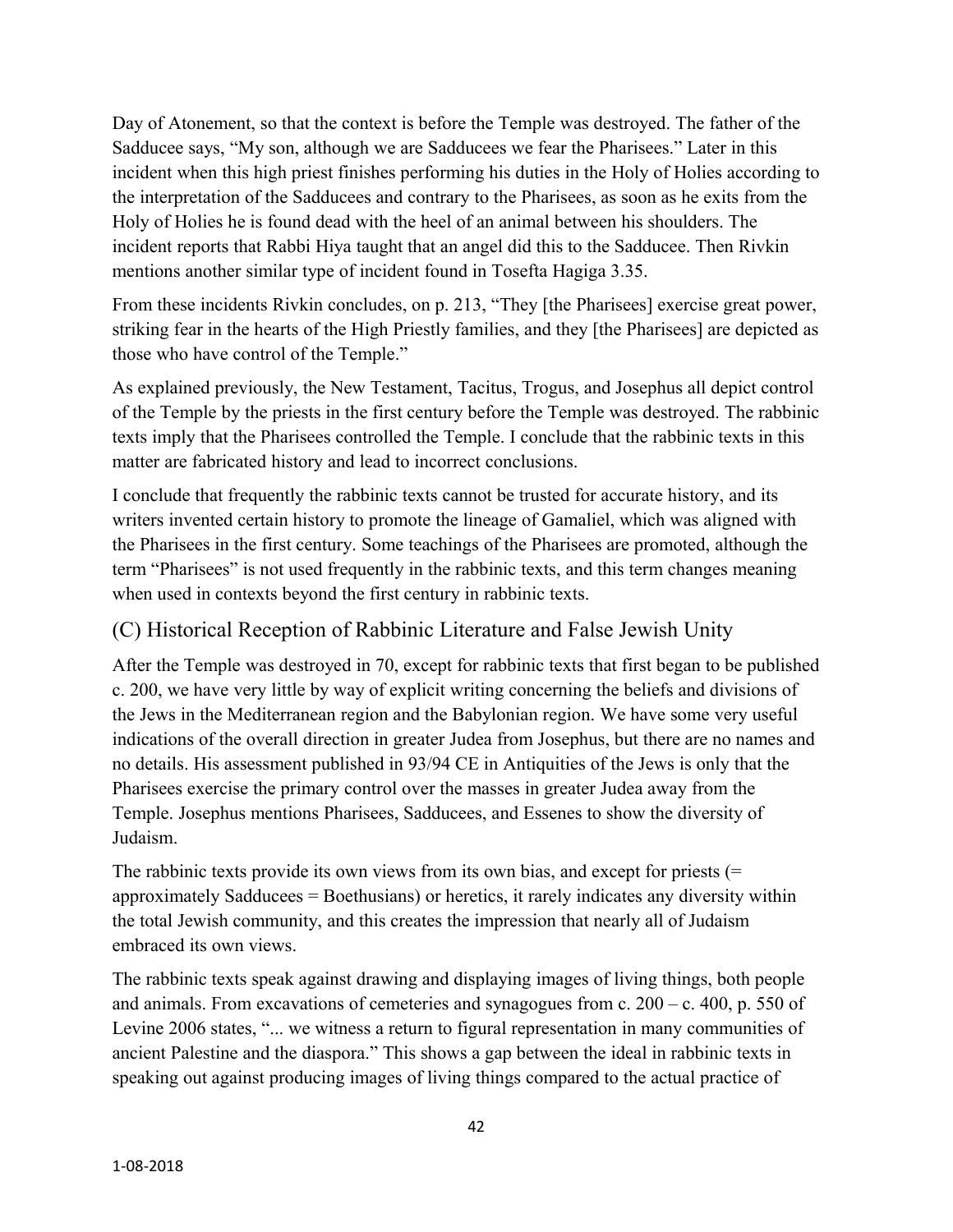permitting such images among Jews. This indicates of lack of acceptance of this rabbinic belief of shunning images among Jewish society, even in synagogues.

Another indication of diversity from the ideal expressed in rabbinic literature compared to early written texts showing reflections of reality are the varied meanings of translations / paraphrases of certain biblical words in the several versions of the Aramaic Targums. Even in the Targum Onqelos that has the blessing of the rabbinic sages we find certain meanings that contradict teachings in the Babylonian Talmud.

Therefore, even without a written narrative history, it is clear that rabbinic texts represent a theoretical ideal of how to live that differed greatly from real life among Jews from the eastern Mediterranean to Babylonia. The rabbinic literature was not received positively by the masses of Jews in its early centuries. From p. 525 of Levine 2006 we note that in the Jewish Bet Shearim cemetery in the Galilee in which there were over 1000 burial sites that spanned c. 200 – c. 400, 78 percent of inscriptions were in Greek, 21 percent of inscriptions were in Latin, and 1 percent of inscriptions were in Hebrew or another Semitic language. This area of Galilee was the hotbed of production of rabbinic literature during this period.

Thus the rabbinic literature misrepresented reality within Judaism in the sense that later generations who examined this literature had cause to imagine that this brand of Judaism was dominant to the exclusion of virtually all others during the centuries of its initial output.

The school for rabbis in Caesarea and the other rabbinic academies in Babylonia along with continued output of Hebraic rabbinic literature eventually helped propel rabbinic Judaism to become accepted Orthodox Judaism. However, initially rabbinic Judaism was not the norm among most Jews. Partly by the silence in rabbinic literature of the existence of opposition to its teachings and especially by its myth of the Oral Law as supposedly the historical norm for beliefs in Jewish history, rabbinic literature gives a fake façade of its dominance and almost universal acceptance among Jews during its formative stage.

The alleged supreme authority of the Pharisaic sages of the first century before the destruction of the Temple was a fraudulent rewriting of history.

## (D) The First Century Calendar Fraud of Rabbinic Literature

We shall see that the rabbinic literature promotes the historical fraud that certain Pharisees had the authority to determine the calendar before the Temple was destroyed. Here is an example where Gamaliel the Elder had the primary authority to declare when the 13th month would be intercalated. On p. 435 of Danby's translation of the Mishnah in Tractate Eduyoth 7.7, we read, "Once Rabban Gamaliel went to have authority given him from the governor in Syria, and he was long in returning; so they declared the year a leap-year on the condition that Rabban Gamaliel should approve; and when he returned he said, 'I approve'; and so the year was reckoned a leap-year." This alleged authority of Gamaliel the Elder, a Pharisee, does not ring true to the known authority of the chief priests in the context of the Temple as previously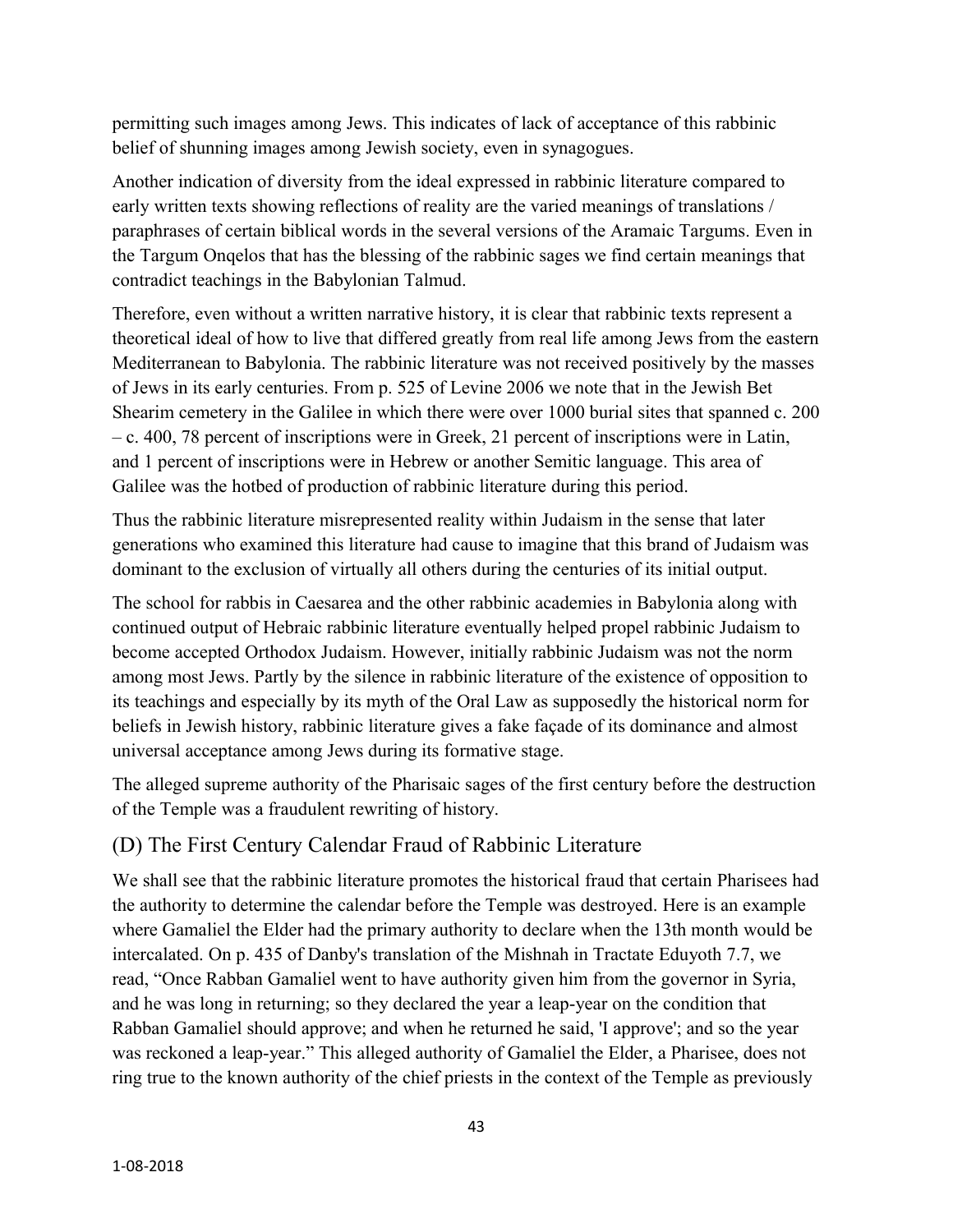demonstrated. Hence the supposed authority of Gamaliel concerning the calendar according to the rabbinic texts must be rejected as a fabrication of history.

In the Babylonian Talmud, Sanhedrin 11a, on pp. 47-48 of BT-SAN, it states that in Simon b. Gamaliel's letter to the communities he wrote, "We beg to inform you that the doves are still tender and the lambs still young, and the grain has not yet ripened. I have considered the matter and thought it advisable to add thirty days to the year." Here Gamaliel's son Simon, a Pharisee, is claimed to possess similar authority before the Temple was destroyed in 70.

In Sanhedrin 11b, on p. 49 of BT-SAN, it states, "Our Rabbis taught: A year may be intercalated on three grounds: on account of the premature state of the corn-crops; or that of the fruit-trees; or on account of the lateness of the *Tkufah*. Any two of these reasons can justify intercalation, but not one alone." This is one example among many in rabbinic literature where the biblical Hebrew word *tkufah* is used with the meaning of equinox or solstice, and in this context it is intended to refer to the vernal equinox.

The use of such alleged combined principles to determine intercalation of a 13th month would require a personal judgment and the recognition of some human authority for a decision. This is *not* an objective clear trigger. This cannot be accepted as true history from before the Temple was destroyed. Simplicity and objectivity in Gen 1:14 (observational astronomy) was replaced by confusion and subjectivity in the rabbinic literature.

What would be the reason that rabbinic literature would show Gamaliel the Elder and his son Simon to have supreme control over the calendar? Even though the Mishnah requires that a committee within the Sanhedrin decides this matter, for these two individuals, not even the Sanhedrin has a role.

**Only selected leaders of the Jews down through history were part of the Chain of Tradition that is part of the meaning of the myth of the Oral Law. The last group within PA (of the Mishnah) in this Chain of Tradition included Gamaliel the Elder and his son Simon. In order to promote and give legitimacy to the office of Judah the Patriarch (=**  *nasi* **), it would make sense to invent the myth that those in his lineage would also be** *nasi***. Thus rabbinic literature invented the myth that these men held the office of** *nasi* **(Patriarch). The rabbinic literature's myth of their holding the office of** *nasi* **was given credence by the additional myth of their control over the calendar during part of their lifetime in the first century before the Temple was destroyed.**

During the time of the Mishnah c. 200 and beyond, the author(s) of rabbinic literature had certain beliefs about how to determine when the first month of the biblical year should begin. Their beliefs were artificially projected backwards in time into the first century when the myth of the control of the calendar by Gamaliel and his son Simon was invented. Therefore, the historical myth was promoted that in the first century those multiple factors (the state of the young doves, young lambs, barley, fruit trees, and the vernal equinox) all needed to be considered together by a committee in the Sanhedrin to determine when the first month of the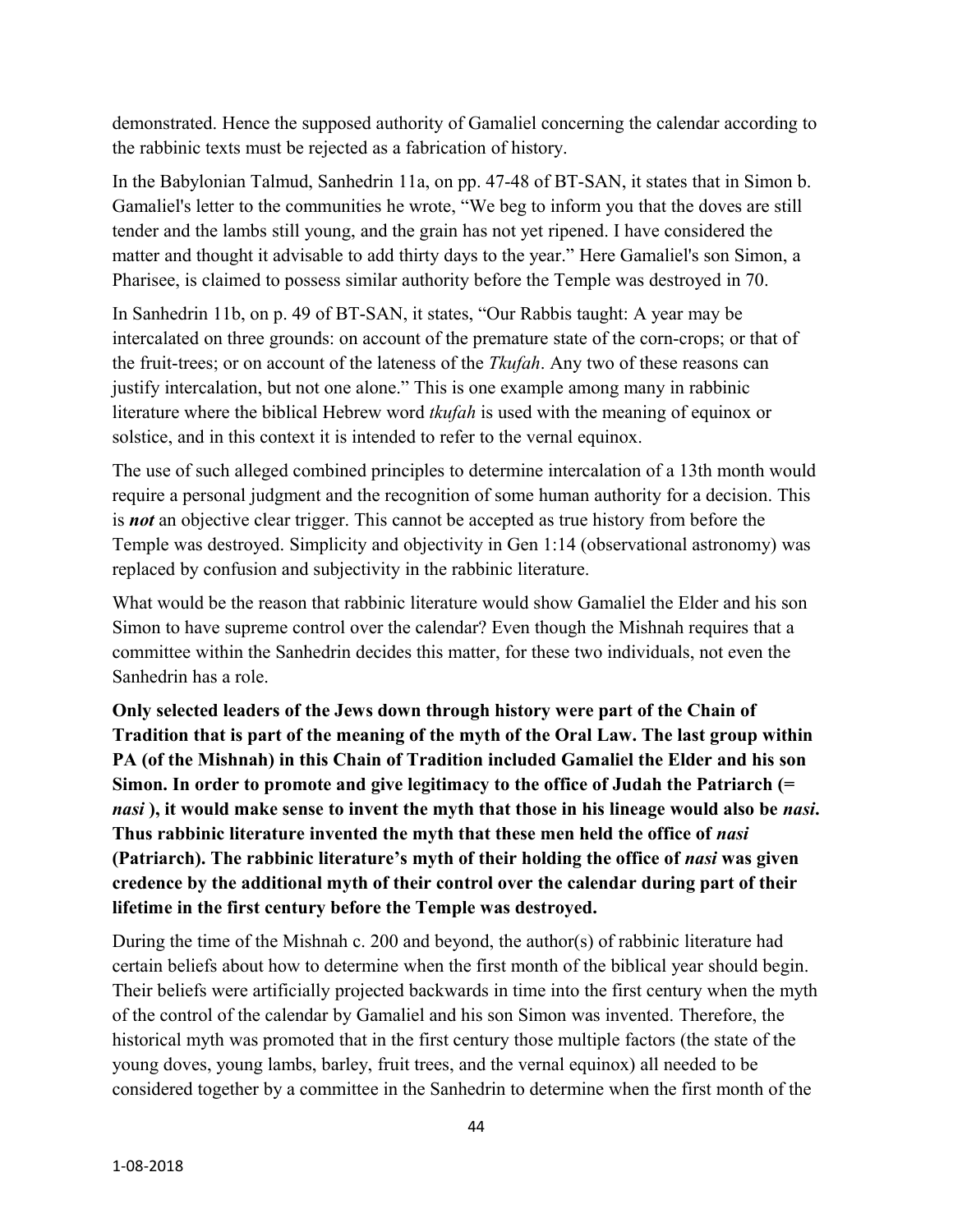biblical year should begin. **In this way the biblical simplicity of observational astronomy was replaced with the myth of the complexity of multiple factors to determine the time of the first month.**

#### **Both Philo of Alexandria and Josephus only mention astronomical concepts for the determination of the first month. This stands in opposition to the rabbinic literature.**

### [10] Modern Scholars and Jewish Leadership in the First Century before 70

Well known Jewish scholar Shaye J. D. Cohen 1986 discusses how to arrive at a more accurate picture of ancient Jewish history through weighing the reliability of each ancient source and attempting to place all sources in the total historical context of the geographical region. His goal is not to arrive at specific conclusions, but to give the reader questions to ponder. Cohen mentions that when religious bias enters into the writing of history, history is likely to be distorted to conform to that bias. He suggests that history should not be written by scholars whose primary interest is a religious bent.

On p. 38 Cohen wrote, "Similarly, those who would use rabbinic texts as sources for the history of the Second Commonwealth [= from the return from Babylon c. 450 BCE to 70 CE] must explain why these texts, none of them compiled before 200 C.E., should be regarded as reliable. No one denies that rabbinic texts preserve traditions that originated many centuries before the documents in which they appear, but how are we to separate these traditions from those of more recent date [thus for example falsely projecting a viewpoint from c. 200 CE backwards to c. 50 CE], and how are we to assess their reliability?"

On p. 39 Cohen wrote, "Our methodological dilemma is heightened when we confront a contradiction between rabbinic and nonrabbinic sources. The most prominent example of this sort of difficulty is the nature and composition of the sanhedrin. Rabbinic texts, both legal and anecdotal, regard the sanhedrin as a supreme court *cum* senate, populated by rabbis and chaired by two rabbinic [non-priestly] figures. Josephus refers to a *koinon* and *boule* as well as a *synedrion*. From Josephus we do not know whether these are all one and the same institution and whether these are permanent or ad hoc bodies, but we see that aristocrats and high priests as well as Pharisees figure prominently in the discussion of these matters. The testimony of the NT matches that of Josephus (except that the NT does not use *koinon* and *boule* to refer to a supreme council in Jerusalem). How do we resolve this contradiction [between rabbinic texts and the combination of Josephus with the NT]? Should we conclude that the composition and leadership of the Jewish supreme council changed over the centuries and that the rabbinic and Greek [= Josephus and NT] sources reflect different stages in this development? Or should we conclude that Josephus and the NT present a basically accurate picture which the rabbis have 'corrected' and improved either through wishful thinking or intentional distortion?"

On p. 198-199 Jonathan Price wrote, "A reliable methodology for extracting history from rabbinical sources does not exist. Rabbinic literature presents a unique set of problems which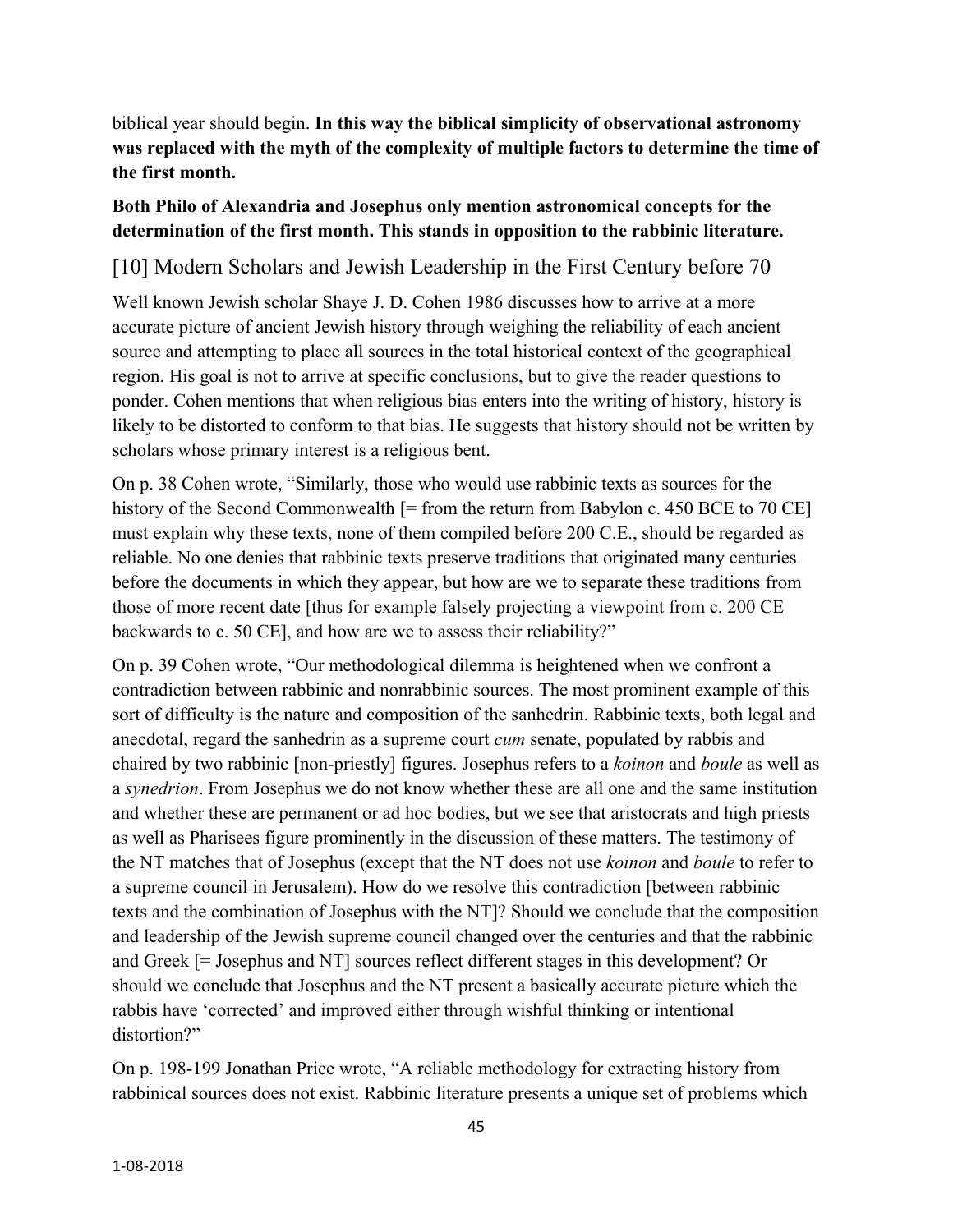cannot be solved by application of techniques learned from analysis of Graeco-Roman historiography. The rabbis were not writing history – a Greek word and concept foreign to their thinking – and in their legal and exegetical arguments they freely modified historical memories or invented them out of whole cloth. Moreover, traditions about the Second Temple were written down long after they originated and had developed orally for generations; the original 'kernel' is often encrusted with later accretions and interpretations, and may not be retrievable. Historical investigations, until quite recently [c. 1970], have usually taken rabbinic statements at face value, without rigorous tests for verity."

Wilhelm Bacher 1902 wrote about the apparent discrepancies between rabbinic literature compared to the New Testament and Josephus. If scholars generally had given more attention to Bacher's work, much of the type of research that has been done since 1970 on this subject would likely have been done about 70 years earlier.

The following quotation shows a contradiction in the Mishnah that Lester Grabbe resolves. In footnote 38 on p. 98 of Grabbe 1997 we find, "[Talmudic tractate] Rosh ha-Shanah normally assumes that the sages [generally non-priests] sat to receive witnesses [of having seen the new moon]. However, [Mishnah] M. Rosh ha-Shanah 1.7 mentions that the witnesses reported to the priests; this datum which goes against the views of the rest of the tractate is likely to have been a genuine memory of pre-70 times when the priests - not the rabbis - declared the sacred calendar." Thus the Mishnah preserves evidence that it was the priests who controlled the discussion with witnesses for sighting the new crescent.

Discussion about Gamaliel the Elder and his son Simon who, according to the rabbinic literature quoted above, controlled the calendar before the Temple was destroyed in 70 does have comment in modern scholarship. On p.357 of vol. 1 of Neusner 1971, he wrote the following, "Second, and more seriously, to whom are the [calendar] letters addressed? If to all the Jews in those regions, then we are asked to believe that Gamaliel and the Pharisees, rather than the Temple authorities, determined the calendar, and issued instructions on other matters – most unlikely. In fact the Temple authorities determined the calendar, and therefore the rituals associated with it would have been directed by them, not by Pharisees. The picture [in rabbinic literature] is consistently drawn that the Pharisees told the priests what to do and otherwise directed Temple procedures, but that picture is false."

On p. 228 of vol. 3 of Neusner 1971, he wrote [where I have placed the word "not" in bold twice], "We have no considerable evidence of special interest [by the rabbis at Yavneh in the years after 70] in Temple laws, the Jerusalem pilgrimage [during the three annual festival periods], priestly dues, and the like. While it is alleged that some of the earliest tractates were formed for the purpose of preserving records of the Temple rites, the evidence before us would **not** seem to contribute much support for that thesis. Neither, however, does it refute it, since Temple practices before 70 were presumably settled by priestly law and were **not** matters about which disputes between the [two Pharisaic] Houses were likely to arise, or, if they arose, to be either important or remembered. The absence of any considerable record of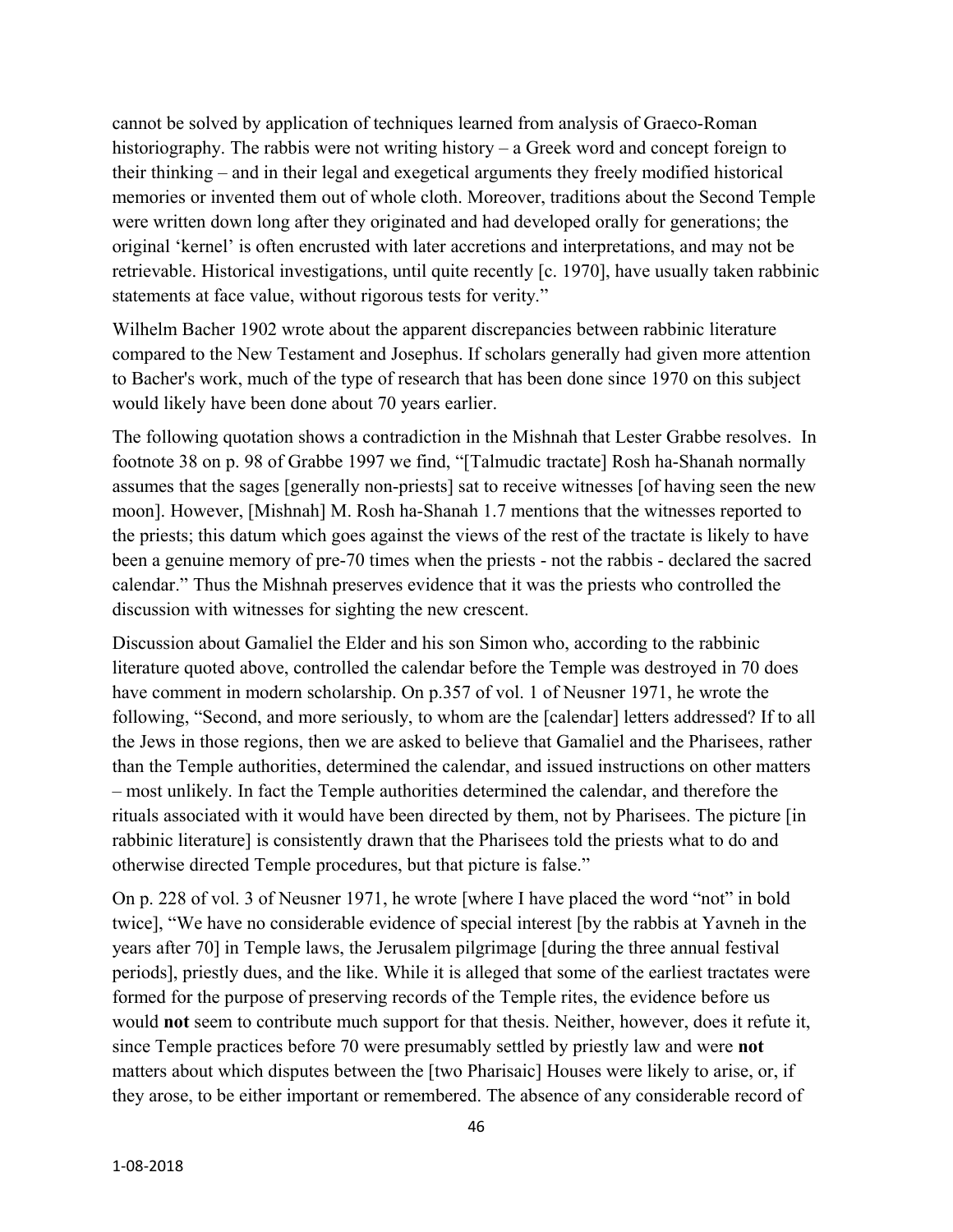such disputes implicitly contradicts the later rabbinic claim that before 70 the Pharisees settled questions of Temple procedures."

It is most interesting that Neusner's evidence here is not based upon the New Testament and Josephus in his presentation (though he is well aware of that), but internal evidence within rabbinic literature.

#### **We have seen various places in rabbinic literature where the Law of Moses is distorted, and where alleged history is a fabricated myth. We cannot depend on rabbinic literature as a credible witness for controversial matters.**

# [11] The Sedar Olam Rabbah

The topic before us now concerns the chronological dating of biblical events along with other technical details about time as determined by the document known as the Sedar Olam Rabbah. From p. 11 of Frank 1956, we quote, "The oldest [Orthodox] Jewish chronicle is the *Sedar Olam Rabba*, edited by Jose ben Halafta, who died about 160 CE. It is mentioned in the [Babylonian] Talmud and lists the Biblical and post-Biblical events until the revolution of Bar Kochba [132-135 CE]. From its data, later sources have derived the years of various events." Hence its date of composition is roughly c. 150, about 80 years after the Second Temple was destroyed. Pages x-xi of Guggenheimer 1998 provides good plausible evidence that the Sedar Olam Rabbah was edited in its final form in Babylonia, probably before 300. It is not referenced in the Palestinian Talmud, but Orthodox Judaism recognizes the Babylonian Talmud as authoritative whenever a contrary conclusion is expressed in other rabbinic literature. Based upon its estimated date of publication c. 300, despite its primary composition c. 150, it is not considered earlier than the Mishmah.

Mitchell First is a modern Orthodox Jew who has written his careful book that is published by Jason Aronson, Inc, a company dedicated to publishing works that favor Orthodox Judaism. First is an attorney who received his M.A. degree in history from Yeshiva University in New York City. Yeshiva University is the most significant university that caters to Orthodox Jews in the United States.

On p. xix of First 1997 we read, "According to Sedar Olam Rabbah (SO), the work that forms the basis for almost all rabbinic chronology, the period from the defeat of the Babylonians by the Medeo-Persians until the beginning of Greek rule encompassed 52 years and spanned the reigns of three Persian kings. According to the chronology that is universally accepted by historians today (conventional chronology), this period of Persian rule over the land of Israel encompassed 207 years (539 to 332 BCE) and during this period more than ten Persian kings reigned."

Conventional chronology is based upon records of ancient eclipses whose observations have been verified by modern computer programs, and from this it is possible to accurately date many events of the ancient near east from 747 BCE into Roman times. Lengths of reign of ancient Persian kings are also stated on ancient tablets from Persia that also verify the eclipse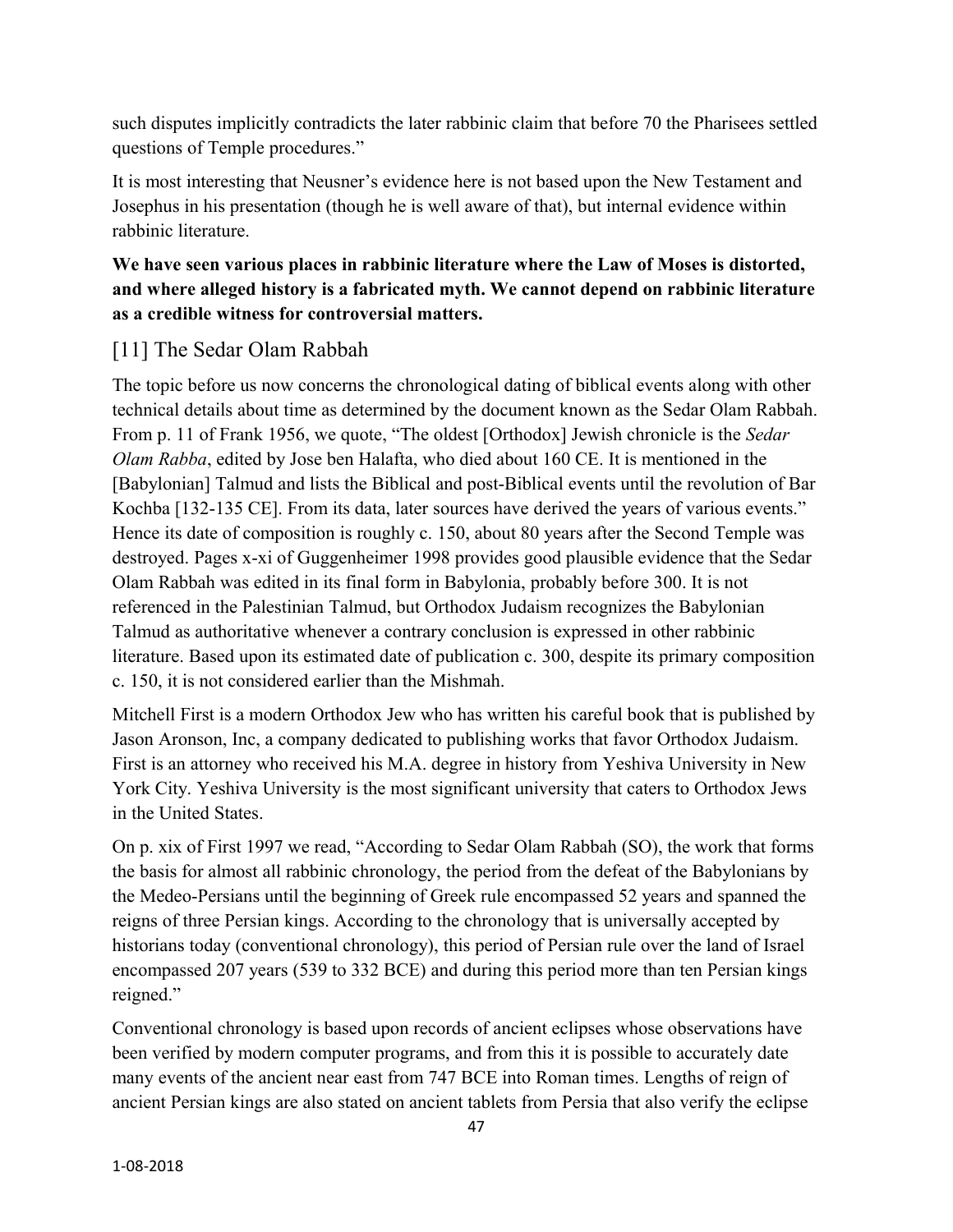records. Chronology of the Persian period from the Greek historian Herodotus also agrees with eclipse chronology and Persian chronology. How does Orthodox Judaism today deal with this chronological discrepancy of 155 years from a comparison of conventional chronology with traditional Jewish chronology that is promoted in the Babylonian Talmud and the Sedar Olam Rabbah?

On p. 150 of First 1997, he wrote, "Most importantly, this study has shown that the SO chronology can be completely explained under scenarios that assume that the author of the SO chronology had a desire to make the chronology stated fit with the 490-year period predicted at Daniel 9:24-27."

In other words the SO chronology altered history and chronology to fit their interpretation of the biblical prophecy in Daniel! Evidently the final editors of SO were not concerned that certain highly educated Jews might someday discover that there was a serious discrepancy between their Jewish chronology and known secular sources. The history of Herodotus was well known among Greek speaking educated people, and one would imagine that educated Jews among the elite editors would want to check their chronology with Herodotus. There is highly detailed reasoning within SO, so that it was not a careless sloppy document, although there is certainly opportunity to argue with some of their results.

After First discusses ancient tablets with inscriptions from Persia, on p. 168 he states, "These inscriptions should unequivocally lay rest any claim that the Persian period was a short one and that the Greek historians somehow artificially created a long line of Persian kings and a protracted Persian period." In other words First shows that the rabbinic chronology of SO must be admitted to be incorrect by Orthodox Jews.

In the discussion of Josh 5:10-12 in chapter 11 of SO, on p.111 of Guggenheimer 1998, he translates from SO as follows: "On the sixteenth of Nissan, Israel sacrificed the *'Omer* as it is said (Jos. 5:11): 'They ate from the yield of the land ….'" The Hebrew *'omer* means sheaf, and this is a reference to Lev 23:9-16 and the day of the wave sheaf offering.

The Hebrew of Josh 5:11 (specifically the phrase *mee-macharat ha-pesak* = on the morrow of the Passover) also occurs in Num 33:3, and in the latter verse it also states this was the fifteenth day of the first month. The above quote from SO claims this was on the sixteenth day instead of the fifteenth day. Thus SO incorrectly interprets Scripture to justify the Pharisaic method of when to begin the count to the Feast of Weeks (Pentecost). Here the Hebrew grammar is distorted in the interpretation to incorrectly justify the Pharisaic method to begin the count.

In I Chron 24:7-18 there is a list of 24 courses of priestly service at Jerusalem. This number is twice the number of months in a normal year, but no further details of how this might correlate with the calendar are provided in the Tanak. The first course is that of Jehoiarib (Yehoiariv). In chapter 30 of SO, on p.264 of Guggenheimer 1998, he translates from SO as follows: "You find it said that the destruction of the first Temple [of Solomon] was at the end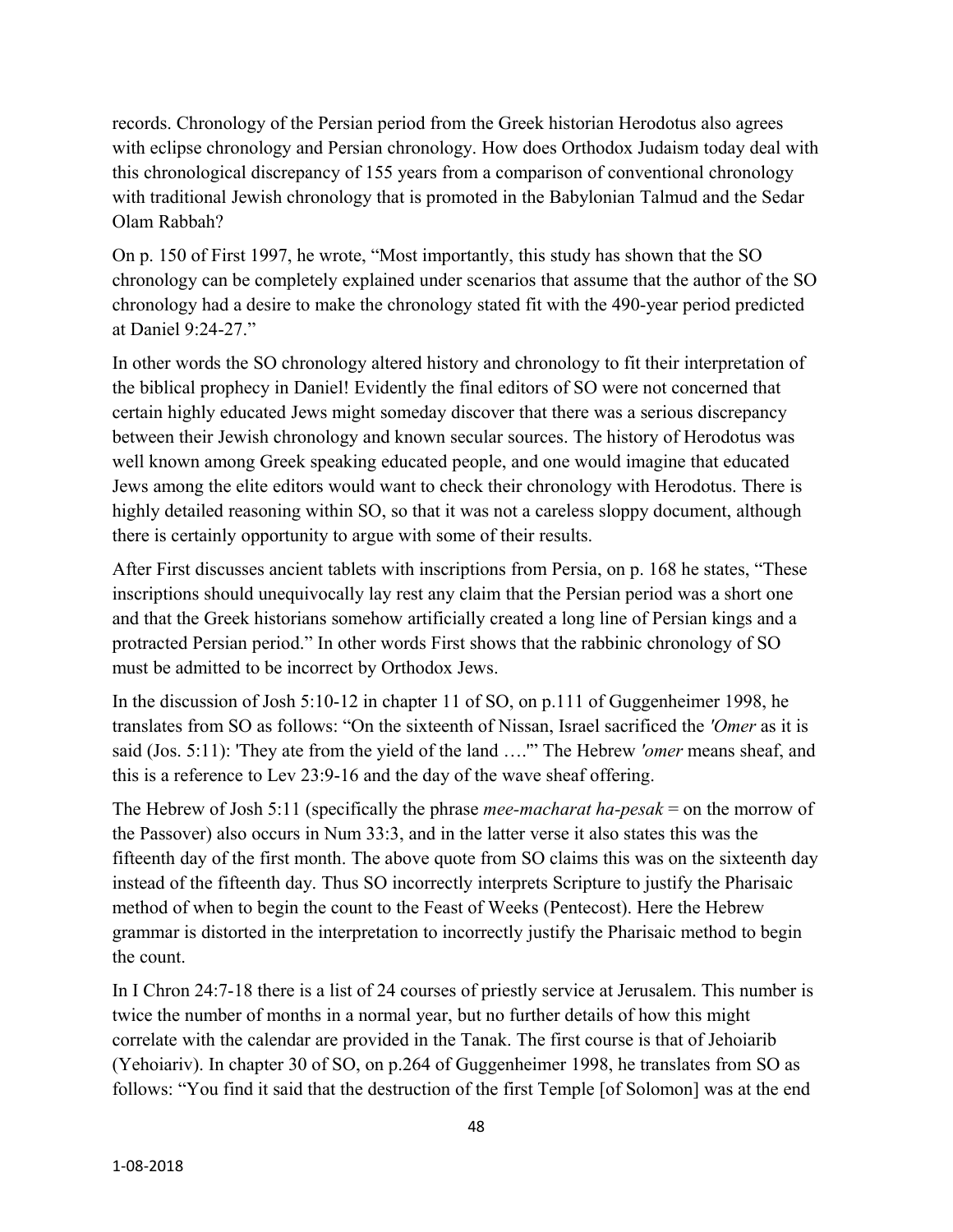of Sabbath, at the end of a Sabbatical year, when the priests of the family of Yehoiariv was officiating, on the Ninth of Ab, and the same happened the second time [in 70 CE with the destruction of the Second Temple]." Concerning this claim about Solomon's Temple, this was many years before the chronologically incorrect dates for the Persian period by SO, so that the year of the destruction of Solomon's Temple should not have been known by the writers of SO. There is no good reason to imagine that such a record would have survived the burning of the Second Temple in 70, and thus this would be a fabrication of history. The month of Ab is the fifth month, which typically occurs in August. Thus SO places this first course of priestly families in the fifth month during the destruction of both Temples. The implication from SO is that this first course at that particular time of the year is rare and not annually repeatable. This implies there is a gradual rotation over the years concerning when the first course is expected to serve each year according to SO.

We have seen that SO has distorted biblical chronology in order to justify a preconceived theory of the Seventy Weeks Prophecy of Daniel, and has also distorted the proper understanding of Josh 5:11 in order to make it conform to the Pharisaic method of starting the count to the Feast of Weeks. Due to these examples of deliberate distortion in SO, we see that in matters of controversy, we cannot trust SO and the chronologically related material in the Babylonian Talmud (rabbinic literature in general) to provide accurate historical information from before 70. After the Aaronic priesthood vanished from the historical record beyond the destruction of the Second Temple, the calendar of the Jews was subject to the whims of Jewish leadership. Rabbinic literature should be expected to portray a false history to make it conform to their evolved ideas of the calendar.

Josephus is a witness that little survived the fire that broke out in the Temple at the time of its destruction. Many historical records were destroyed. After 130 years had passed, some false beliefs were mingled into the interpretation of biblical matters, and tradition received a life of its own in the Oral Torah. This included tradition associated with the calendar, which cannot be trusted.

#### [12] Bibliography

Bacher, Wilhelm. "SANHEDRIN", pp. 397-402. *A Dictionary of the Bible*, vol, 4. Edited by James Hastings. New York: Charles Scribner's Sons, 1902

Bar-Ilan, M. "Scribes and Books in the Late Second Commonwealth and Rabbinic Period", pp. 21-38. *Mikra*, edited by Martin Jan Mulder. Philadelphia: Fortress Press, 1988

BDB. *A Hebrew and English Lexicon of the Old Testament*. Revised from a previous lexicon of Wilhelm Gesenius by Francis Brown, Samuel Rolles Driver, and Charles A. Briggs. Oxford: Clarendon Press, 1907

BDB. *The New Brown–Driver–Briggs–Gesenius Hebrew and English Lexicon*. Revised from a previous lexicon of Wilhelm Gesenius by Francis Brown, Samuel Rolles Driver, and Charles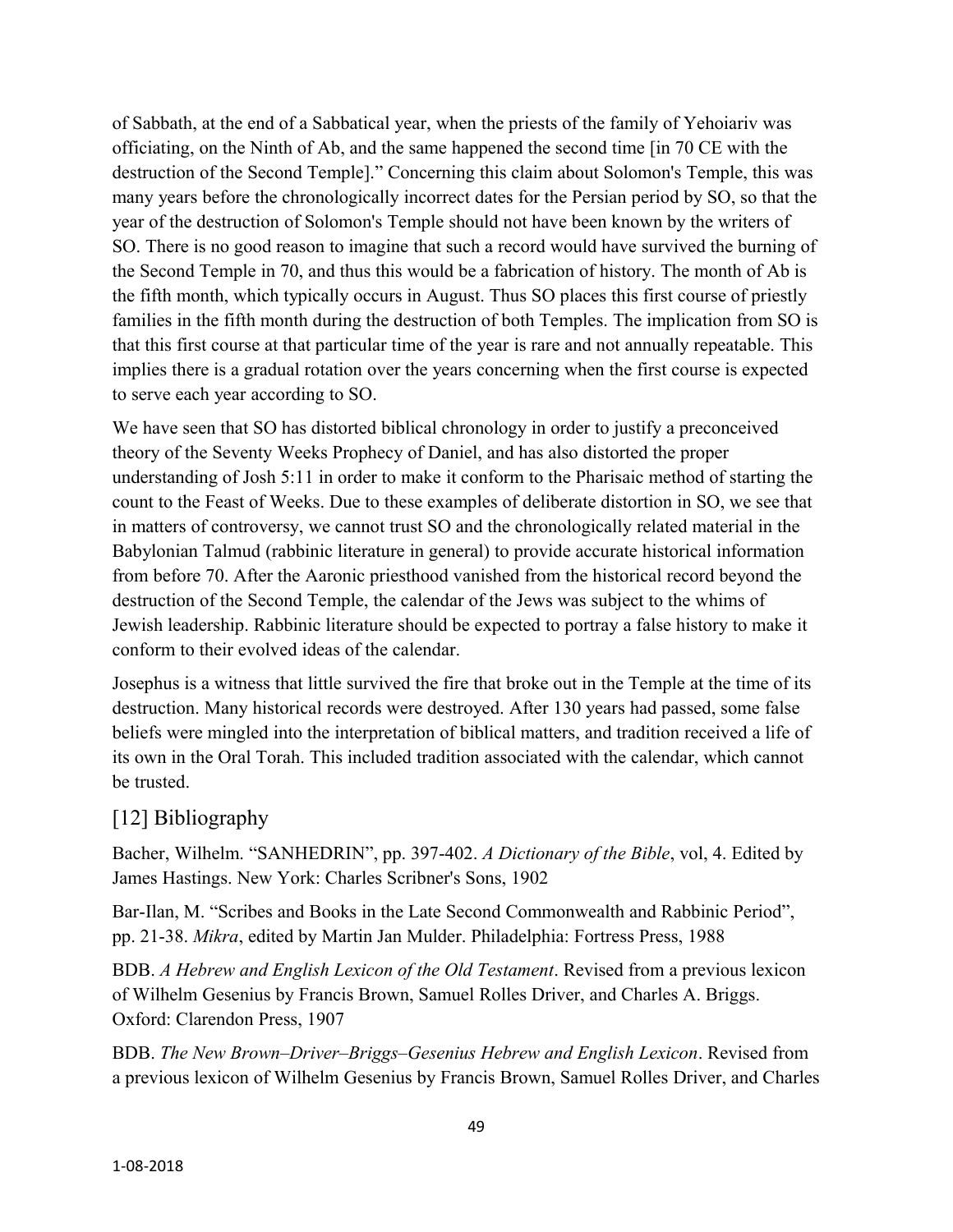A. Briggs. Peabody, MA: Hendrickson Publishers, 1979. This reprint has Strong's numbers added.

BT-SAN. *The Babylonian Talmud: Sanhedrin*. Edited by Isidore Epstein. Translated with notes by Jacob Shachter. London: The Soncino Press, 1935

BT-SHAB. *The Babylonian Talmud*, *Seder Mo'ed: Shabbath*., Vol. 1. Edited by Isidore Epstein. Translated with notes by H. Freedman. London: The Soncino Press, 1938

Cohen, Shaye J. D. "The Political and Social History of the Jews in Greco-Roman Antiquity: The State of the question", pp. 33-56. *Early Judaism and its Modern Interpreters*, edited by Robert A. Kraft and George W. E. Nickelsburg. Philadelphia: Fortress Press, and Atlanta: Scholars Press, 1986

Danby, Herbert. *The Mishnah*. London: Oxford University Press, 1933

DCH. *The Dictionary of Classical Hebrew*. Vol. 8. Edited by David J. A. Clines. Sheffield, UK: Sheffield Academic Press, 2010

Deines, Roland. "The Pharisees between 'Judaism' and 'Common Judaism'", pp. 443-504. *Justification and Variegated Nomism*, Vol. 1. Edited by D. A. Carson, Peter T. O'Brien, and Mark A. Seifrid. Tubingen: Mohr Siebeck, 2001

DRC\_1. *The Vulgate Bible*, vol. 1, *The Pentateuch*, *Douay-Rheims Translation*. Edited by Swift Edgar. Cambridge, MA: Harvard University Press, 2010. (This is a slightly revised translation of the 1899 revision of Richard Challoner's revision of the Douay-Rheims Translation. This has the Latin and the English on opposite pages. Perhaps in one percent of the verses there is a minor variation from Jerome's Latin text as provided in the authoritative work by Robertus Weber.)

Enslin, Morton S. *The Book of Judith*. Leiden: Brill, 1972

Field, Fridericus. *Origenis Hexaplorium*, Vols. 1, 2. Hildesheim: Georg Olms, 1964 (original 1875)

First, Mitchell. *Jewish History in Conflict. A Study of the Major Discrepancy between Rabbinic and Conventional Chronology*. Northvale, NJ: Jason Aronson, 1997

Frank, Edgar. *Talmudic and Rabbinical Chronology. The Systems of Counting Years in Jewish Literature.* New York, NY: Philipp Feldheim, Inc, 1956

Ginsberg, Harold Louis. *The Israelite Heritage of Judaism*. New York: Jewish Theological Seminary of America, 1982

Glare, P. G. W. *Oxford Latin Dictionary*. Oxford: Clarendon Press, 1968

Grabbe, Lester L. "4QMMT and Second Temple Jewish Society", pp. 89-108. *Legal Texts and Legal Issues*. Edited by Moshe Bernstein, Florentino Garcia-Martinez, John Kampen. Leiden: Brill, 1997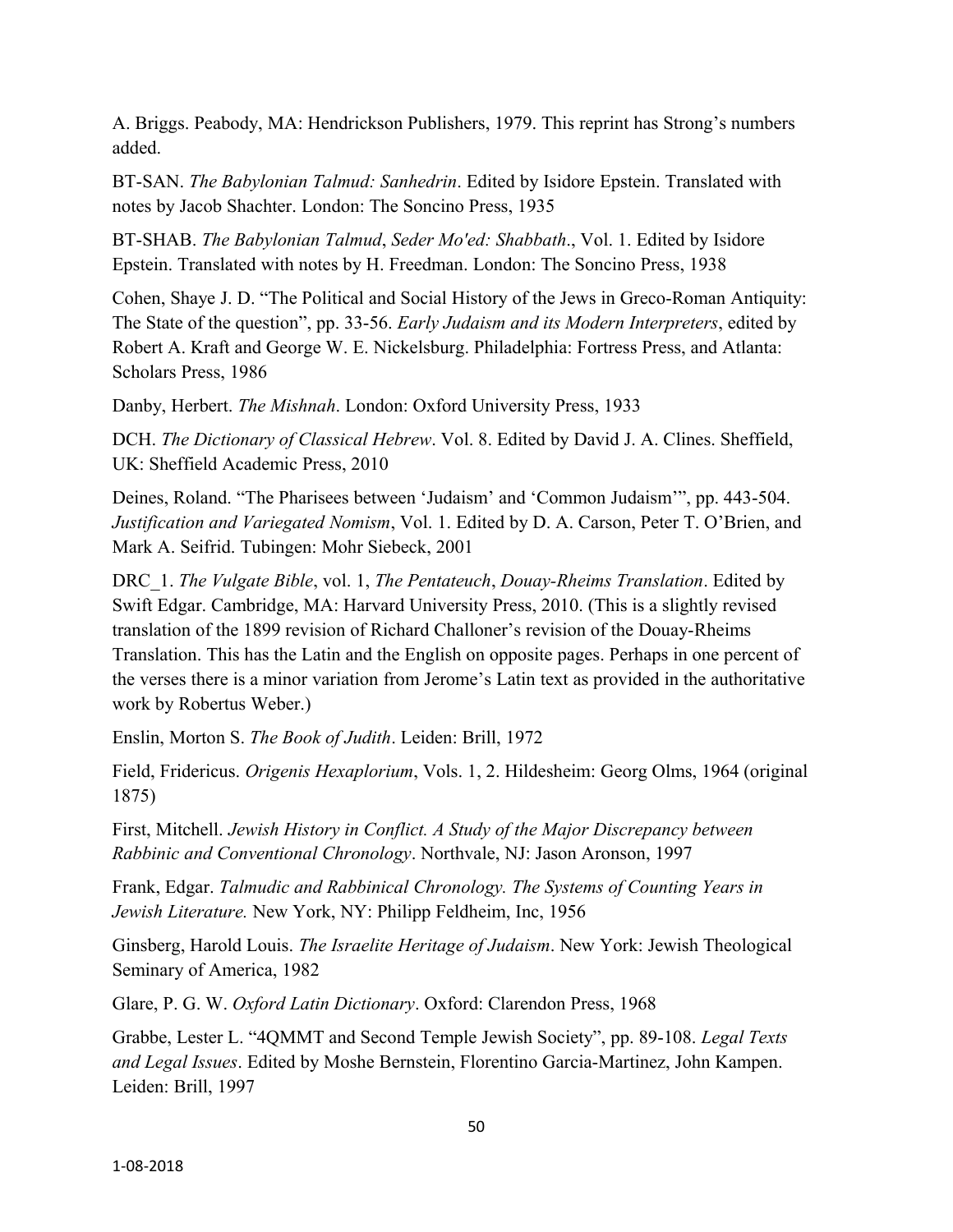Grabbe, Lester L. *Judaic Religion in the Second Temple Period*. London: Routledge, 2000

Guggenheimer, Heinrich W. *Seder Olam: The Rabbinic View of Biblical Chronology,*  containing an introduction, translation, and commentary. Northvale, NJ and Jerusalem: Jason Aronson: 1998

HALOT. *The Hebrew and Aramaic Lexicon of the Old Testament*, 2 vols., study edition. Ludwig Koehler and Walter Baumgartner. Revised by Walter Baumgartner and Johann Jakob Stamm. Translated and edited by M. E. J. Richardson. Leiden: Brill, 2001

Hatch, Edwin and Redpath, Henry A. *A Concordance to the Septuagint*, 2nd edition. Grand Rapids: Baker Book House, 1998

Hayes, Christine E. "NASI'", pp. 493-494. *The Oxford Dictionary of the Jewish Religion*, edited by R. J. Zwi Werblowsky and Geoffrey Wigoder. Oxford: Oxford University Press, 1997

Josephus\_1. *Josephus*, Vol. 1, translated by Henry St. John Thackeray. Cambridge, MA: Harvard University Press, 1966

Josephus\_4. *Josephus*, Vol. 4, translated by Henry St. John Thackeray. Cambridge, MA: Harvard University Press, 1967

Josephus\_5. *Josephus*, Vol. 5, translated by Henry St. John Thackeray. Cambridge, MA: Harvard University Press, 1966

Josephus\_9. *Josephus*, Vol. 9, translated by Louis H. Feldman. Cambridge, MA: Harvard University Press, 1965

Knox, Ronald. *The Holy Bible. A Translation from the Latin Vulgate in the Light of the Hebrew and Greek Originals*. London: Burns & Oates Ltd, Macmillan & Co Ltd, 1963

Levine, Baruch A. The JPS Torah Commentary, Leviticus. Philadelphia: The Jewish Publication Society, 1989

Levine, Lee I. "Jewish Archaeology in Late Antiquity: Art, Architecture, and Inscriptions", pp. 519-555. *The Cambridge History of Judaism*, Vol. IV, edited by Steven T, Katz. Cambridge: Cambridge University Press, 2006

McLaren, James S. *Turbulent Times: Josephus and Scholarship on Judaea in the First Century CE*. Sheffield, UK: Sheffield Academic Press, 1998

NASB. *New American Standard Bible*

Neusner, Jacob. *The Rabbinic Traditions about the Pharisees before 70*, 3 volumes.. Leiden: Brill, 1971

Neusner, Jacob. *The Fathers According to Rabbi Nathan: An Analytical Translation and Explanation*. Atlanta: Scholars Press, 1986

Neusner, Jacob. *Sifre to Deuteronomy*, Vol, 1. Atlanta: Scholars Press, 1987